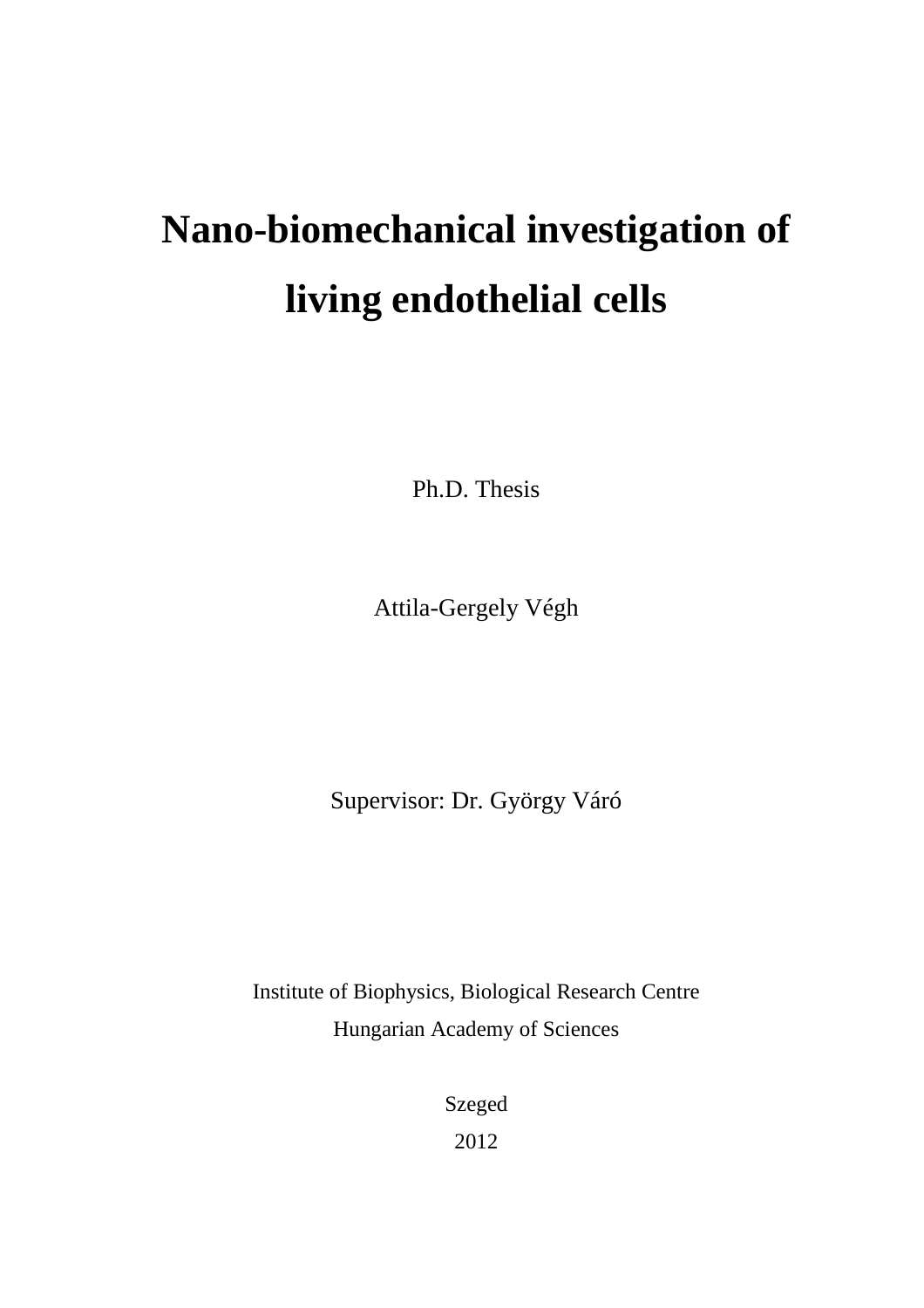# **Table of Contents**

| 1              |       |       |  |  |  |  |  |
|----------------|-------|-------|--|--|--|--|--|
|                | 1.1   |       |  |  |  |  |  |
|                | 1.2   |       |  |  |  |  |  |
|                | 1.3   |       |  |  |  |  |  |
|                |       | 1.3.1 |  |  |  |  |  |
|                |       | 1.3.2 |  |  |  |  |  |
|                |       | 1.3.3 |  |  |  |  |  |
|                | 1.4   |       |  |  |  |  |  |
|                |       | 1.4.1 |  |  |  |  |  |
|                |       | 1.4.2 |  |  |  |  |  |
|                |       | 1.4.3 |  |  |  |  |  |
|                | 1.5   |       |  |  |  |  |  |
|                |       | 1.5.1 |  |  |  |  |  |
|                |       | 1.5.2 |  |  |  |  |  |
|                | 1.6   |       |  |  |  |  |  |
| $\overline{2}$ |       |       |  |  |  |  |  |
|                | 2.1   |       |  |  |  |  |  |
|                | 2.2   |       |  |  |  |  |  |
|                | 2.3   |       |  |  |  |  |  |
|                | 2.3.1 |       |  |  |  |  |  |
|                |       | 2.3.2 |  |  |  |  |  |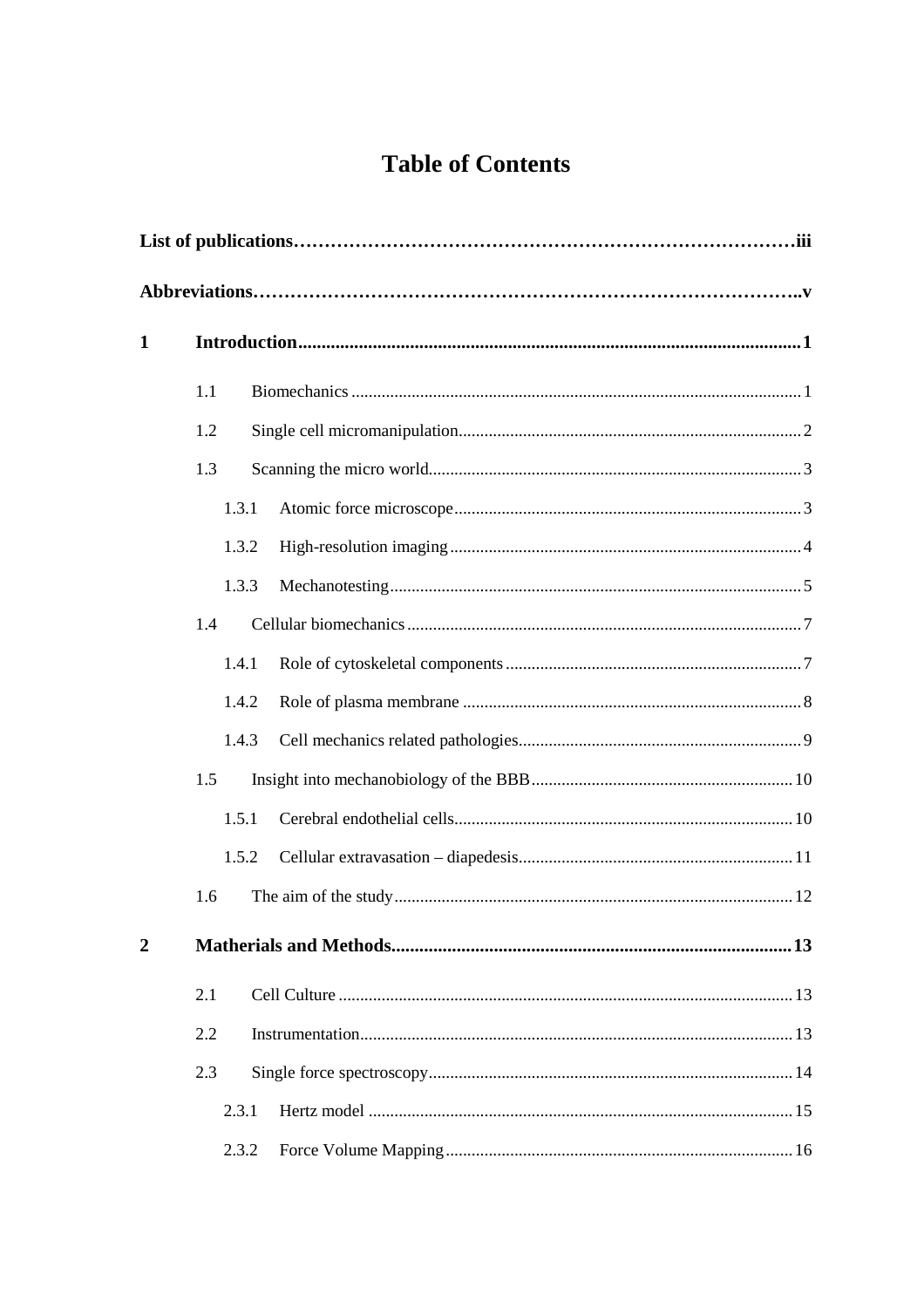|   |     | 2.3.3 |                                                                                 |  |  |  |
|---|-----|-------|---------------------------------------------------------------------------------|--|--|--|
|   |     | 2.3.4 |                                                                                 |  |  |  |
| 3 |     |       |                                                                                 |  |  |  |
|   | 3.1 |       |                                                                                 |  |  |  |
|   | 3.2 |       |                                                                                 |  |  |  |
|   |     | 3.2.1 |                                                                                 |  |  |  |
|   |     | 3.2.2 |                                                                                 |  |  |  |
|   | 3.3 |       |                                                                                 |  |  |  |
|   |     | 3.3.1 |                                                                                 |  |  |  |
|   |     | 3.3.2 |                                                                                 |  |  |  |
| 4 |     |       |                                                                                 |  |  |  |
|   | 4.1 |       | Heterogeneities in spatio-temporal elasticity of cerebral endothelial cells  30 |  |  |  |
|   | 4.2 |       | Insights into intercellular mechanics of endothelial cell layer tested with     |  |  |  |
|   |     |       |                                                                                 |  |  |  |
| 5 |     |       |                                                                                 |  |  |  |
| 6 |     |       |                                                                                 |  |  |  |
|   |     |       |                                                                                 |  |  |  |
|   |     |       |                                                                                 |  |  |  |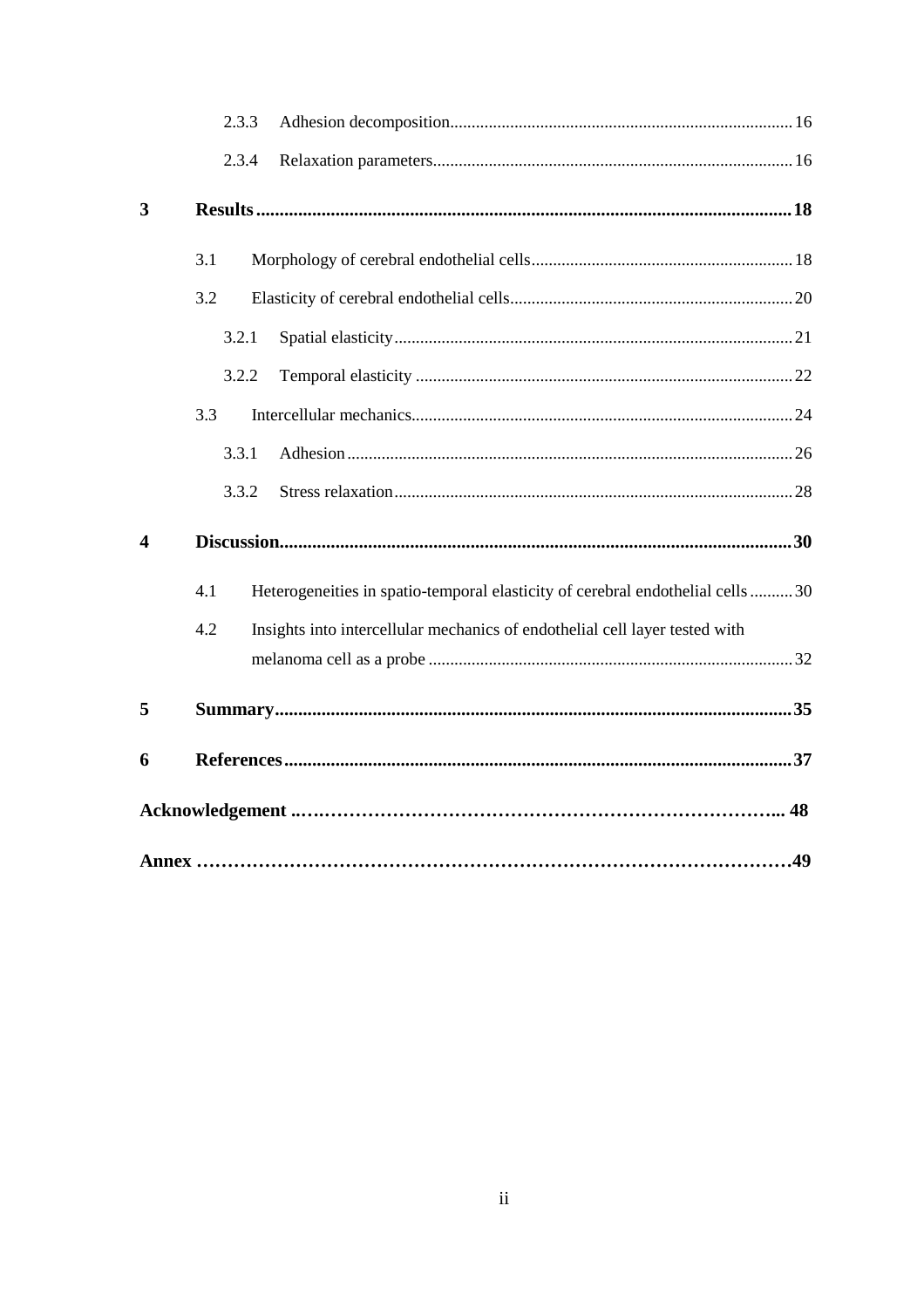## **List of Publications**

# **Full papers directly related to the subject of the thesis**

- I. **Végh, A. G**.; Fazakas, C.; Nagy, K.; Wilhelm, I.; Molnár, J.; Krizbai, I. A.; Szegletes, Z.; Váró, G. Adhesion and Stress Relaxation Forces between Melanoma and Cerebral Endothelial Cells. *Eur. Biophys. J.* **2012***, 41*, 139-145. IF: **2,286** Times Cited: **0** Independent citations: **0**
- II. **Végh, A. G**.; Fazakas, C.; Nagy, K.; Wilhelm, I.; Krizbai, I. A.; Nagyőszi, P.; Szegletes, Z.; Váró, G. Spatial and Temporal Dependence of the Cerebral Endothelial Cells Elasticity. *J. Mol. Recognit.* **2011***, 24*, 422-428. IF: **2,387** Times Cited: **0** Independent citations: **0**

#### **Full papers directly not related to the subject of the thesis**

- III. **Végh, A. G**.; Nagy, K.; Bálint, Z.; Kerényi, A.; Rákhely, G.; Váró, G.; Szegletes, Z. Effect of Antimicrobial Peptide-Amide: Indolicidin on Biological Membranes. *J. Biomed. Biotechnol.* **2011***, 2011*, 670589. IF: **1,225** Times Cited: **0** Independent citations: **0**
- IV. Miclea, P. S.; Péter, M.; **Végh, G**.; Cinege, G.; Kiss, E.; Váró, G.; Horváth, I.; Dusha, I. Atypical Transcriptional Regulation and Role of a New Toxin-Antitoxin-Like Module and its Effect on the Lipid Composition of Bradyrhizobium Japonicum. *Mol. Plant Microbe Interact.* **2010***, 23*, 638-650.

IF: **4,010** Times Cited: **1** Independent citations: **0**

V. Bálint, Z.; Nagy, K.; Laczkó, I.; Bottka, S.; **Végh, G. A**.; Szegletes, Z.; Váró, G. Adsorption and Self-Assembly of Oligodeoxynucleotides Onto a Mica Surface. *Journal of Physical Chemistry C* **2007***, 111*, 17032-17037. IF: **3,333** Times Cited: **5** Independent citations: **4**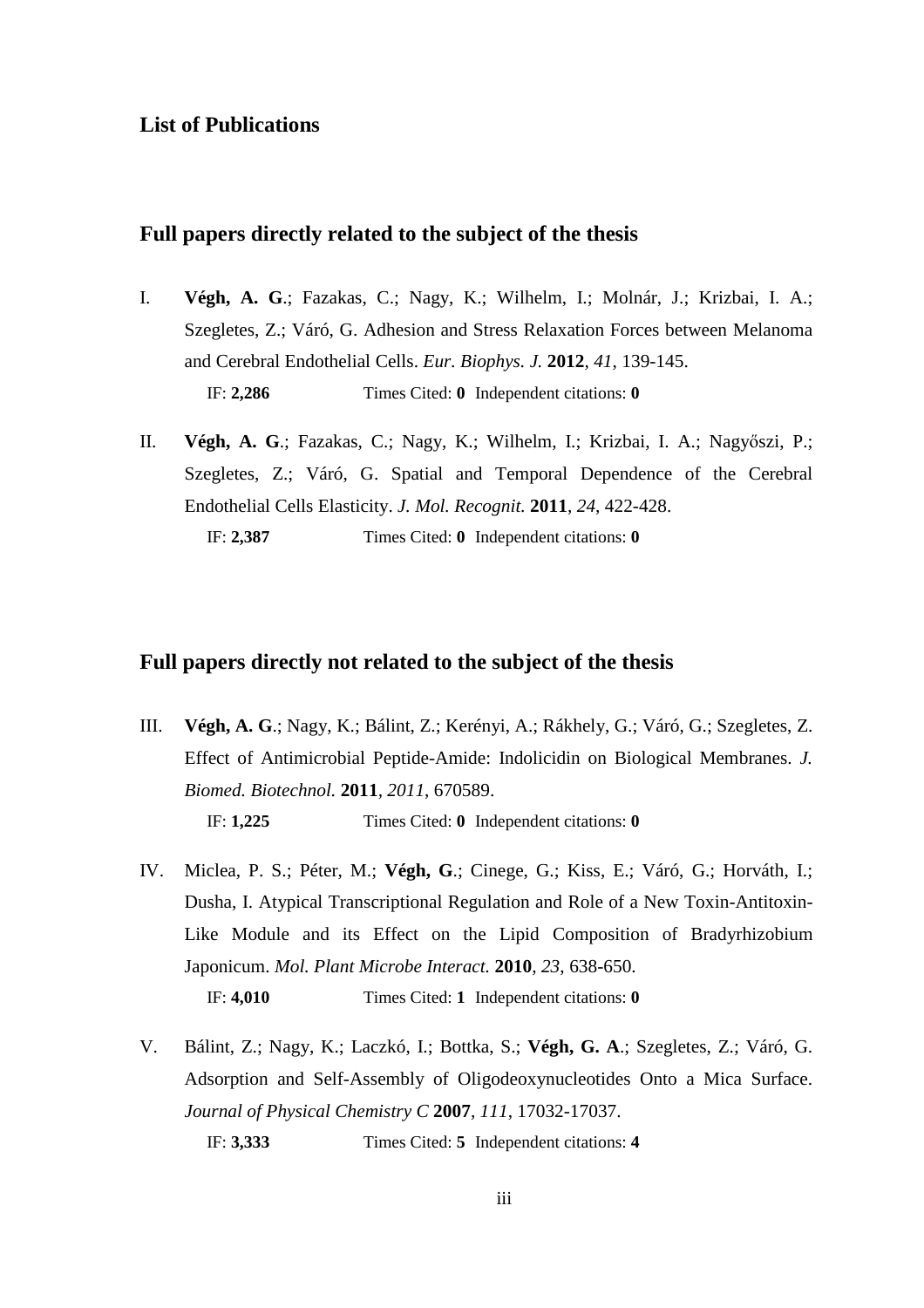- VI. Bálint, Z.; **Végh, A. G**.; Popescu, A.; Dima, M.; Ganea, C.; Váró, G. Direct Observation of Protein Motion during the Photochemical Reaction Cycle of Bacteriorhodopsin. *Langmuir* **2007***, 23*, 7225-7228. IF: **4,009** Times Cited: **5** Independent citations: **5**
- VII. Wilhelm, I.; Farkas, E. A.; Nagyőszi, P.; Váró, G.; **Végh, A. G**.; Couraud, P.; Bálint, Z.; Weksler, B.; Krizbai, I. A.; Romero, A. I. Regulation of Cerebral Endothelial Cell Morphology by Extracellular Calcium. *Physics in Medicine and Biology* **2007***, 52*, 6261-6274. IF: **2,528** Times Cited: **9** Independent citations: **3**
- VIII. Vollmer, J.; **Végh, A. G**.; Lange, C.; Eckhardt, B. Vortex Formation by Active Agents as a Model for Daphnia Swarming. *Phys. Rev. E. Stat. Nonlin Soft Matter Phys.* **2006***, 73*, 061924.

IF: **2,438** Times Cited: **8** Independent citations: **8** 

Scientometric data:

- Total number of published articles: **8**;
- Total impact factor: **22,216**;
- Total citations: **28** Independent citations: **20**.
- Hirsch-Index: **4**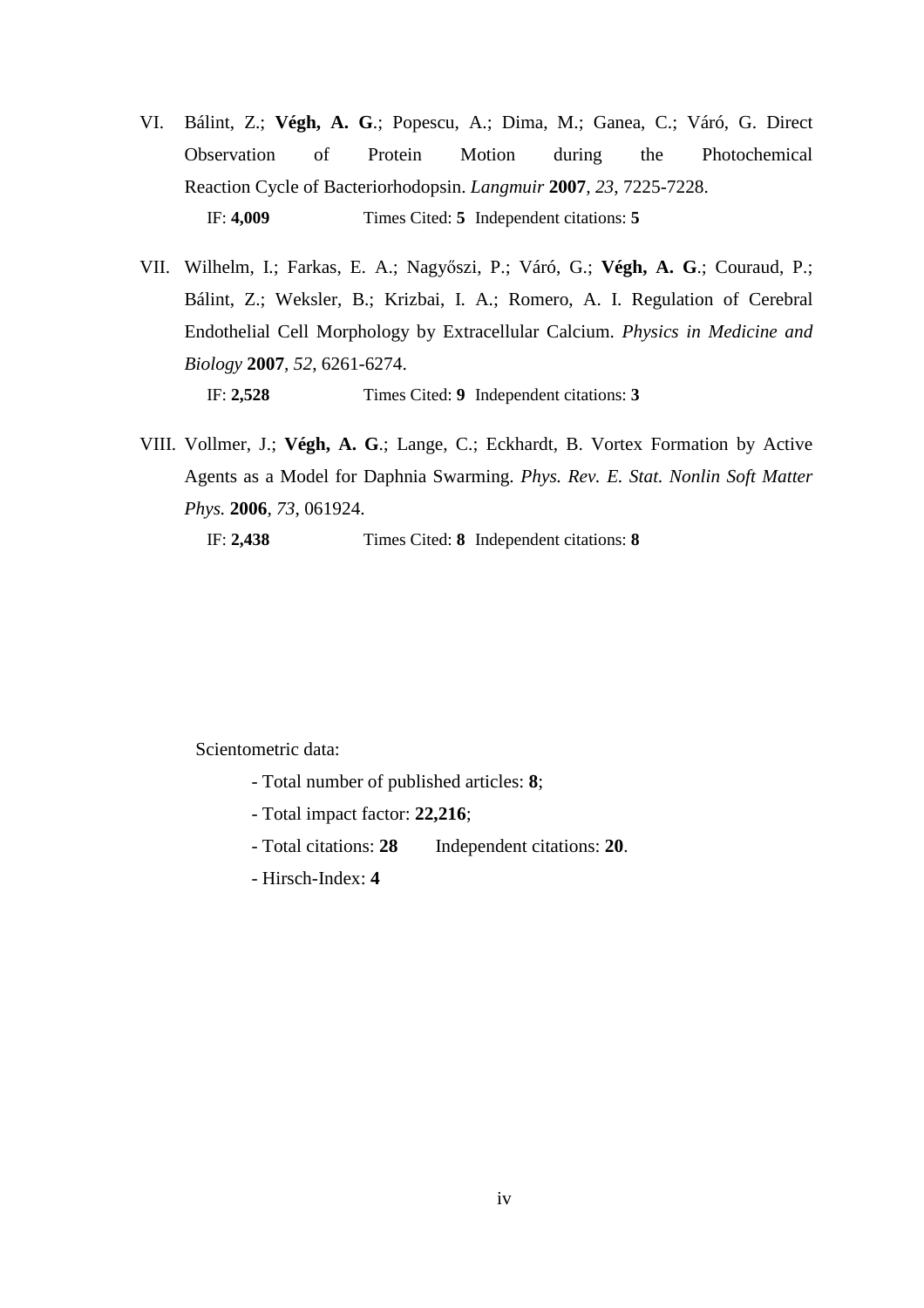# **Abbreviations**

| <b>AC</b>    | - Alternate Contact                                   |
|--------------|-------------------------------------------------------|
| <b>AFM</b>   | - Atomic Force Microscopy                             |
| <b>BBB</b>   | - Blood-Brain Barrier                                 |
| <b>CAM</b>   | - Cell Adhesion Molecule                              |
| <b>CEC</b>   | - Cerebral Endothelial Cells                          |
| <b>CHO</b>   | - Chinese Hamster Ovary                               |
| <b>CNS</b>   | - Central Nervous System                              |
| ConA         | $-$ Concanavalin A                                    |
| <b>EBM</b>   | - Endothelial Basal Medium                            |
| <b>EGM</b>   | - Endothelial Growth Medium                           |
| <b>FBS</b>   | - Fetal Bovine Serum                                  |
| FV           | - Force Volume                                        |
| <b>FVM</b>   | - Force Volume Mapping                                |
| hCMEC/D3     | - human Cerebral Microvascular Endothelial Cells / D3 |
| <b>HUVEC</b> | - Human Umbilical Vein Endothelial Cells              |
| <b>LAD</b>   | - Leukocyte Adhesion Deficiency                       |
| MFP-3D       | $-$ Molecular Force Probe $-3D$                       |
| <b>PBS</b>   | - Phosphate-Buffered Saline                           |
| <b>RPMI</b>  | - Roswell Park Memorial Institute                     |
| <b>SCFS</b>  | - Single-Cell Force Spectroscopy                      |
| <b>SPM</b>   | - Scanning Probe Microscopy                           |
| YM           | - Young's Modulus                                     |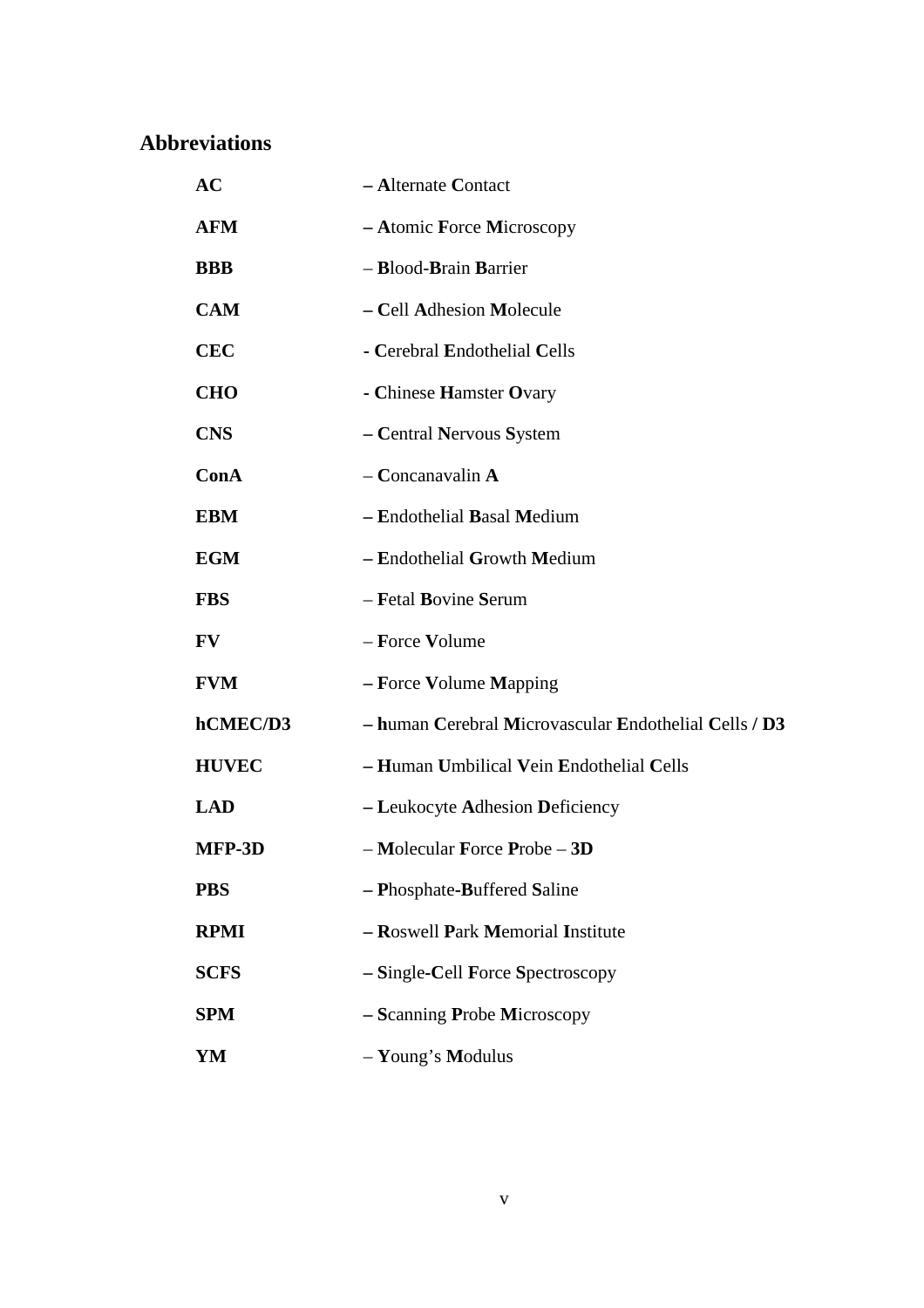# **1 Introduction**

## **1.1 Biomechanics**

By applying rules of classical mechanics for studying structure and function of living organisms, the still enlarging field of biomechanics emerges. Ranging from multito single-cellular organisms and even down to sub cellular processes, it has an amazing power of description, approximation and prediction. Knowledge development in biomechanics offers deeper insights into physiological functions and provides improved treatment for a constantly widening range of pathologies.

The first steps of biomechanics date back to the Middle Ages, most probably to those times, when Leonardo da Vinci tried to improve the yield of horse power by mechanical approach. However, the book, which can be regarded as the first study on biomechanics, dates back to the second half of the seventeenth century by Giovanni A. Borelli. In his work, entitled *De Motu Animalium I-II,* comparison is made between animals and machines with help of mathematics to prove the theories. Even though, modern science treats biomechanics as a self-standing field. It was only in the late sixties, when the emergence of new technologies and the need for a predictive science, facing biology related questions triggered its renaissance. As biomechanics and engineering are strongly connected, analysis of biological systems is often based on traditional engineering methods.

As scientific research has been turning towards microscopic sizes, the field of biomechanics has been extending too. Knowledge on surgical implant design, development of joint replacement (Bozic et al. 2012; Jazayeri and Kwon 2011), blood flow modeling (Anor et al. 2010), skeletal muscle and bone mechanics (Burr 2011), tissue stress resistance, cell motility (Levayer and Lecuit 2012), intercellular adhesion (Trepat and Fredberg 2011) have evolved enormously over the last few decades. Noteworthy scientific research efforts have been focused to discover and describe links between human diseases and biomechanics. Simple applications of Newtonian mechanics and/or materials sciences often provide good approximations to the mechanics of many biological systems. With the constantly enlarging knowledge accumulated from these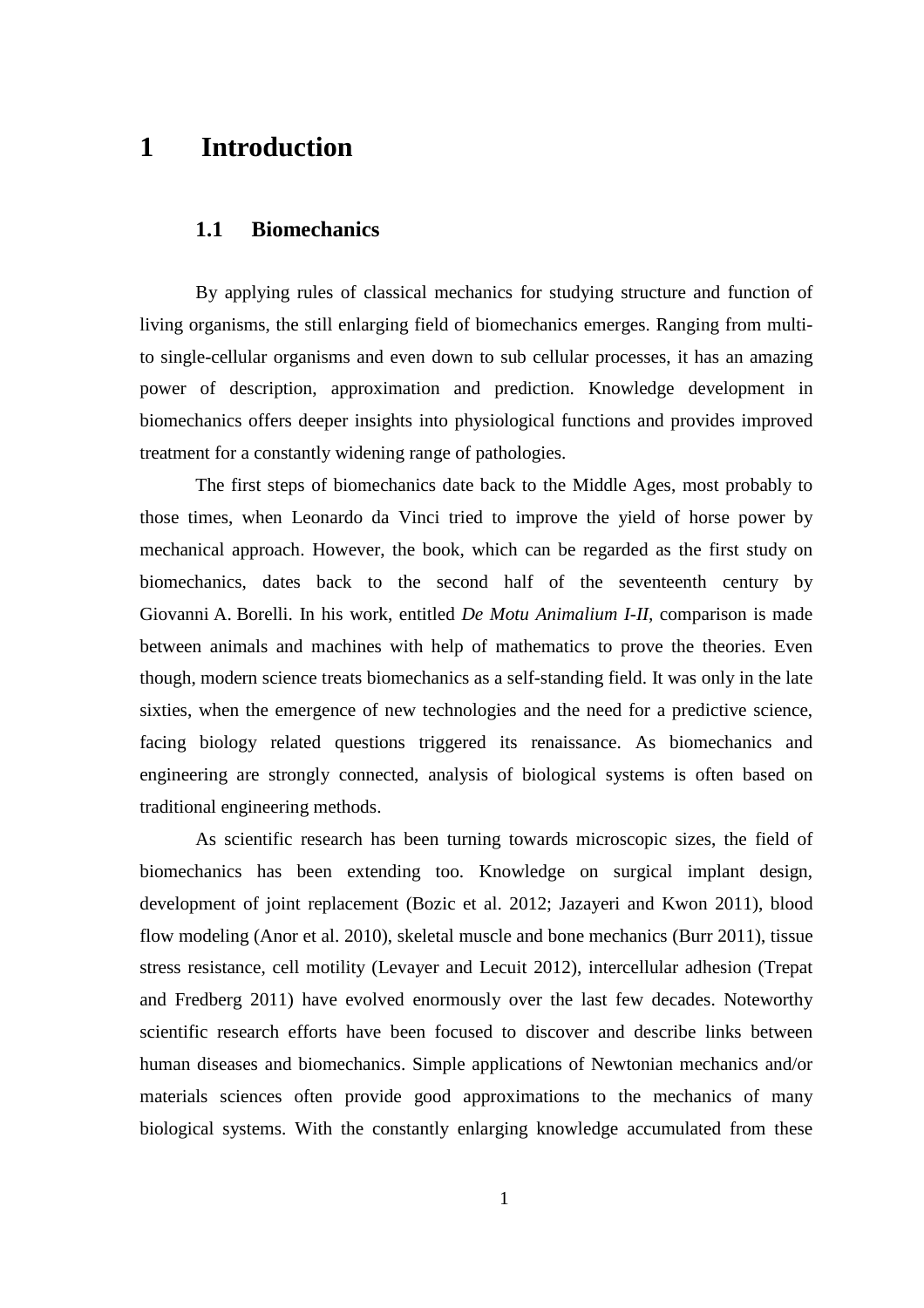areas, research and technology provides deeper and deeper insight towards nano-, or even picometric scale.

Mechanics plays a crucial role in many cellular processes. Influence of cellular, sub-cellular and molecular mechanics on human disease states, including cancer (Suresh 2007), has gained quickly expanding scientific interest recently. Several questions were addressed and answered in this area, concerning cell ultrastructure, cellular and cytoskeletal mechanical properties, elastic deformation characteristics etc.

Research of biomechanics not only reveals the mechanics related origins of many diseases, connects the physiology and function, but can improve the treatment of many pathological events as well.

# **1.2 Single cell micromanipulation**

Despite the richness offered by modern imaging techniques, only a fraction of them furnishes data on living tissue or cell. Moreover, interest on single cell dynamics leaded to development of powerful micromanipulation technologies.

Cell must suffer a certain deformation upon a known force, which deformation is needed to be measured. Several different techniques have been introduced for single cell handling and testing. Micropipette aspiration extends the cell's surface by partially aspiring it (Hochmuth 2000). Optical tweezers trap the cell or test it with a trapped microbead (van Mameren et al. 2011). Magnetic twisting cytometry uses 1-10 micrometer size ferromagnetic microbeads to apply shear stress on the cell's membrane (Wang et al. 1993). Atomic Force Microscope (AFM) indents the cell surface with constant velocity using an arbitrary shape indenter.

This list is far not complete, where each has its own strength and weakness. AFM has a considerable advantage over the aforementioned instruments. It provides three dimensional topography and ability of mechanical testing simultaneously. Operating in liquid over large range of temperatures, make it spread quickly in life sciences. Its detailed description is the subject of the next section.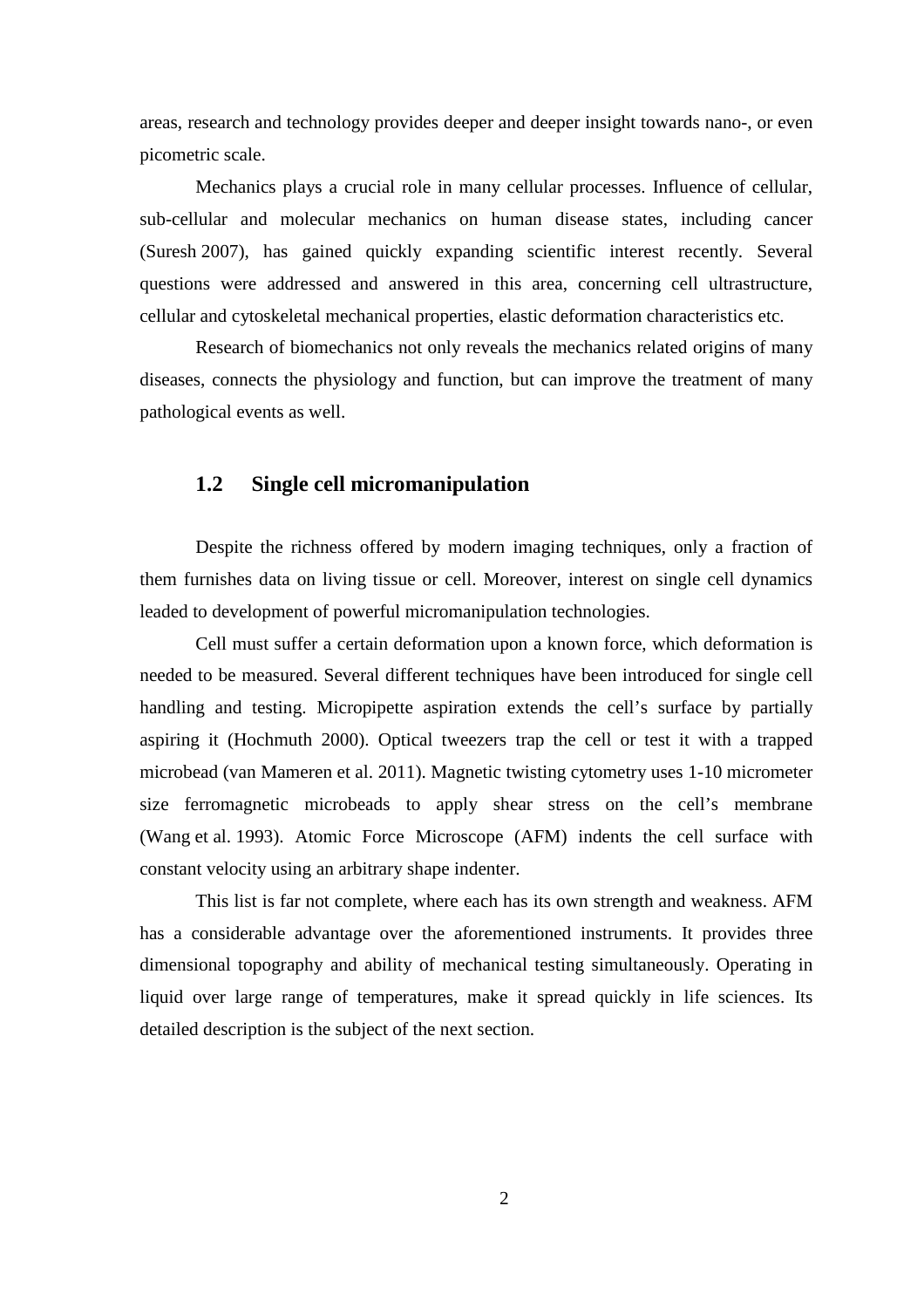## **1.3 Scanning the micro world**

As a branch of micromanipulation development, which later has quickly spread in life sciences, a large range (from micro to pico scale) imaging instrument family emerged: the Scanning Probe Microscope (SPM) superfamily. The inherited name of microscope is somewhat misleading since they have not too much in common with conventional microscopes. However, if we look at the high-resolution images they provide, they indeed deserve the term 'microscope'. The vast areas of interest have led to numerous instrument types to be developed. Fortunately for science, the family is so large, that their complete physical and methodical description, or even enumeration would be a challenging task, and that points far beyond the aim of this study. It should be noted that not all of them exert or detect direct mechanical forces on the studied specimens.

Bringing to life the concept of "touching" individual atoms, the key feature of every member of this large family is the very sharp tip on a cantilever used as a probe. They are so sharp, their apex consist of only a few atoms. Consequently, direct interatomic forces can be measured with high accuracy. Depending on the requirements of the field in which they are applied, the cantilever and the tip are usually made of a large variety of materials: tungsten, platinum/iridium, silicon nitride, carbon or gold, just to name a few. Tip shape and cantilever stiffness can be chosen accordingly to experimental setup; from ultra sharp to micron sized colloidal probes, from extra soft to high rigidity and conductivity cantilevers.

#### 1.3.1 Atomic force microscope

Probably the most relevant member of the instrument family for biological investigations at micro-scale is the Atomic Force Microscope. It was invented in the early eighties by Gerd Binning and his co-workers (Binnig et al. 1986). At that time Binnig and Heinrich Rohrer, was awarded with Nobel prize "for their design of the scanning tunneling microscope", which was the precursor of the AFM.

Briefly, the AFM monitors the forces at the level of and between single atoms, which explains the term 'atomic'. To achieve this, a very sharp 'needle' is brought into contact with the sample to be investigated. At the theoretical edge, a single atom of the tip interacts with a few (or single) atoms of the sample. Although this requires special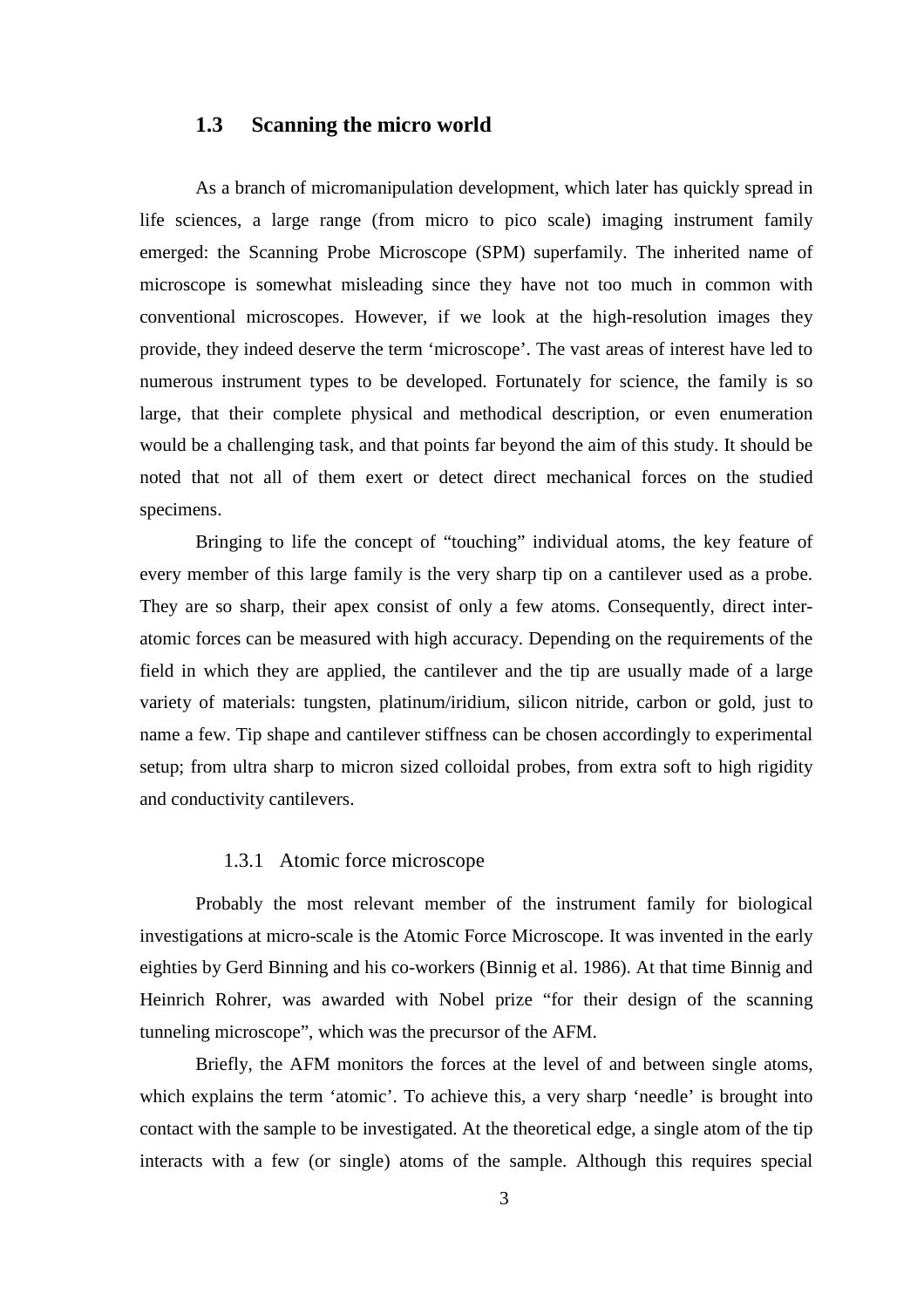circumstances and sample preparation, the ranges of measured forces are at the level of piconewtons, or even below.



**Figure 1. Schematic view of AFM** 

High-resolution images require high accuracy actuators to move the tip along the surface of the sample, and record its interactions line by line, point by point. The high resolution is provided by an accurate detection system, based on piezo controlled motion and laser positioning. As Figure 1 depicts, the tip is positioned at the end of a soft and a relatively long cantilever, a narrow laser beam is reflected from its top, which is detected by a four-segment photodiode. Vertically, it provides sub-nanometer resolution, while horizontally the tip-sample convolution is needed to be taken into consideration at final analysis.

Atomic Force Microscope is a rather old member of the SPM superfamily. Its technology offers powerful ways for *in vitro* biological applications concerning cellular mechanics and morphology. As it can operate in liquid environment and at human body temperature, it became the most reliable and accurate nanoforce-tool in the research of cellular biomechanics. Nevertheless, the ability of nanometer scale mechanical manipulation and measurement in a liquid environment on living cells is an absolute advantage compared to conventional cellular imaging techniques.

## 1.3.2 High-resolution imaging

Non-invasive, sub-nanometer resolution imaging in liquid at human body temperature, puts the AFM at the leading front of biophysical investigations of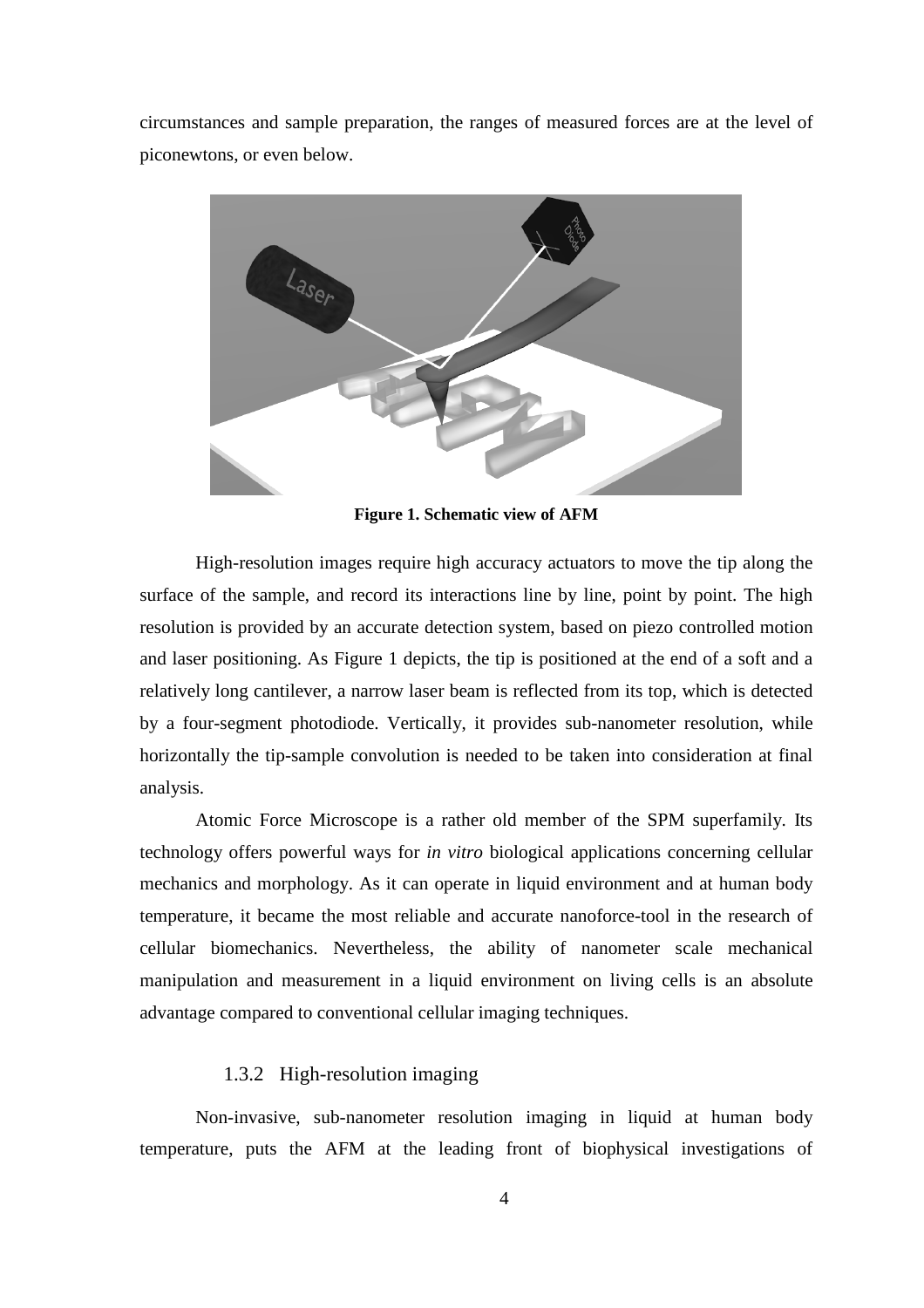biomaterials. It is suitable for applications at large scale range, from living cells (Bálint et al. 2007a) through membranes (Végh et al. 2011) down to single molecules (Bálint et al. 2007b; Gad et al. 1997; Karsai et al. 2006), covering over four orders of magnitude.

Basically two different imaging modes can be distinguished: "Contact" and "Alternate Contact" (AC) or tapping mode. During raster scan, in "Contact mode", the deflection of the cantilever is kept constant by a feedback loop. In "AC mode", the cantilever oscillates at its resonant frequency and the feedback loop minimizes the amplitude deviations. As three-dimensional topography is recorded during scans, no posterior data processing is required to reconstruct three dimensional images.

Acquisition of one image, depending on resolution and scanning rate applied, is at the order of minutes. However, even video rate AFM is available on the market (Ando et al. 2008; Picco et al. 2007), but due to its special sample preparation and limited scan size it is less used in life sciences. On the other hand, combination with other techniques provides considerable improvements of simultaneous investigations (Deckert-Gaudig and Deckert 2011; Kellermayer 2011).

#### 1.3.3 Mechanotesting

Beside non invasive and high resolution imaging, it provides valuable data as a nanomechanical tester, even simultaneously in many cases. Starting from single molecule spectroscopy, through membrane dynamics up to cellular level studies, it represents an invaluable tool for *in vitro* micromanipulation experiments.

Among its many interesting features, such as direct measurement of protein conformational change (Bálint et al. 2007c), friction measurement (Coles et al. 2008), microlithography (Davis et al. 2003) etc., acquisition of force-distance curves, is outstanding. As an accurate micromechanical tester, offers wide range of possibilities in living cell biomechanics (Bálint et al. 2007a; Carl and Schillers 2008; Franz and Puech 2008).

Force curves can be achieved simply by lowering (trace) the probe onto the sample, until a pre defined bending of the cantilever is reached, and pulling back (retrace) to initial position. The basic force curve holds the deflection vs. the vertically travelled distance of the cantilever (Figure 2, panel a). Based on these curves, many useful parameters can be calculated, but their holistic enumeration points beyond the limits of this study. Only the most relevant ones, used in our experiments, are discussed hereby.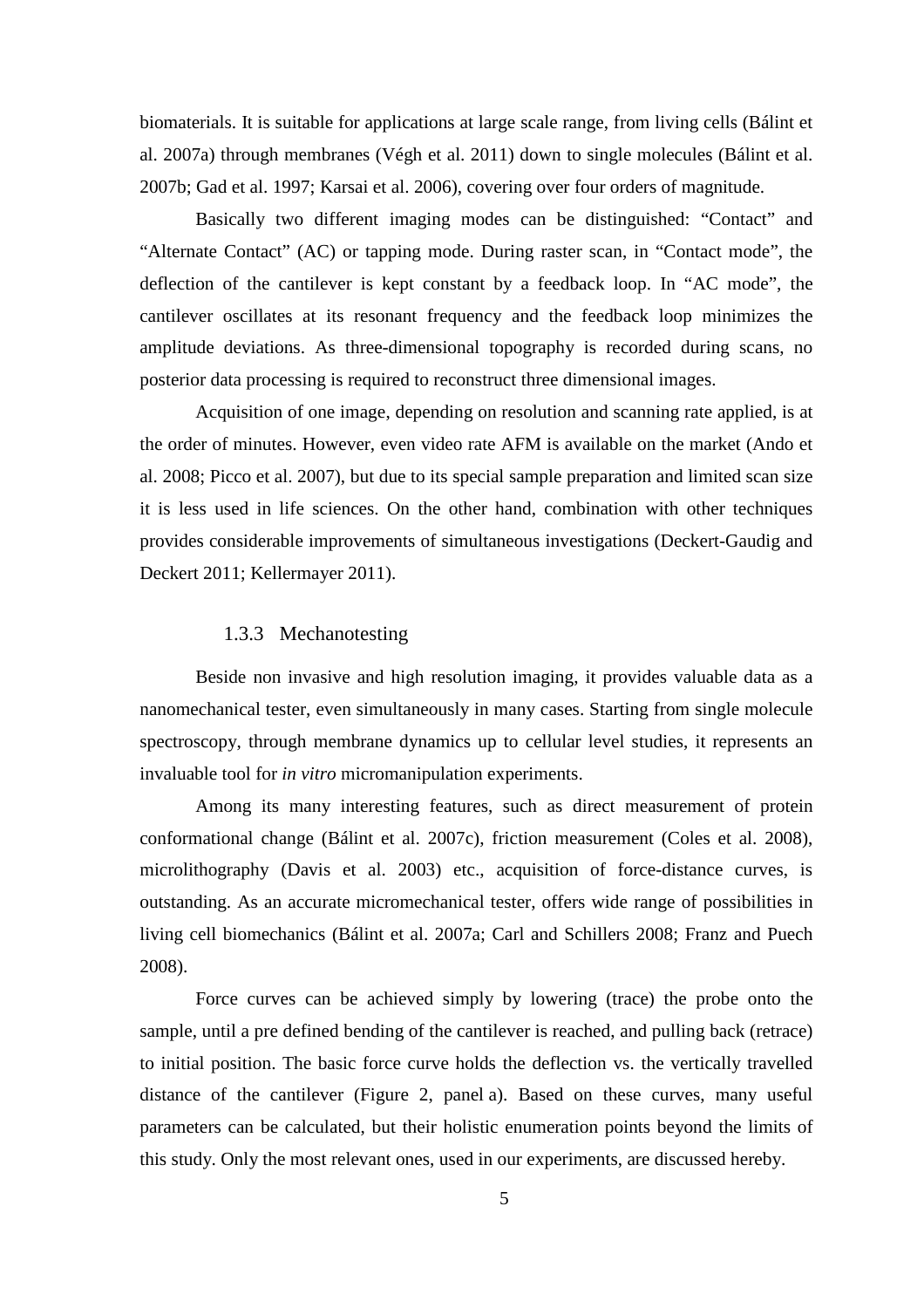The most widespread and employed parameter as a measure of stiffness is the tensile or elastic modulus. Based on Hooke's theorem, this parameter quantifies the ability of a given material to withstand stress. By recording a usual load-distance curve, the sample's Young's Modulus (YM) can be calculated (Vinckier and Semenza 1998). On the panel a of Figure 2, zero distance marks the probe-sample contact. As a reference, the cantilever's own deflection needs to be eliminated, simply by subtracting a force curve recorded on hard surface, e.g. Petri dish. The obtained force-indentation curve between contact point and maximal trigger point, gives the sample's YM.



**Figure 2. Schematic force curve of soft material. (a): force vs. distance. (b): force vs. time. Trace is plotted with light grey, points in dwell time are dashed and retrace is shown in black. A = adhesion force; S = Stress relaxation force.** 

Another important parameter is the adhesion, denoted with A on Figure 2. Regardless of its origin, real time probe–sample adhesion can be monitored with high accuracy (Benoit and Selhuber-Unkel 2011). As biochemical and biophysical signaling of living cells relies on protein-protein interactions, protein functionalized probe – cell surface adhesion is an *in vitro* technique to test receptor-binding forces with AFM. It consists of applying a constant and controlled force to a receptor-ligand bond. As a result, dissociation lifetime can be measured (Robert et al. 2008; Wojcikiewicz et al. 2006; Yuan et al. 2000).

In reality, none of the materials behaves purely as Hooke's law predicts. Both viscous-like and elastic characteristic are present upon mechanical strain. The manner how a material relieves stress under constant strain is described by stress relaxation. AFM is a good candidate to detect relaxation of various materials, e.g. living cells. On Figure 2, stress relaxation is marked with S, and it is depicted by the small pictogram in the middle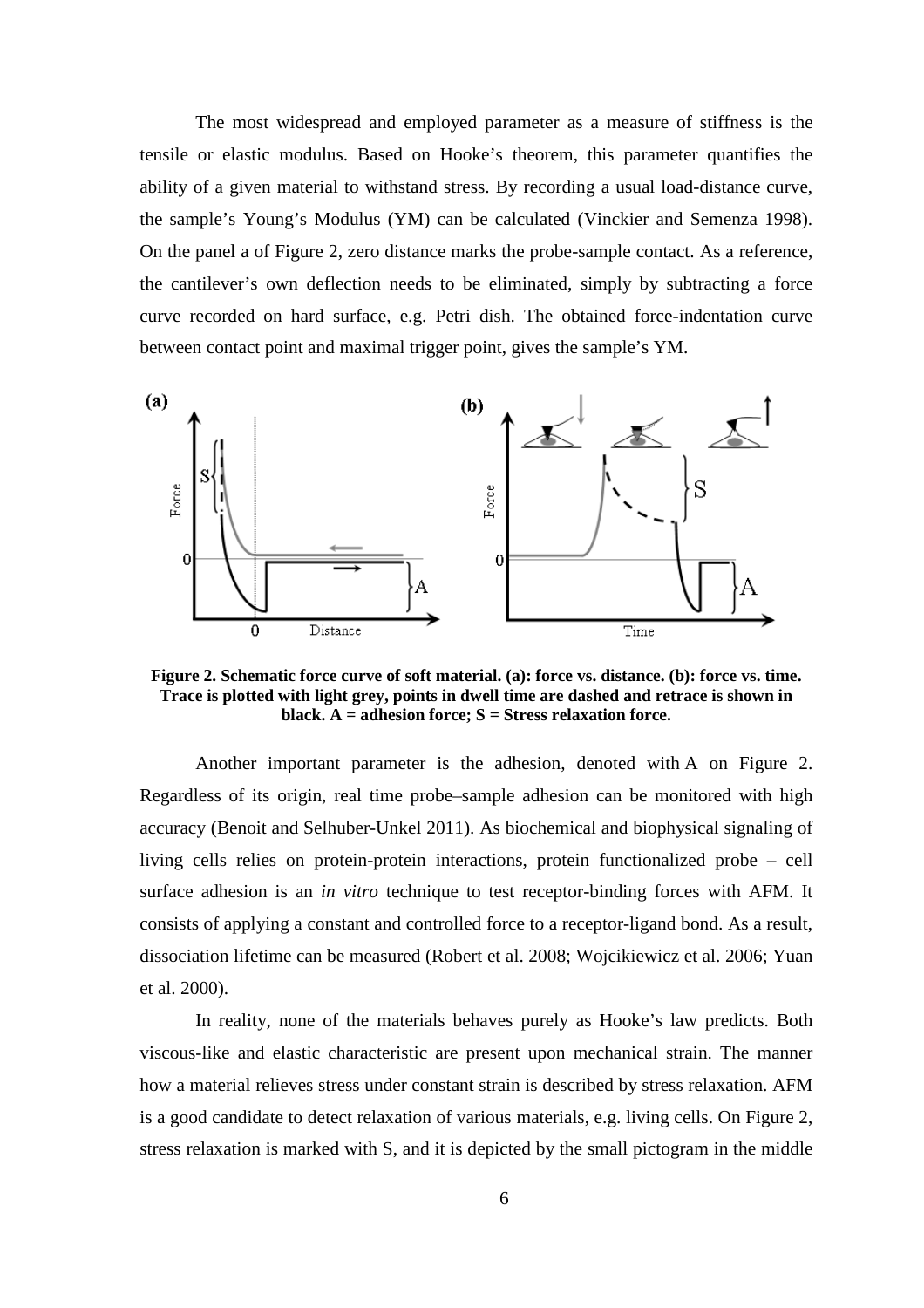of the b panel. Beyond a certain recording speed, relaxation emerges what can be visualized by plotting the force-distance curves against time (Figure 2, panel b). At recording speed comparable with reorganization velocity, relaxation is hindered.

#### **1.4 Cellular biomechanics**

From the dynamic pushing & pulling during tissue development, cells in their native environment are subjected to constant processing of mechanical signals, implying continuous control on morphology and adhesion. Cellular morphology is strongly related to survival and reproduction ability too, therefore any alteration might be fatal; outer structure and adhesive properties are strongly interconnected (Iyer et al. 2009). Consequently, cell motility is determined by connections between cytoskeleton and intercellular junctions as well as by interacting molecules to the extracellular matrix. Multicellular organisms rely on proper adhesion between individual cells and interconnecting tissue. Binding to a surface or to another cell may be crucial even for unicellular organisms (Ubbink and Schar-Zammaretti 2005; Zhang et al. 2011).

Structure and cellular micro- or nanomechanical properties are strongly interconnected. Their understanding is essential to improve treatment of pathologies. Stiffness alterations of blood-travelling cells might have pathologic consequences; however, it is difficult to measure their elasticity, due to their mobile nature. Nevertheless, interesting ways for immobilization and measurements were introduced in their research (Dulinska et al. 2006).

Elastic properties of surface adherent cells are mostly determined by cytoskeletal and membrane components (Kumar and LeDuc 2009). Cytoskeletal polymer organization and membrane fluidity are the most important components, which determine cell morphology and elasticity.

## 1.4.1 Role of cytoskeletal components

The ability of eukaryotic cells to support deformation, to exert forces, to move intracellular load relies on the cytoskeleton, which is an interconnected network of polymer filaments and auxiliary proteins. Three main polymer types can be distinguished: actin filaments, microtubules and intermediate filaments. All network components differ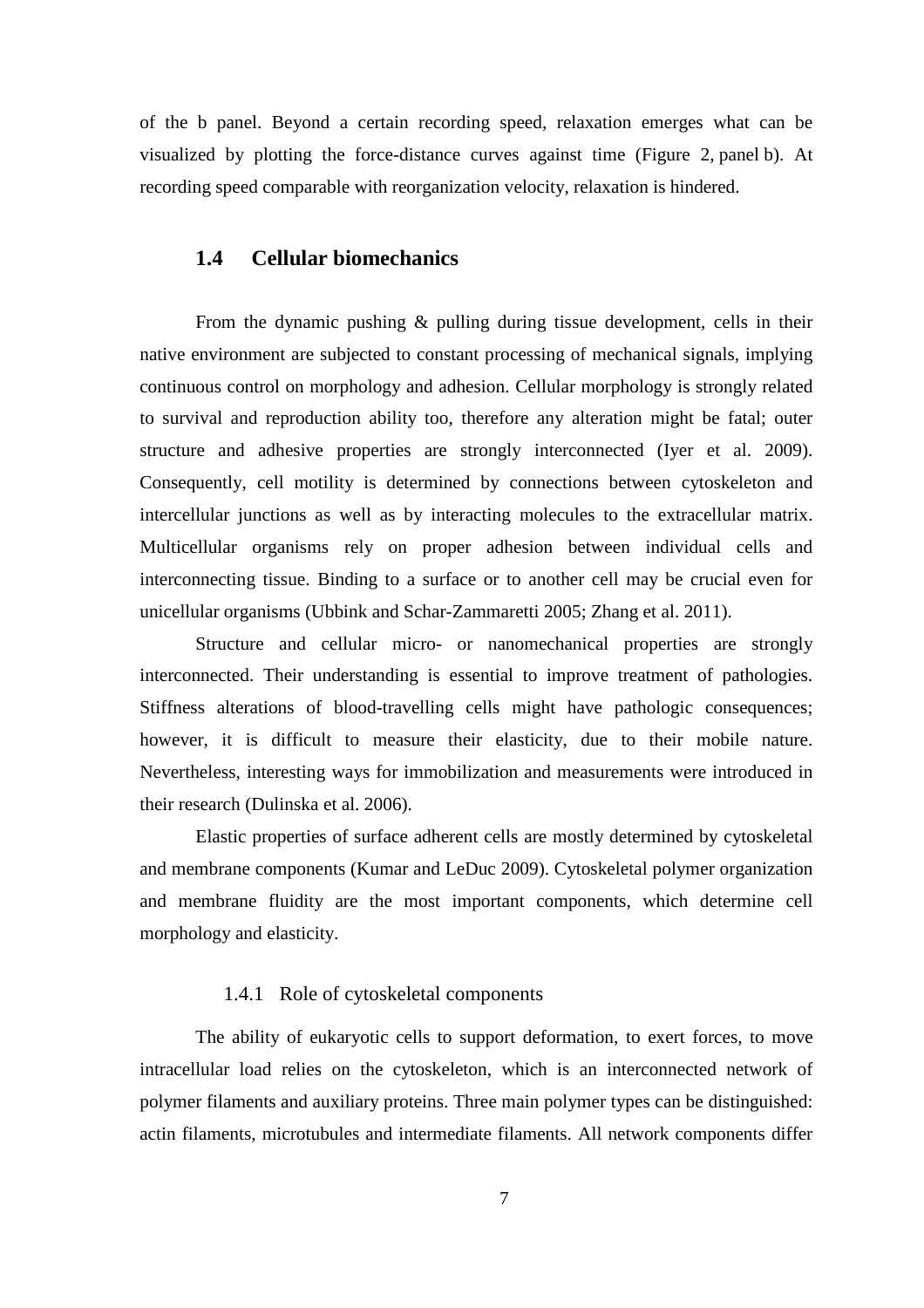in polarity, assembly dynamics, stiffness and the molecular motors they associate with (Fletcher and Mullins 2010).

Assembly dynamics consists of a constant equilibrium between polymerization and depolymerization of network components. Apparent elasticity is influenced by internal heterogeneities too. Intermediate filaments and microtubules form a dense network all over the cell, the latter being organized by microtubule-organizing centers. Actin filaments densely interconnect the cytoplasm close to membrane's inner surface. Mechanical properties of cell cortex differ remarkably from deeper parts. For small indentation depths, the network of actin filaments dominates over other components regardless of cell type (Pogoda et al. 2012).

By comparing the resulted strain upon stress of the individual polymer types, microtubules were found to be more rigid, followed by intermediate and the actin filaments (Janmey et al. 1991). Blocking actin polymerization induces decrease in relative elastic modulus of epithelial cells. Beside this, elasticity alterations can be caused by the collective action of myosin motor proteins (Schillers et al. 2010). Oppositely, blocking microtubule disassembly induces cell stiffening (Kim et al. 2012). As all cytoskeletal networks are in continuous and dynamic reorganization, cell stiffness is highly determined by their orchestrated cooperation. For few hundred nanometer deep penetrations, dominance of actin filaments in apparent cellular elasticity is accepted.

#### 1.4.2 Role of plasma membrane

Cell membrane or plasma membrane, plays a central role in cell mechanics. Among many important functions, it constitutes the interface between inner and outer compartments and incorporates anchor points for cytoskeletal network components, which determines the shape of the cell. Besides, it holds the outer glycocalyx, which contributes to the apparent cell stiffness too (O'Callaghan et al. 2011). Direct effect of membrane fluidity on apparent cell stiffness is an interesting question. Selective membrane crosslinking resulted two fold increase of cell elasticity (Wu et al. 1998).

Plasma membrane incorporates the cell adhesion molecules which might be distributed randomly or may form distinct clusters. Generally intercellular adhesion is initiated by cell-adhesion molecules (CAM) (McNamee et al. 2007), interacting with their extracellular ligands, similar to the lock-and-key principle. These proteins can be divided into four families: the immunoglobulin-like adhesion molecules, integrins, cadherins and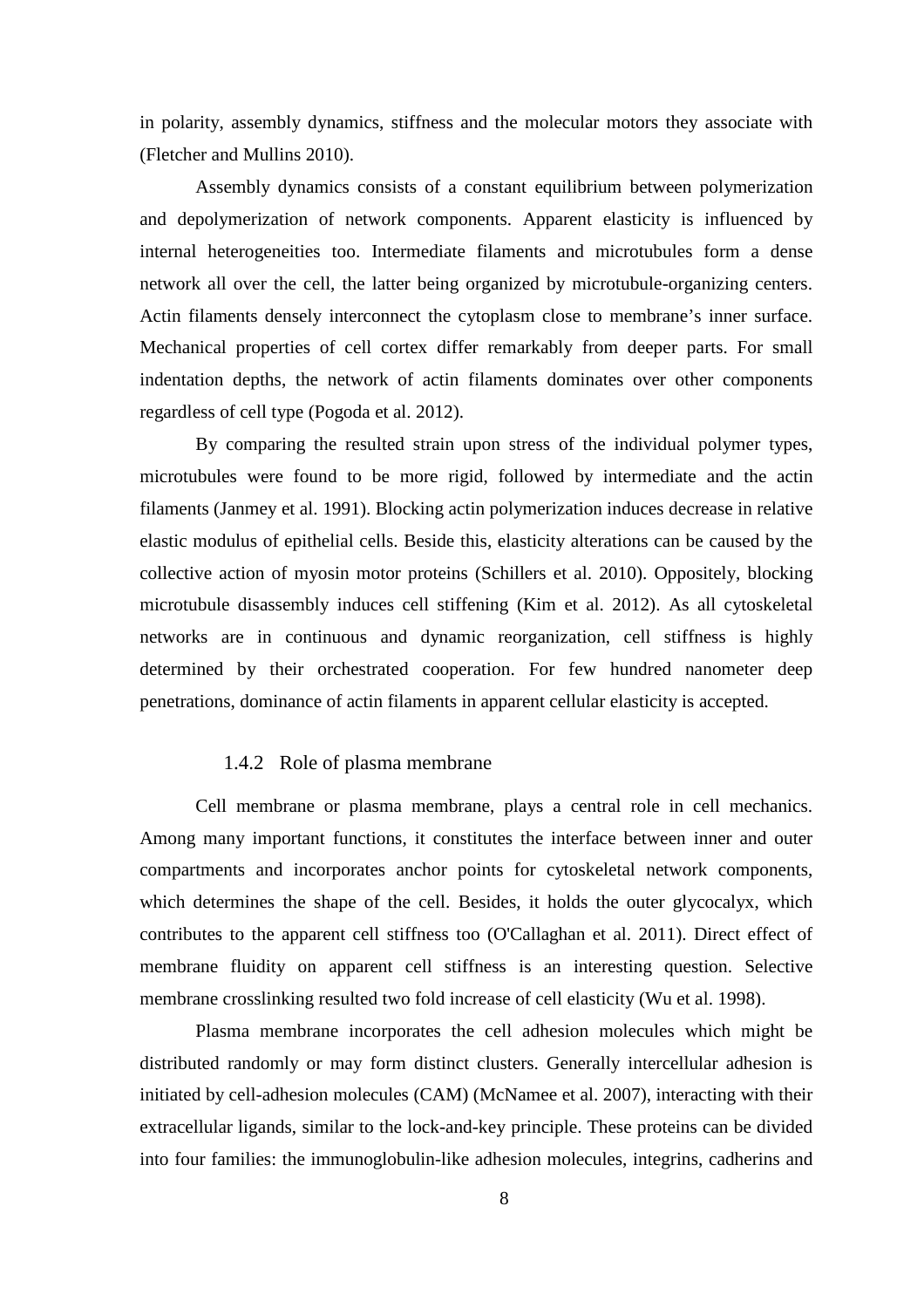selectins (Buckley et al. 1998). Except the first, all are calcium dependent, hence extracellular calcium plays key role in cell-cell adhesion (Wilhelm et al. 2007).

Cell-adhesion requires alignment of several weak bonds to yield specificity. The relative weakness of these bonds offers many possibilities to cells to easily manipulate the strength of their adhesion.

#### 1.4.3 Cell mechanics related pathologies

Many of the leading diseases of global mortality are related more or less to cell mechanics. Viral and microbial binding to host cells or tissues (Liu et al. 2010) and metastasizing cells (McNamee et al. 2007) are typical examples. Effect of man derived air pollution on human health is under constant debate with constantly enlarging interest (Wu et al. 2012). Red blood cells need to sustain their plasticity when passing through micro capillaries. Decreased deformability of malaria (*Plasmodium falciparum*) –infected erythrocytes affects their ability to pass through micro channels (Shelby et al. 2003). Immature blood cells show uncontrolled proliferation in acute leukemia. Increased adhesion and decreased deformability are thought to be connected to their accumulation in vasculature (Lichtman et al. 1973). Lymphocytes of diabetic mice were found to be stiffer than control ones (Perrault et al. 2004). Leukocyte mobilization, migration and adhesion is crucial in immune surveillance against pathogens. Defects of adhesion molecules involved in this complex process, lead to Leukocyte Adhesion Deficiency (LAD) (Hanna and Etzioni 2012).

Metastasizing cells alter their shape and adhesion in order to be able to travel along the organism to form new colonies far from primary tumors. It has been previously proven that cancerous cells show considerable differences, compared to non-cancerous ones (Li et al. 2008). Their biomechanical properties undergo certain change in order to sustain non controlled development and survival (Kumar and Weaver 2009). While the division rate of these cells is higher, their biomechanical properties need to go through dramatic adjustments. Deeper insight into mechanical properties offers better understanding of morphology and adhesion related processes.

Even though, differences between several cell types or interaction with well defined surfaces can provide interesting results. Describing differences of normal and malign cells (Cross et al. 2007) leads to better knowledge of their metastatic potential. Many studies have reported coherently that malignant cells show lower stiffness and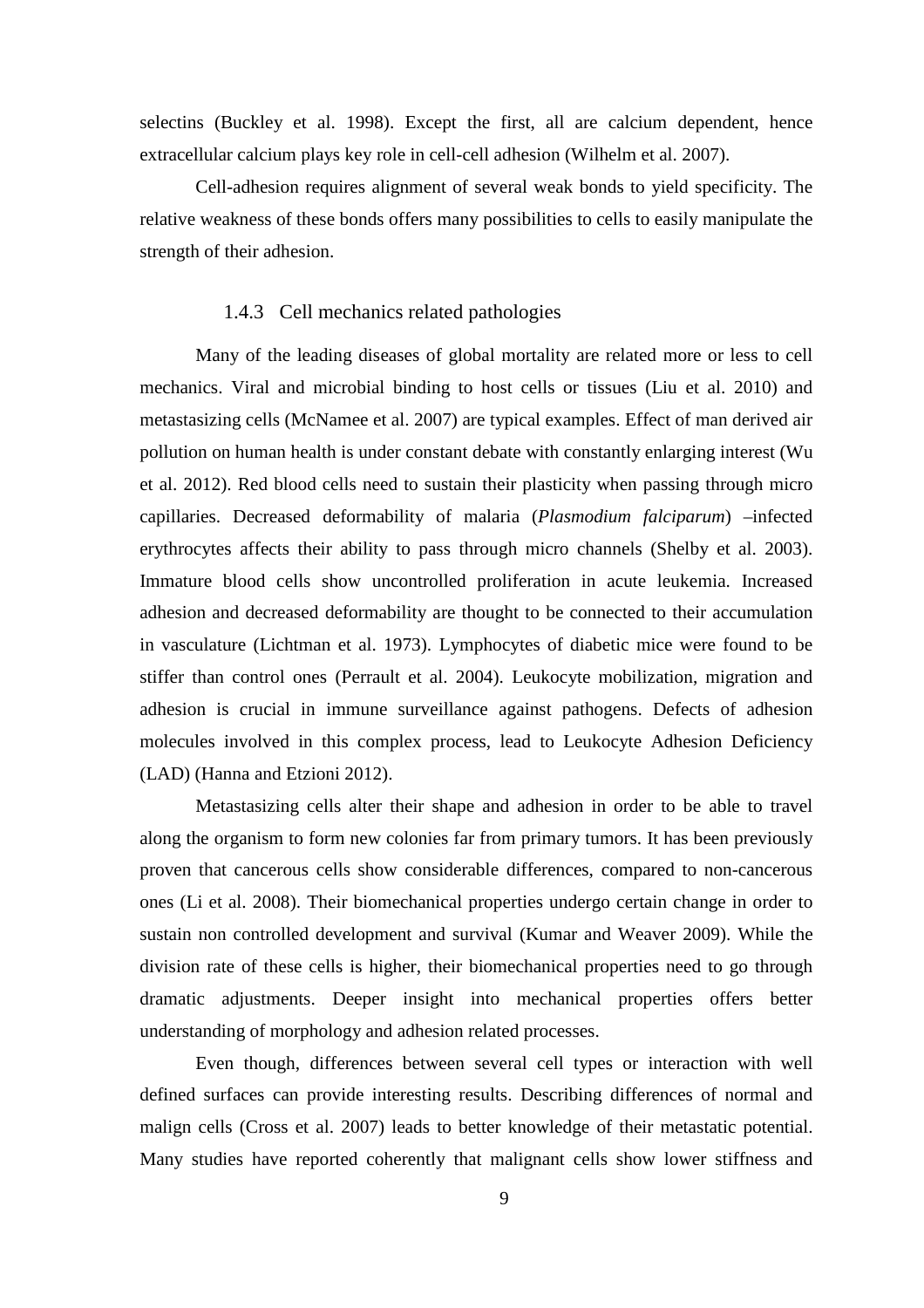higher elastic properties (Rosenbluth et al. 2006; Docheva et al. 2008). Beside this, their morphology involves structural changes, which goes hand in hand with elastic properties.

# **1.5 Insight into mechanobiology of the BBB**

#### 1.5.1 Cerebral endothelial cells

Endothelial cells have a distinguished role in many mammalian organisms. As they cover the inner vessel walls, they have distinct and unique functions in vascular biology. Fluid filtration, blood vessel tone, hemostasis, hormone trafficking, neutrophil recruitement are only a few items on their task-list.

Among endothelial cells, the cerebral endothelial cells (CECs) have probably the most prominent role: they form the morphological basis of the blood-brain barrier (BBB). This is an active, double sense interface, having barrier function for toxins and at the same time a carrier function for nutrients and metabolites to and from the Central Nervous System (CNS). Therefore, the BBB has an outstanding importance concerning many known pathologies related to the CNS. Meningitis, human immunodeficiency virus encephalitis, Alzheimer's disease, rabies, multiple sclerosis, epilepsy, metastasizing tumors, ischemia just to name a few in which the BBB is more or less involved (Rosenberg 2012).

The CECs provide such a tight barrier, that both the paracellular and transcellular traffic of molecules and cells is highly regulated and coordinated. At their intercellular junctions, many adhesion and channel forming molecules help to maintain the proper physiology and function. However, it is highly permeable for small lipid soluble molecules, among which caffeine and alcohol are the most exploited by markets. Despite these small gaps for lipid-soluble molecules, drug delivery to the CNS is considerably limited.

CECs are very sensitive to environmental changes (Wilhelm et al. 2008; Wilhelm et al. 2007), therefore in some pathological cases their mechanical modulation can reversibly open the BBB (Bálint et al. 2007a). Circulating factors within the blood can alter their mechanical properties (Lee et al. 2011). Inorganic salts (Oberleithner et al. 2009; Oberleithner et al. 2007) and nitric oxide (Fels et al. 2010) are well-studied regulators of endothelial elasticity.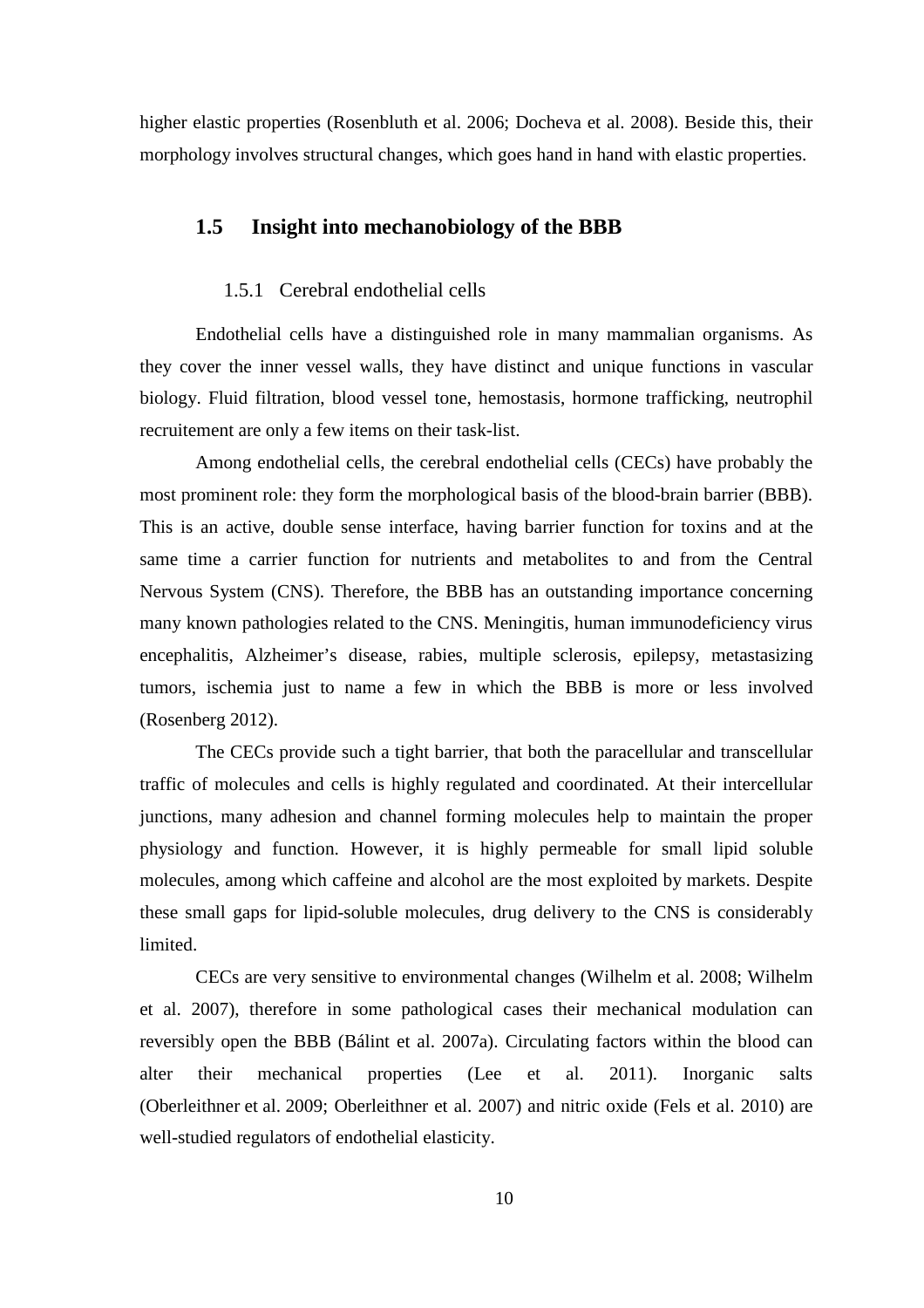Endothelial cells have a prominent role in wound healing (van der Meer et al. 2010) and angiogenesis too, which relies on rapid changing and adaptability of their mechanical parameters. Many internal stimuli and external mechanical stress affects endothelial migration. Shear stress enhances wound closure *in vitro*, by modulating cell migration velocity and increasing apparent cell area (Albuquerque et al. 2000).

Biomechanical investigation of endothelial cells is a very important and growing field in science. Unfortunately, the range of available literature for different cell types is somewhat limited, moreover, relatively little knowledge is gathered about CEC's mechanical properties. Morphology and spatio-temporal elasticity off different endothelial cultures will be presented: sub-confluent living, confluent living and confluent but paraformaldehyde fixed cell cultures will be compared.

#### 1.5.2 Cellular extravasation – diapedesis

In case of inflammatory processes, the immune system activates the leukocytes, which can cross the blood vessels in order to fight infections or intrusive pathogens. Cellular extravasation is a complicated process involving many steps, as described in case of leukocytes (Greenwood et al. 2011).



**Figure 3. Schematic view of plausible melanoma-endothelial transmigration process** 

Primordially to cross the endothelial layer, the first step is the rolling/capture of leukocyte, succeded by chemokine activation and firm adhesion/arrest. After this, crawling and diapedesis occurs. Extravasation requires the successive formation and breakage of cell-cell contacts between leukocytes and endothelial cells lining the vessels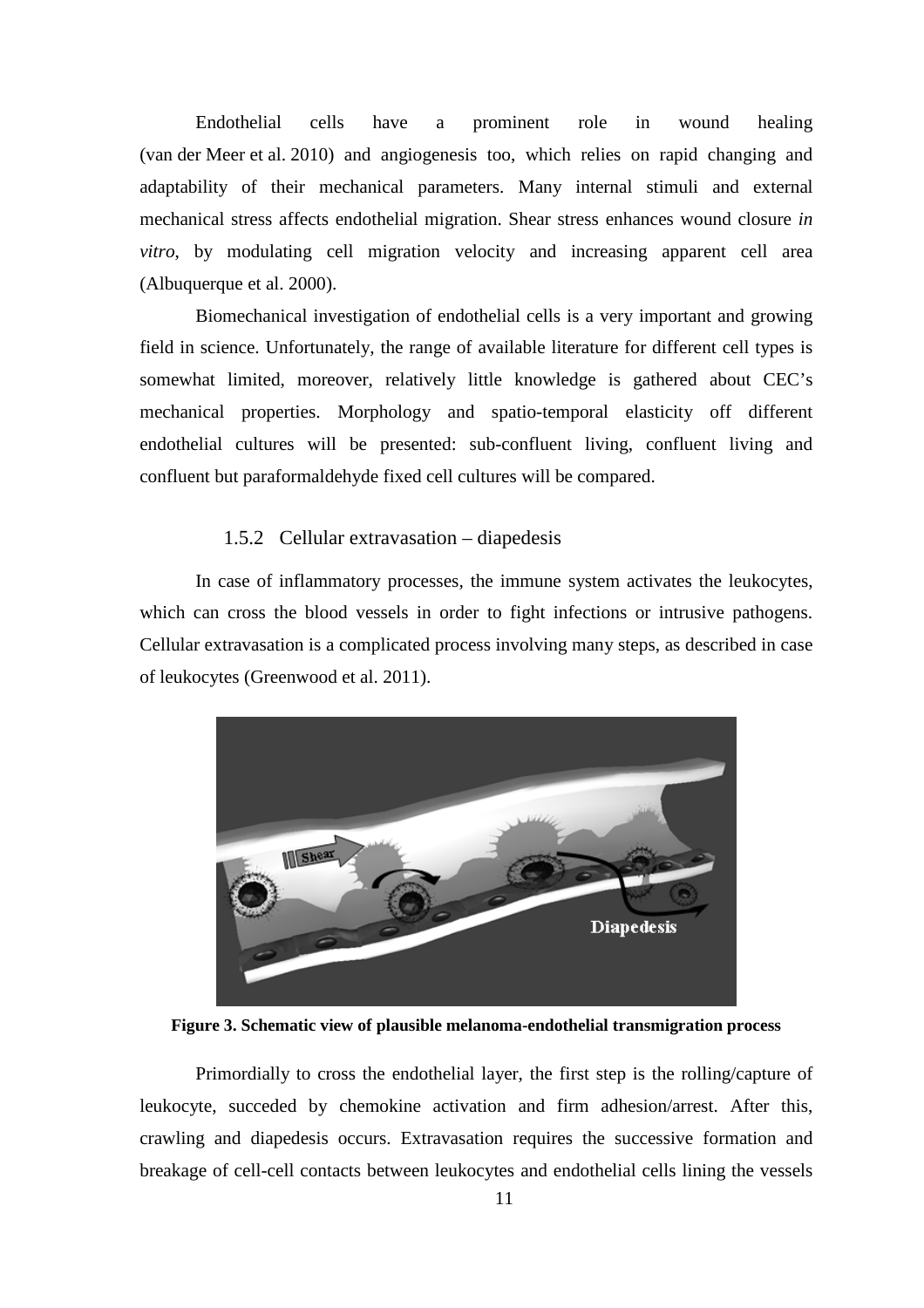(Muller 2011). A class of cell-adhesion molecules that are specific for leukocyte – vascular cell interactions, mediates these contacts.

For metastasizing tumor cells that spread through the circulatory system, the use cell adhesion-related mechanisms are thought to be primordial to establish new tumors in the body, however, details of this process are under debate. As the brain lacks a lymphatic system, role of the BBB for metastasizing cancerous cells to enter the CNS is crucial. Figure 3 depicts plausible similarities to leukocyte-endothelial transmigration, although the exact details of this process are not exactly known. *In vitro* cell co-culture models dealing with the whole process have already been successfully established (Wilhelm et al. 2011). Static models involving co-culturing do not provide data on adhesion dynamics or strength.

Anti-metastatic drugs may have selective affinity upon targeting only adhesion related step of the whole process. Specific adhesion between living melanoma cell and a colloid particle has already been measured successfully by AFM. Surface charge and hydrophobicity appeared to alter cell-particle adhesion (McNamee et al. 2006). This is a good method to test specific drugs acting on different CAMs.

In this study, we present intercellular adhesion measured at physiological conditions between living melanoma and living endothelial layer. Adhesion strength dependence upon load and dwell time is presented. Furthermore, adhesion force decomposition and parameters of total stress relaxation are determined.

#### **1.6 The aim of the study**

- To describe and compare the morphology and the spatio-temporal elasticity of sub-confluent and confluent living CECs
- To characterize the changes in morphology and elasticity induced by paraformaldehyde fixation on living endothelial cell layer.
- To establish cell-cell adhesion experiments on living cells and to quantify the intercellular adhesion between living melanoma and cerebral endothelial monolayer
- To monitor total stress relaxation force of melanoma cells brought into contact with living and fixed CEC monolayer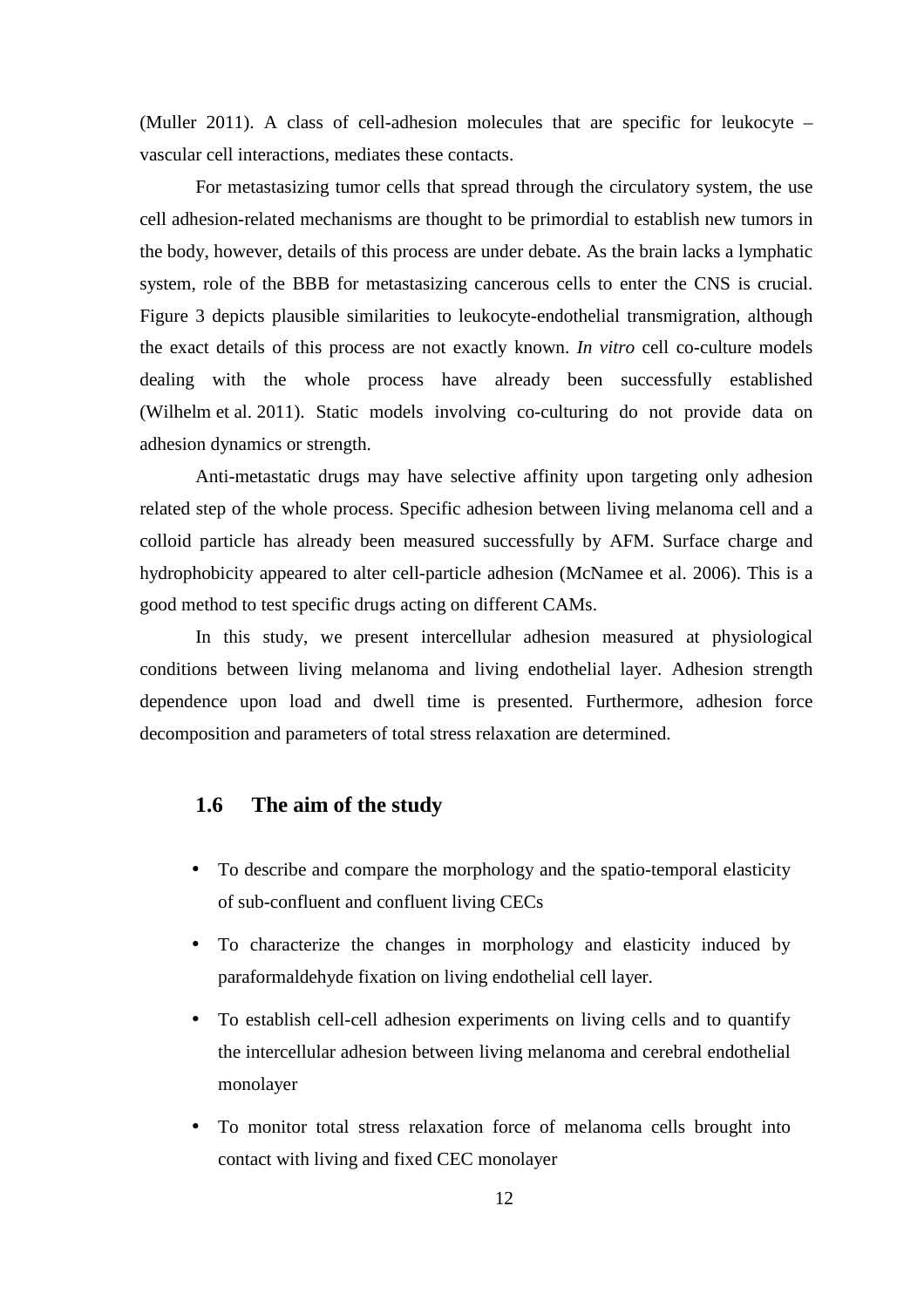# **2 Matherials and Methods**

# **2.1 Cell Culture**

Human cerebral endothelial cells (hCMEC/D3 - shortly D3) were grown on rat tail collagen-coated dishes in EBM-2 medium (Lonza) supplemented with EGM-2 Bullet Kit (Lonza) and 2.5% FBS from Sigma (Wilhelm et al. 2008; Wilhelm et al. 2007). B16/F10 melanoma cells were kept in RPMI medium (Sigma) supplemented with Glutamax and 5% of Fetal Bovine Serum (FBS) from Lonza. Cultures used as sub-confluent, were measured shortly after passage, as soon as all cells adhered to Petri dish.

All measurements were carried out in Leibovitz medium (Sigma) at 37ºC within 3 hours after taking the cells out from the incubator. According to our observations, within this period cells preserve their viability. Leibovitz medium was chosen due to its pH stabilization ability, hence circumventing usage of ambient  $CO<sub>2</sub>$ .

Cell fixation was performed using 4% paraformaldehyde solution for 30 minutes, followed by buffer rinsing with PBS  $(2.7 \text{ mM KCl}, 1.5 \text{ mM KH}_2PO_4, 0.136 \text{ M NaCl},$  $0.5$  mM Na<sub>2</sub>HPO<sub>4</sub>), prior to experiments. During fixation the Petri dish with cell layer was not removed from the microscope stage.

## **2.2 Instrumentation**

All measurements were performed with an Asylum Molecular Force Probe - 3D (MFP-3D) head and controller (Asylum Research), using MFP-3D Xop driver program written in Igor Pro software (version 6.22A, Wavemetrics). For single cell elasticity measurements, gold-coated silicone nitride rectangular cantilevers with "V" shaped tips (Olympus, Optical Co. Ltd.), while for cell-cell adhesion measurements aluminium backside coated tipless cantilevers were used (MikroMasch). Their spring constant was determined by thermal calibration (Hutter and Benchhoefer 1993), resulting in 0.03 N/m in both cases, while their resonant frequency in liquid was 7 and 10 kHz respectively.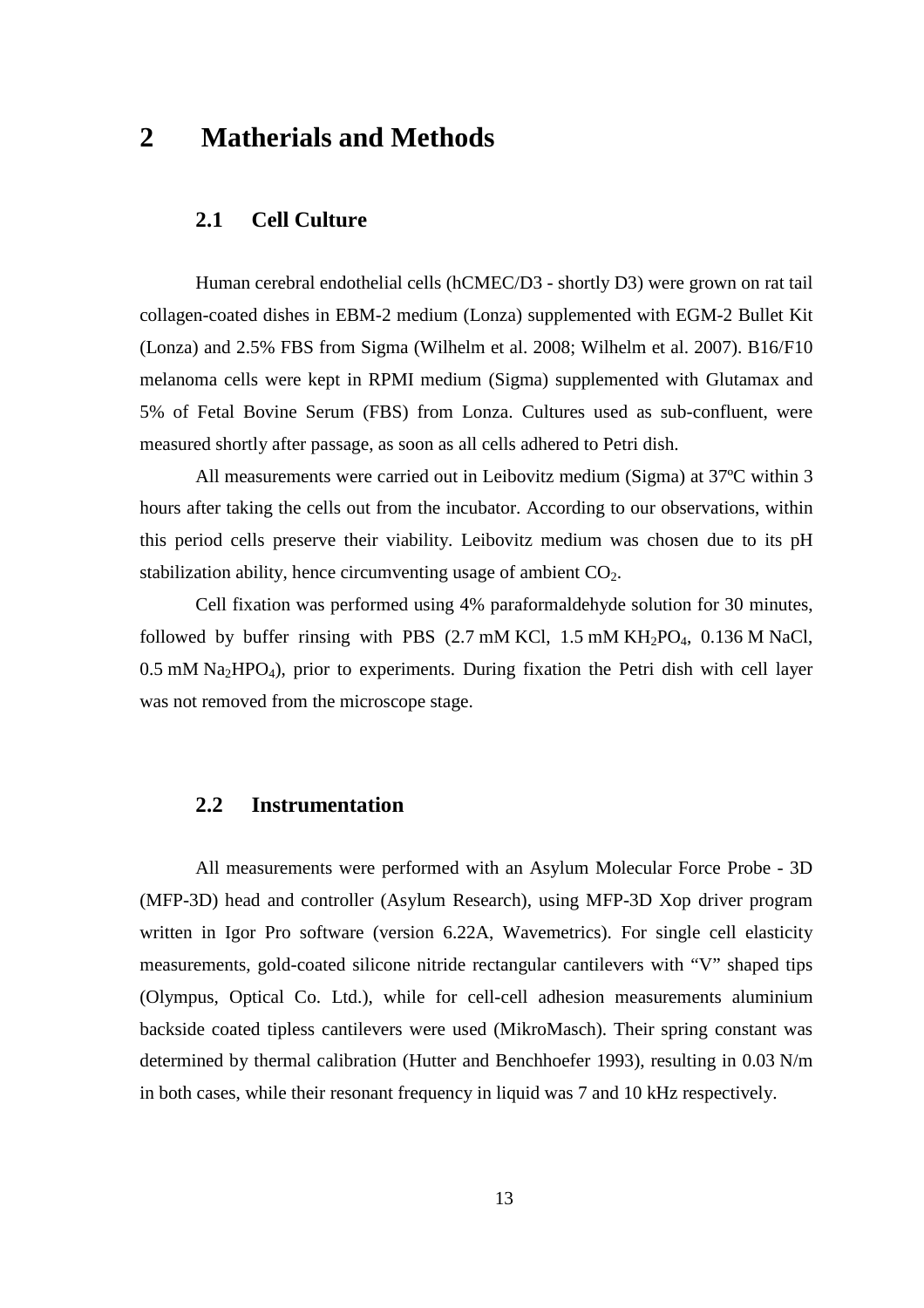Images were recorded typically in Alternate Contact (AC) mode having 256 lines by 256 points, at a tip velocity of 60 µm/s. By comparing trace and retrace, noteworthy differences were not observed, which underlines the reliability of the images.

Living cells were scanned in their own Petri dish, in Leibovitz medium. As their adhesion to the collagen-coated surface is firm enough, there was no need for extra immobilization method.

# **2.3 Single force spectroscopy**

All force curves were recorded at constant loading rate and sampling frequency. In case of single force measurements for spatio-temporal elasticity a load rate of  $0.6 \mu m/s$ , for elastic maps 6  $\mu$ m/s, while for intercellular adhesion curves 2  $\mu$ m/s was applied. Data was collected at a sampling frequency of 2 kHz and a maximum load below 1 nN was used. Total force distance was set to 3  $\mu$ m for single elastic curves, 2.5  $\mu$ m for FVM, and 8 µm for cell-cell measurements. In case of intercellular measurements the applied load varied from 0.5 nN up to 5 nN. Dwell time ranged from 0 up to 30 seconds.

Ten forces were recorded for each load (respectively dwell time) starting from low up to high values successively, followed by reverse direction recording from high to low values. Finally, the averages and standard deviations of corresponding values were calculated, and presented. Using this technique we eliminated the possible tip-induced alterations of applying unidirectional variation of load and dwell time.



**Figure 4. Schematic representation of intercellular measurement.** 

Figure 4 depicts schematic view of intercellular measurement with single cell probe, used in our experiments. The individual melanoma cells were attached to the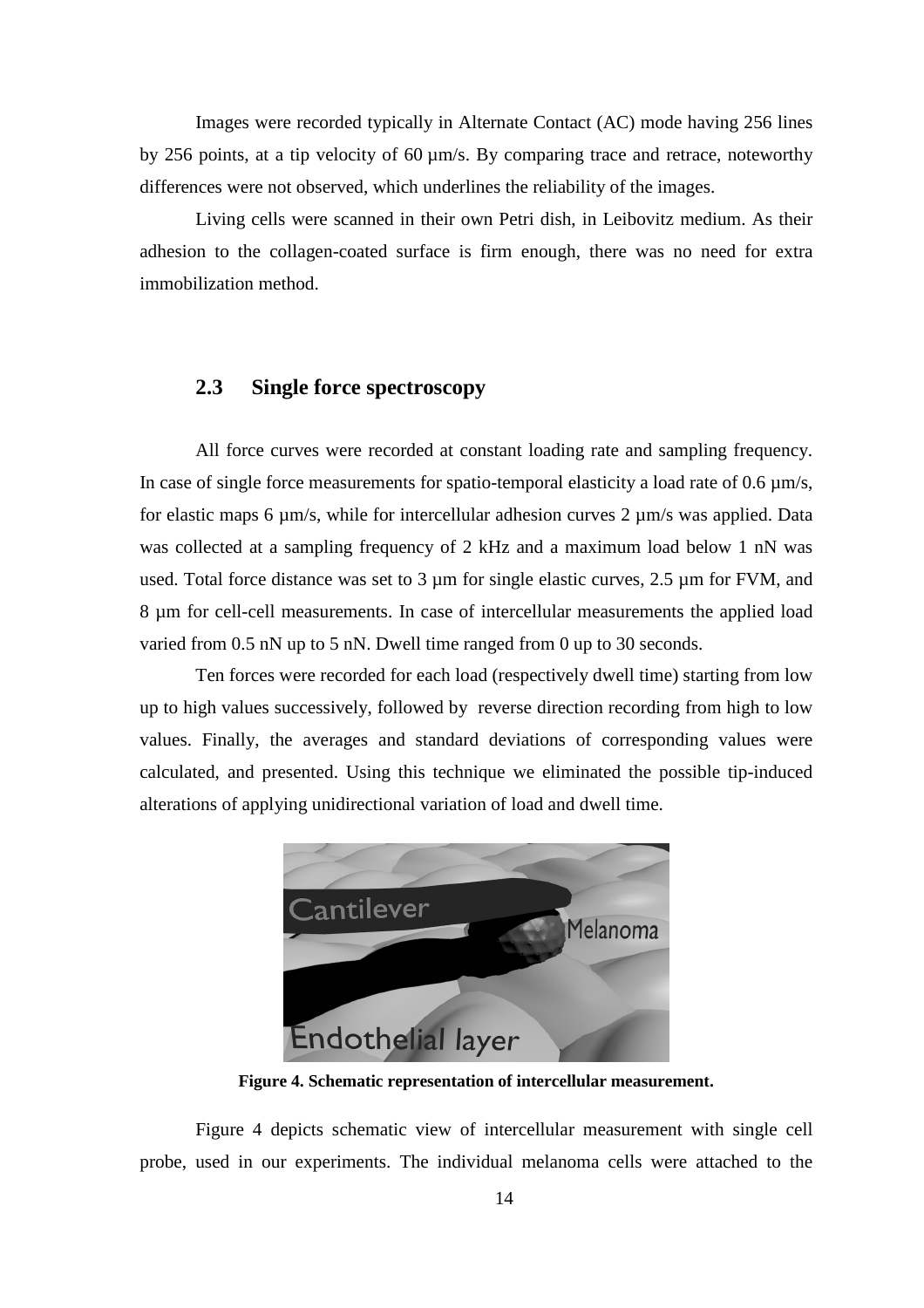tipless cantilever using a Concanavalin-A (Con A) – mediated linkage (Zhang et al. 2006). With the help of an Axiovert 200 microscope, the cantilever was lowered gently onto a melanoma cell, for approximately one second to attach the cell to its end. This step was followed by bringing the "cell probe" and the monitored surface into contact. After each set of measurement, the melanoma's position has been checked. No considerable changes were observed.

#### 2.3.1 Hertz model

Probing any material with an AFM tip, leads to the theory of indenting an elastic half-space with a stiff object. Based on work of Heinrich Hertz (Hertz 1882) and Ian Sneddon (Sneddon 1965), later modified for AFM tips (Mathur et al. 2001), this theory is widely used for indentation tests, regardless of length scale.

At each measurement, the deflection of the cantilever and the indentation of the sample is recorded simultaneously. The latter can be obtained by subtracting the bare cantilever's deflection values recorded on a hard surface. The force as a function of the indentation  $\Delta z$ , considering a conical tip with opening angle  $\alpha$  is described by the equation:

$$
F(\Delta z) = \frac{2E^*}{\pi (tg(\alpha))} \Delta z^2
$$
 (1)

where  $E^*$ , the relative Young's modulus is:

$$
\frac{1}{E^*} = \frac{1 - \mu_{canilever}^2}{E_{canilever}} + \frac{1 - \mu_{sample}^2}{E_{sample}}
$$
(2)

Considering that the cantilever is made of silicon or silicon nitride, which is several orders of magnitudes harder than the sample (*Esample*<<*Ecantilever*) the above equation can be simplified:

$$
\frac{1}{E^*} \approx \frac{1 - \mu_{sample}^2}{E_{sample}}
$$
 (3)

In this case  $E_{sample}$  is the Young's Modulus and  $\mu_{sample}$  is the Poisson ratio of the cell (Vinckier and Semenza 1998). In eq. 1, the exponent of ∆z varies according to the indenter's geometry. It takes the value of 2 for a sharp conical tip, 1.5 for a sphere and 1 for punch shaped indenter. For a review see (Azeloglu and Costa 2011).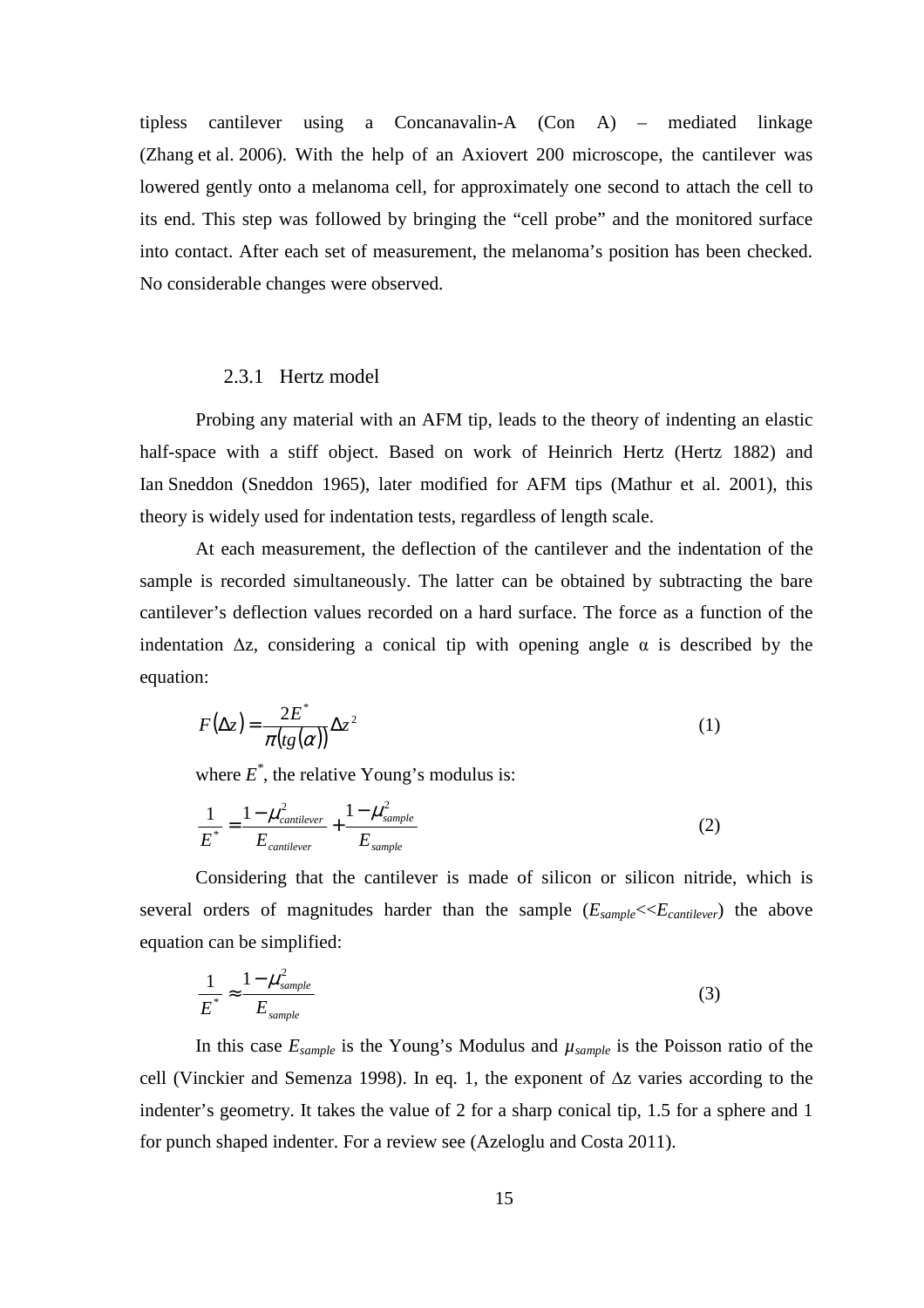#### 2.3.2 Force Volume Mapping

Elasticity map of living endothelial cells was recorded by performing Force Volume Mapping (FVM). Prior to FVM, an image on the area of interest was recorded and divided into 32 lines by 32 points. At each point, a force curve with total distance of  $3 \mu$ m was effectuated at a loading rate of 6  $\mu$ m/s. Lateral tip velocity was set to 60  $\mu$ m/s.

A color coded elasticity map was calculated by taking the Young's Modulus, described in previous section (eq. 1-3), as the elastic parameter. Simultaneously adhesion map was calculated, based on total unbinding forces of retrace curves. As an internal reference, height map was reconstructed based on calculated contact point of each curve. Compared to prior recorded image, no considerable differences can be found.

#### 2.3.3 Adhesion decomposition

A homemade MatLab (MathWorks) routine has been developed to extract the total adhesion force values, statistics of force ruptures and stress relaxation amplitudes. If not stated otherwise, the total adhesion force was defined as the total unbinding strength. It was quantified as the level difference between the maximal downward deflection point of the cantilever and the average of last ten points.

Individual jumps on retract curves were identified as the level difference between two adjacent points passing a threshold. Two fold of the standard deviation taken from the last 50 points of each curve was given as threshold. Using the above-mentioned routine, number and size of individual jumps were detected for each force curve. For each parameter set, twenty forces were taken in previously described manner (see. Page 14 for details), and the Average  $\pm$  Standard Deviation values were plotted at each graph.

For comparison of live and fixed endothelial layer, rupture values detected on all curves of the respective set, were used.

#### 2.3.4 Relaxation parameters

Stress-relaxation response upon a defined sudden displacement is widespread method to determine the viscoelastic parameters of a material. The solution for a hard spherical indenter testing an isotropic, incompressible material appropriately describes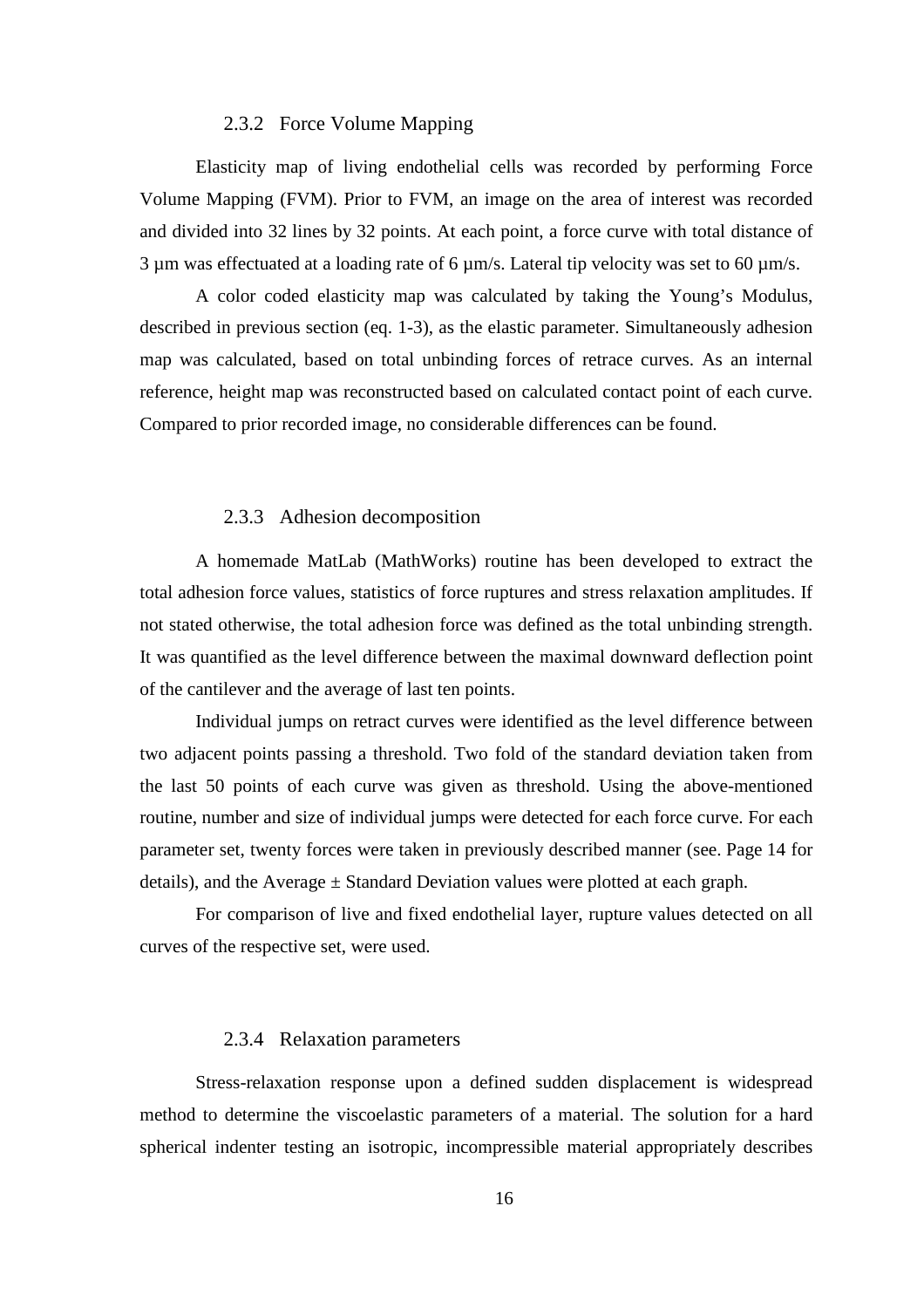majority of experimental data (Darling et al. 2006; Moreno-Flores et al. 2010a). Unfortunately only qualitative description can be applied, as a cell layer tested by a second cell does not fulfill the previously mentioned requirements.

Total stress relaxation amplitude was calculated as the difference between maximal upward deflection force and its value at end of dwell time. On Figure 2 this is denoted with S. A biexponential decay (eq. 4) described our data in good quality.

$$
S(t) = \alpha + A_f e^{\frac{-t}{\tau_f}} + A_s e^{\frac{-t}{\tau_s}}
$$
\n(4)

α accounts for a purely elastic response, while indices "f" denote the fast decaying component, while s the slow decaying component. These parameters are plotted on Figure 17, calculated at different dwell times on several loads. Each decaying element acts as an individual relaxation process and their total sum provides the overall response. Presumptively we can assign each cell with one element, but a rigorous description requires further experiments.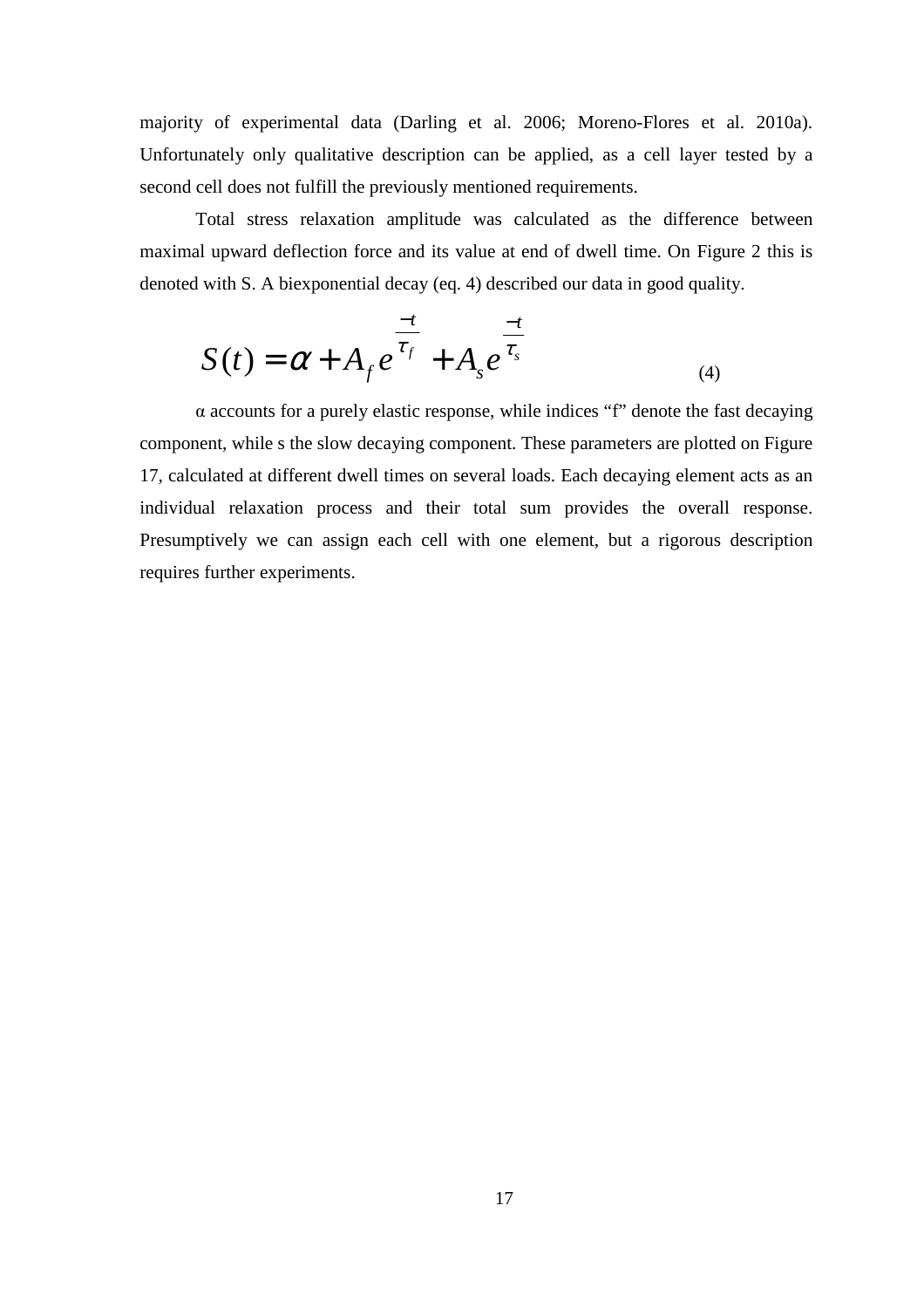# **3 Results**

# **3.1 Morphology of cerebral endothelial cells**

Living cells are inhomogeneous structures, neither spatial nor temporal elasticity is constant. AFM was used to investigate morphology and elasticity of CECs by performing high-resolution images and SCFS as complementary technique to examine their elasticity.



**Figure 5. AFM image of sub-confluent cerebral endothelial cells: (a) height image of two cells in contact; (b) the amplitude (error signal) image; (c) height profile along the line shown on panel (a); (d) trace (approach part) of single force curve measured over nucleus at point marked with "o" on panel (a) and (c).** 

Three different cell culture stages were investigated and compared: the first being sparsely plated, the second totally confluent while the third being confluent and fixed with 4% paraformaldehyde. In each case, beside morphology, the spatio-temporal elasticity was monitored.

Figure 5 shows an image of sparsely plated living endothelial cells. The amplitude image on panel b, is more sensitive to small surface details. Two interconnected cells with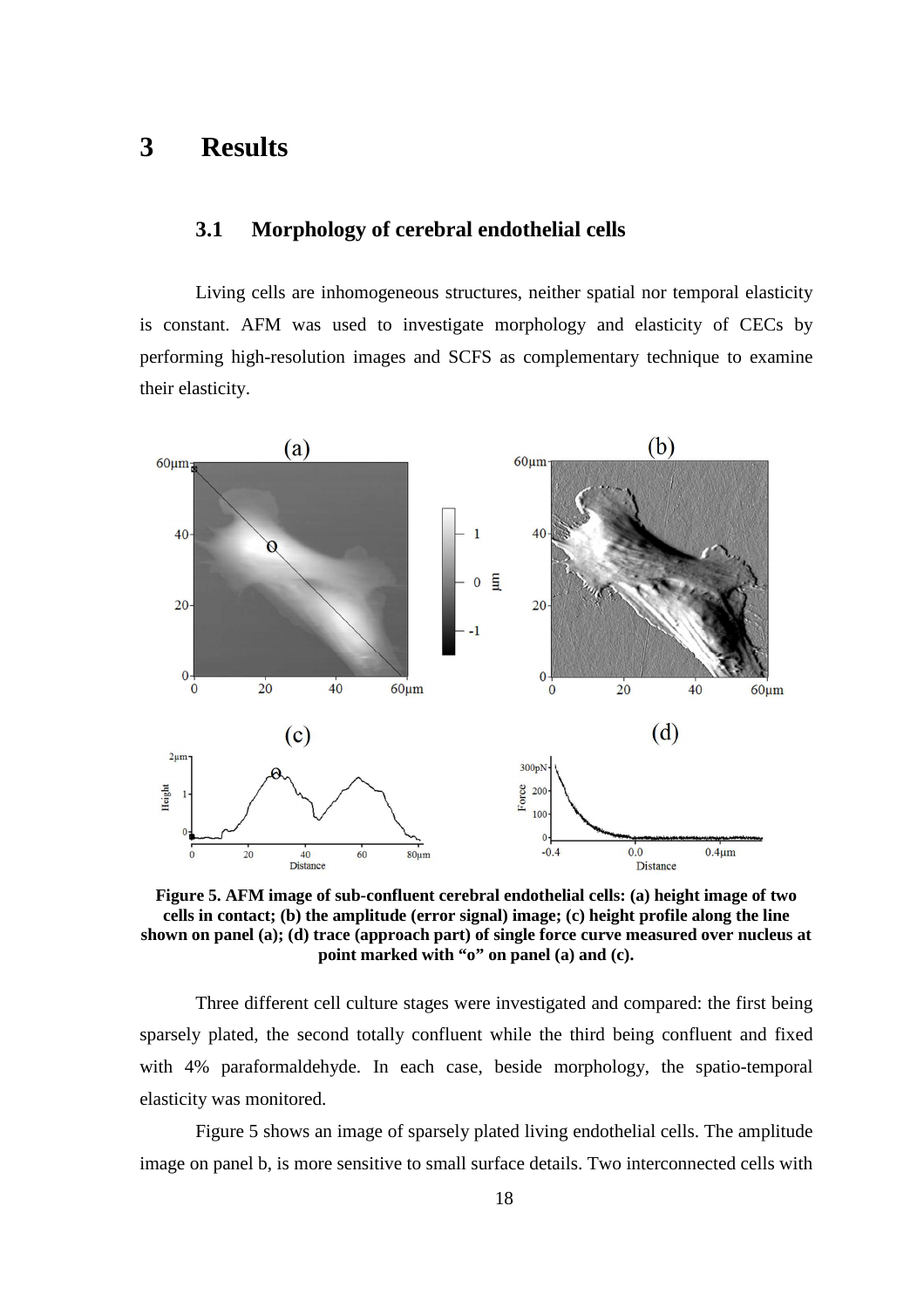overlapping regions can be seen, with their nuclei emerging at the center. Lamellipodia can be identified as large cytoskeletal projections towards the leading edge of the cell. These are thought to be the motors of motile cells as they try to establish new connections, and junctions with each other. Beside this, parts of the cytoskeletal structure are observable, as long lines along the cell axis. As the section reveals (Figure 5, panel c), cells are few micron high, with a maximum, mainly at their nuclei region.



**Figure 6. AFM image of a confluent cerebral endothelial cell culture. Conditions on panels (a-d) are similar to that on Figure 5, correspondingly.** 

The confluent living cell culture (Figure 6) revealed more details, which are highlighted by the error image (Figure 6, panel b). A flat portion of the cell, richly interlocked by filamentous cytoskeletal structures, surrounds the smooth nuclear part.

Their height is larger compared to the sub-confluent ones. Due to the lack of free Petri dish surface, only the level difference between the flat part of the cell and the nucleus can be measured, which is more than two microns (Figure 6, panel c). The real height of the cell is actually larger. Due to contact inhibition, CECs *in vitro* form a tight monolayer with 1-3 micrometer thickness. At the border of two adjacent cells, intercellular connections are clearly visible. Here the cells are highly connected by intercellular junctions, which are complex structures linked to cytoskeletal network.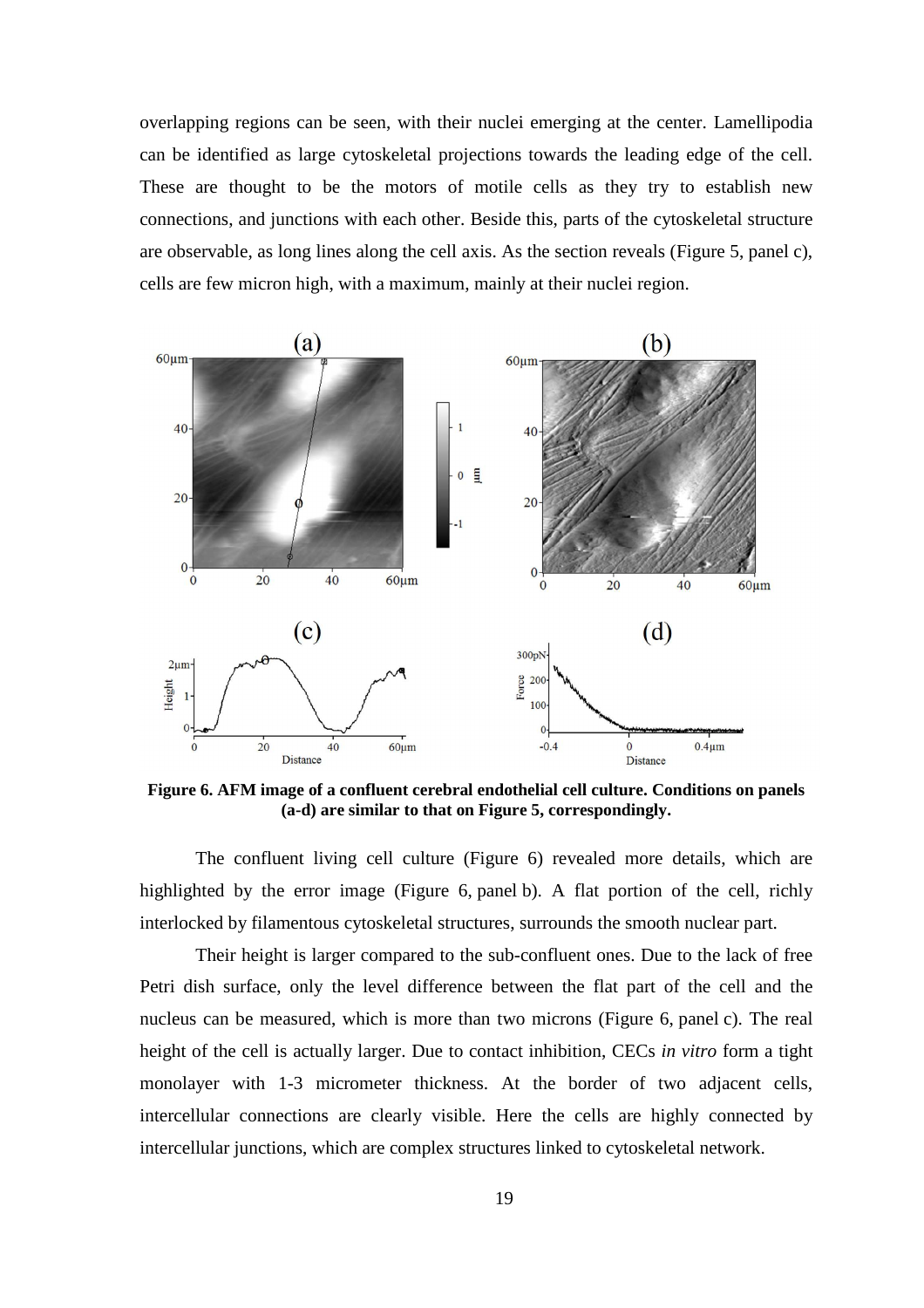

**Figure 7. AFM image of a confluent fixed cerebral endothelial cell culture. Conditions on panels (a-d) are similar to that on Figure 5, correspondingly.** 

After fixating the totally confluent cell culture with paraformaldehyde, dramatic changes could be observed on the AFM image (Figure 7, panel a, b), compared to living confluent ones (Figure 6, panel a, b).

The junctional regions of the cells can be still identified, while the cytoskeletal structure suffered considerable alterations. Traces of cytoskeletal filamentous networks still can be distinguished; however, the cell surface became rougher. This might be due to small membrane protrusions as well as aggregation or cross linking of glycocalyx components. Apparent cellular height at region of nuclei became even larger, as it is depicted on Figure 7, panel c.

## **3.2 Elasticity of cerebral endothelial cells**

Considering the force curves (Figure 5, Figure 6, Figure 7, panel d) obtained roughly at the middle of the cell, the elasticity of the three different cultures was estimated. While the sub-confluent and confluent cells share the same range of elasticity, the values for the fixed cells increased with one order of magnitude. This high value reflects very well the effect of protein cross-linking, due to paraformaldehyde, which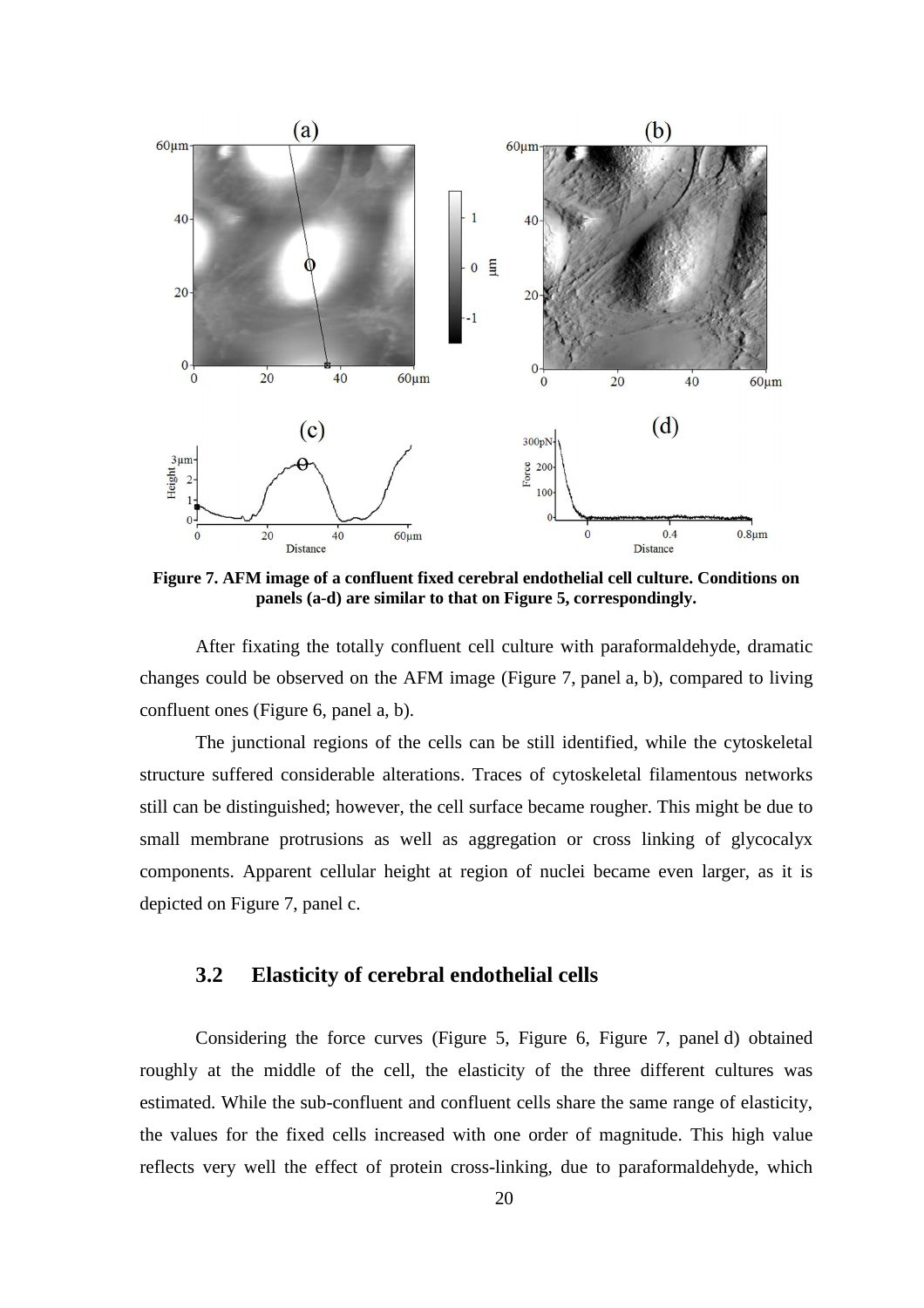stabilizes the cellular structures. Although this fixation method might be considered as a gentle one, notable structural changes arose upon its application. This implies the need of elevated prudence and attentiveness, while investigating fixed cell cultures.

## 3.2.1 Spatial elasticity

Elasticity measurements, for spatial distribution, were effectuated along the lines drawn on images (Figure 5, panel a; Figure 6, panel a; Figure 7, panel a). At each



**Figure 8. Spatial dependence of endothelial cells elasticity. Panels show different endothelial culture stages: (a) living sub-confluent, (b) living confluent, (c) fixed confluent. Points represent average ± standard deviation, calculated from five consecutive forces** 

individual measuring point five consecutive forces were recorded. The calculated values of YM, for each of the culture stages mentioned in previous section, are depicted by Figure 8.

The spatial dependence of elasticity of the isolated cells showed an increase toward the periphery (Figure 8, panel a) with the value of the Young's modulus increased by few fold. The confluent cells showed the same tendency, but in a much larger extent (Figure 8, panel b). Here, increase of the Young's Modulus is roughly one order of magnitude. Stiffening at periphery could be caused by the appearance and localization of intercellular junction proteins.

Unfortunately, the error of the measurements increases too, as the indentation curve becomes steeper. On fixed culture no change could be observed in the elasticity between the central and peripheral region. The Young's Modulus is uniformly large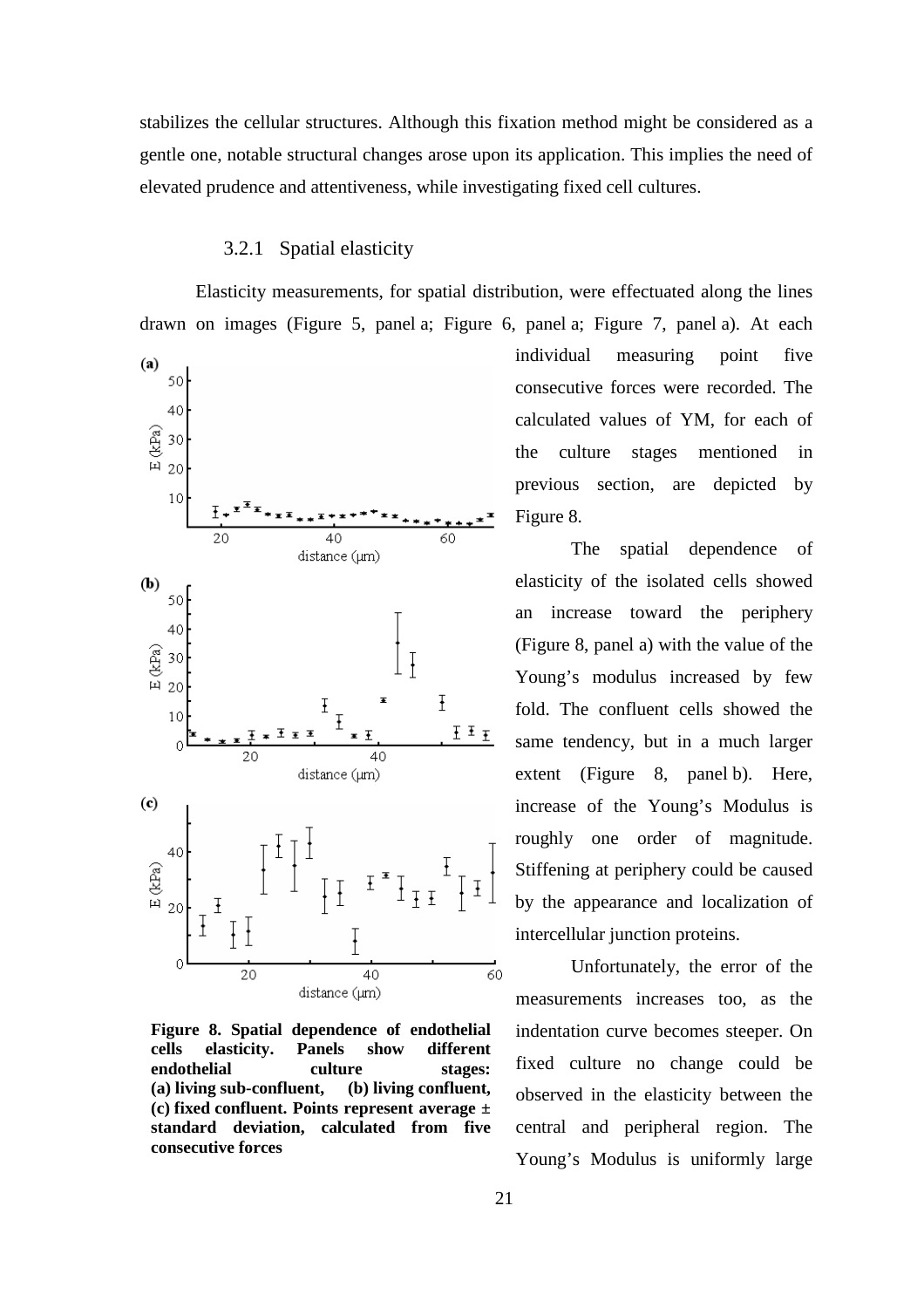and fluctuates across the whole cell (Figure 8, panel c). This could be due to the paraformaldehyde treatment, which cross-binds proteins in the cell, resulting in roughly uniform elasticity.



**Figure 9. Force Volume Mapping of living confluent endothelial cells. (a) recorded height image prior to mapping, (b) height reconstructed from force curves, (c) adhesion map, (d) elasticity map.** 

On confluent cells force-volume elasticity mapping was performed too (Figure 9) which corroborated with the finding that the cells are more rigid at the periphery. Although this type of measurement is rather rich in information, it cannot be done frequently because the large number of force measurements effectuated over the whole studied surface might harm the cells. The edges were stiffer, probably because the accumulation of tight and adherent junction proteins.

#### 3.2.2 Temporal elasticity

On cerebral endothelial cells the temporal dependence of the elasticity was measured over the nuclear region, which is the most insensitive to small position shifts.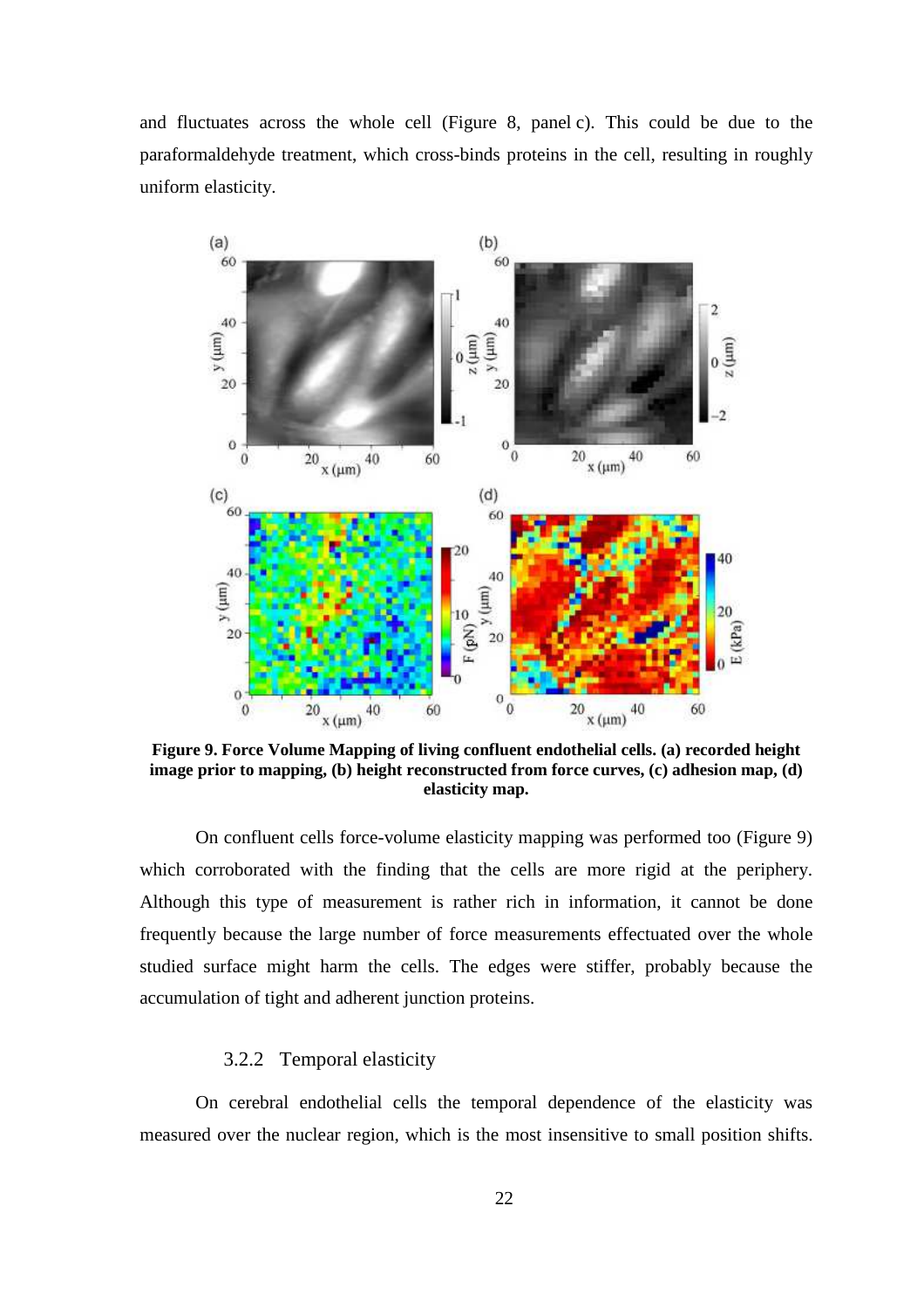Despite of an expected constant elasticity in case of sub-confluent and confluent cells, an attenuated oscillation was observed.



**Figure 10. Elasticity in time of endothelial cells; (a): living sub-confluent, (b): living confluent, (c): fixed confluent cultures. Points are individual successive measurements at place denoted with o, on Figures 5-7 accordingly. Solid line is a slightly attenuated oscillation.** 

Dots are individual point of measure, while the solid line shows an attenuated oscillation. Two third of the measurements, repeated more than ten times, showed this oscillation, with a period of 10 to 20 minutes. However, in some cases a superposition of many oscillations showed up. On sub-confluent cells the oscillation period was around 15 minutes and the amplitude decreased in time (Figure 10, panel a). The confluent cells had a period of about 20 minutes and exhibited a faster attenuation of the oscillation, (Figure 10, panel b).

Fixed cells never showed this type of oscillation (Figure 10, panel c), proving that this phenomenon is feature, characteristic to living cells. The external conditions, which affect the amplitude, period and attenuation of the oscillations, are under debate.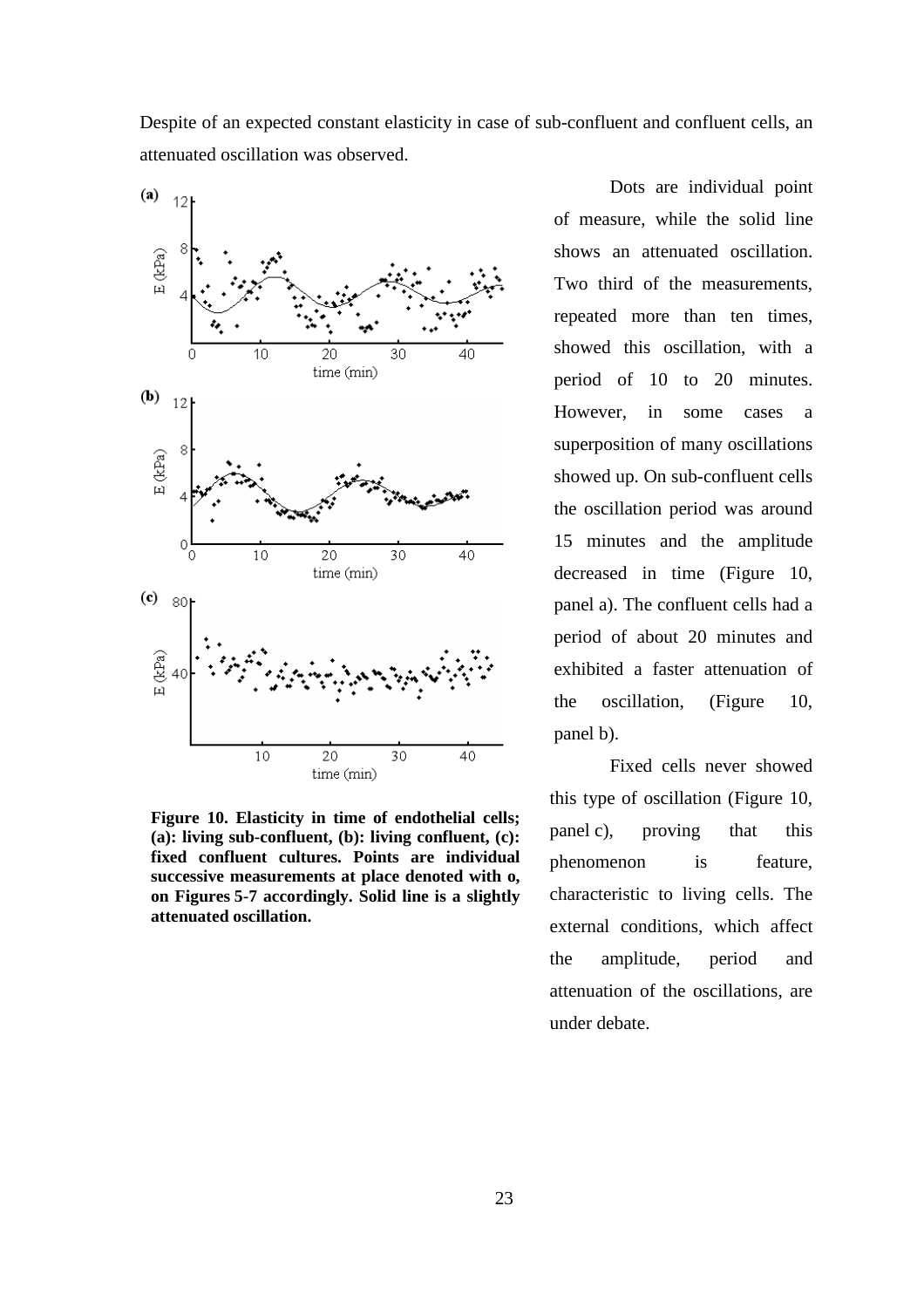## **3.3 Intercellular mechanics**

The interaction between endothelial layer and individual melanoma cell, can be regarded as a model for primary steps of tumor cell transmigration. The appearance of adhesion between melanoma and endothelial cells as well as the relaxation upon applied mechanical pressure in function of load and time they spent in contact, was investigated. Adhesion force measurements were carried out with AFM, by pressing one cell to another and monitor the unbinding force upon retraction. (Schematic drawing of measurement setup can be found on Figure 4).

The two representation modes of the recorded signal (Figure 11) clearly show the two features of interest. The total adhesion force was calculated by taking the difference between the minimum of the retrace part and the average of last few points of the curve (Figure 11, panel a). For clarity, see schematic Figure 2, where total adhesion force is marked with "A". The time dependent representation shows the relaxation decay during dwell time (Figure 11, panel b).



**Figure 11. Force measurement effectuated with a melanoma cell bound to a tipless cantilever on a living confluent endothelial layer. The same curve shown: (a) force vs. distance, (b) force vs. time. Inset: Magnified view of area in dashed box. Arrows mark individual ruptures (jumps).** 

The dwell time is the extra period between the time point of reaching maximal load and the point of starting to pull back the cantilever. Schematic representation on Figure 2, marks the stress relaxation with "S". Care should be taken not to confuse this with total contact time. Dwell time was chosen due to simplify the representations. Compared to the few ten seconds, the real contact time would be longer with one or maximum two seconds, however this would not alter the shown results.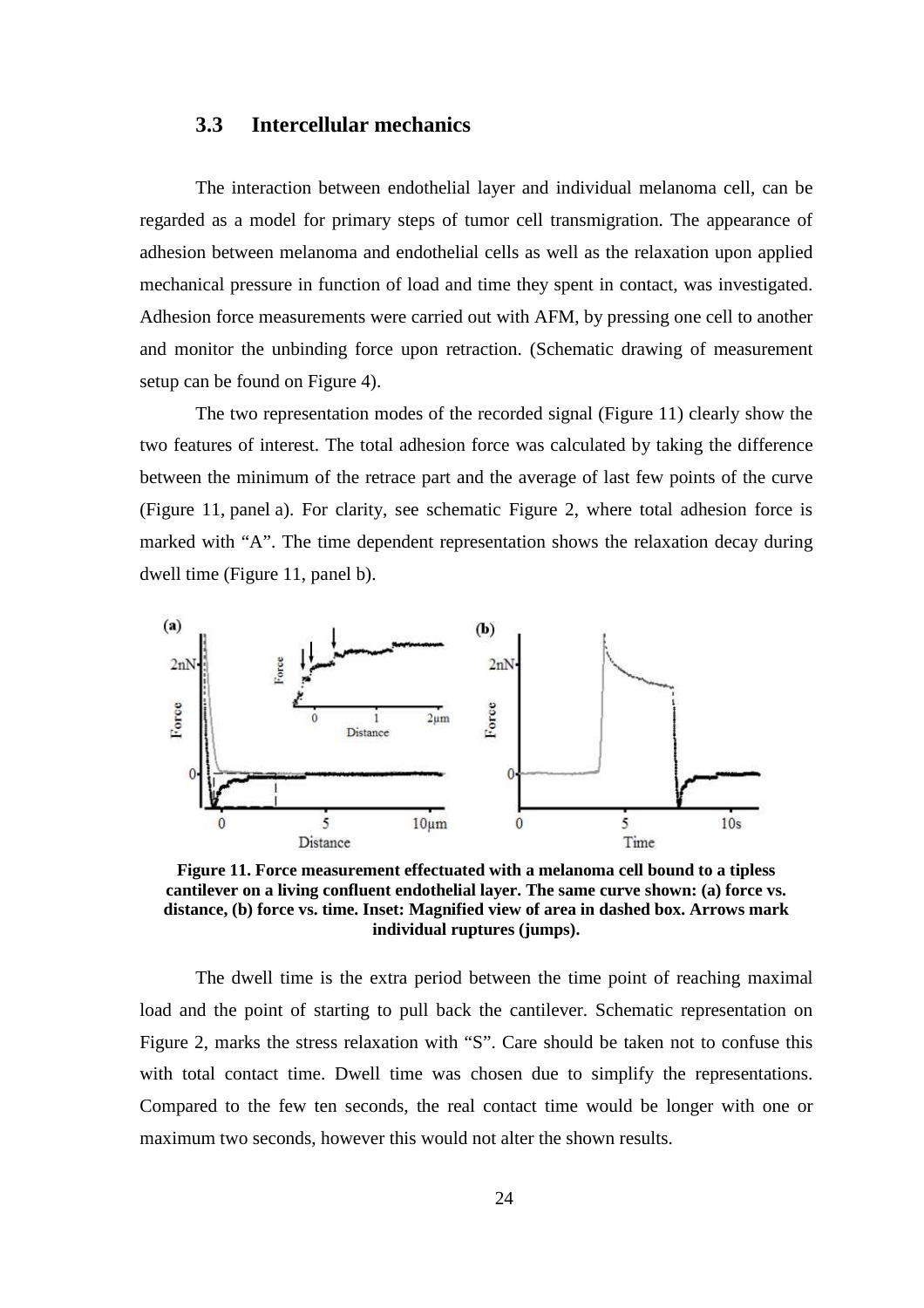Figure 12 reflects comparison of typical force curves taken on different surfaces: hard Petri surface probed with a bare tip ("A" lines), endothelial cells probed with bare tip ("D" lines), endothelial layer probed with living melanoma cell ("C" lines) and fixed endothelial layer probed with living melanoma cell ("B lines").



**Figure 12. Comparison of different force curves representing the following sets: (A) Tip - Petri surface, (B) Melanoma cell - Fixed Endothelial cell, (C) Melanoma cell - Endothelial cell, (D) Tip - Endothelial cell. Stress relaxation (top inset) and adhesion forces (bottom inset) corresponding to each force curve. On the latter the arrows point to typical rupture like events.** 

The figure compares the elasticity of the above-mentioned stages. Unfortunately, only qualitative comparison is possible, as the parameters for different sets do not allow calculations mentioned at section 2.3.1. Cell fixation (line B) induces apparent stiffening compared to living cells (line C). The top inset, in Figure 12, shows the load dissipation in time, while the bottom inset compares the attractive forces measured for the above mentioned stages. The relaxation and adhesion present considerable correlation, suggesting that due to larger interacting areas higher affinity may be reached.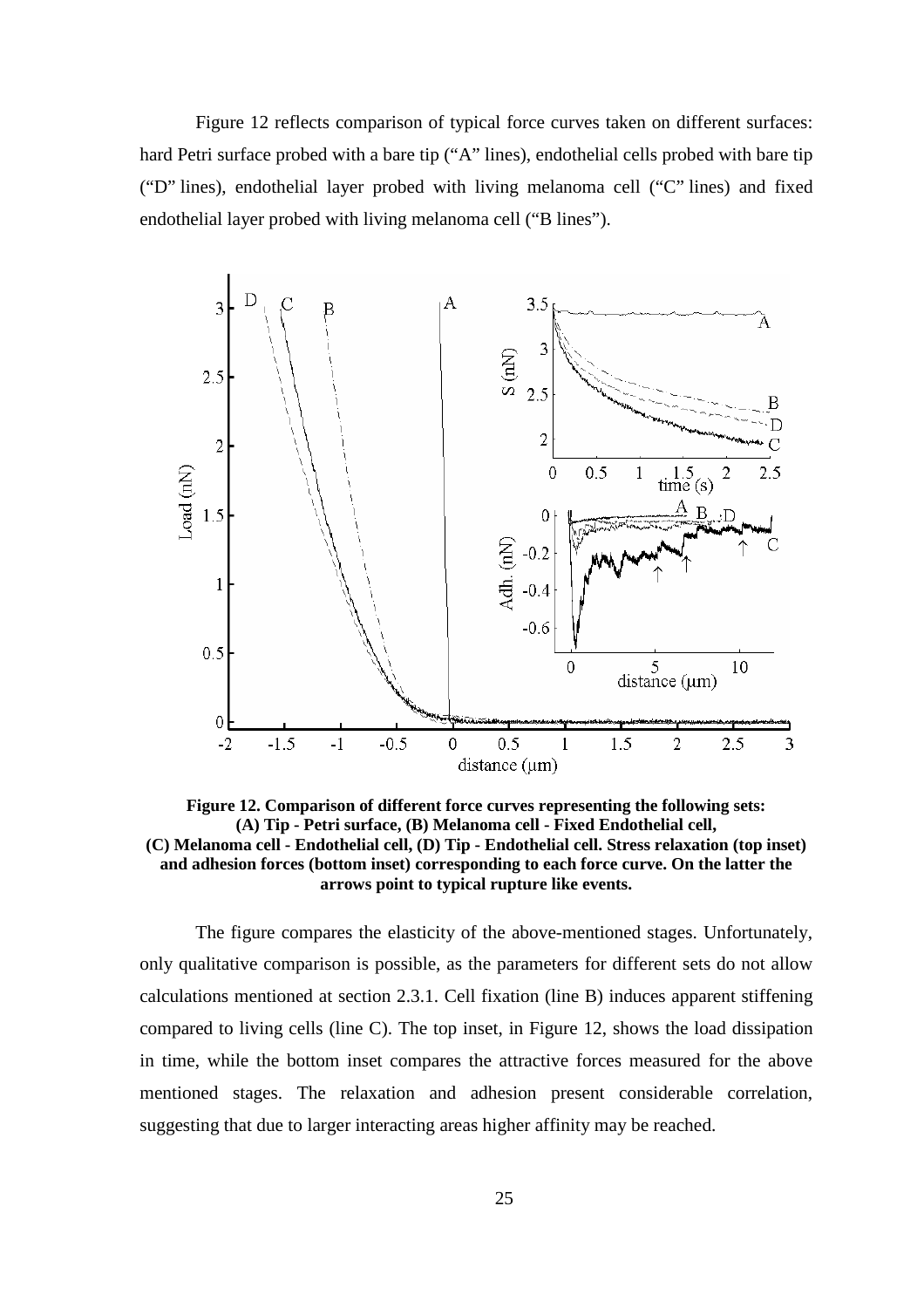#### 3.3.1 Adhesion

Between the melanoma "tip" and the cell free surface of the Petri dish, a small nonspecific adhesion (Figure 13, panel a) was observed. Changing the load force or the dwell time the change of the adhesion is within the error bars. In the case of confluent living endothelial cell layer, tested with a melanoma cell, the adhesion in function of dwell time shows saturation-like behavior (Figure 13, panel b). It seems that there is a limited amount of adhesion at a given load. As the load increases, the monitoring cell is pushed closer to the cell layer and the binding force increases as well. On the fixed cell layer, the intercellular adhesion force is much weaker (Figure 13, panel c), but still larger than nonspecific adhesion depicted on panel a, Figure 13.



**Figure 13. Change in intercellular adhesion as a function of dwell time under constant load. The tested surface was: (a) Petri dish, (b) living endothelial cells, (c) fixed endothelial layer** 

The adhesion force measured on living cells showed stair like ruptures during contact break up in the retrace phase of the force curve. On Figure 12 (bottom inset) these are pointed out by small arrows. These jumps correspond to the rupture of the binding between the melanoma cell and the endothelial layer. With a home-developed MATLAB protocol, the curves were analyzed by searching for and identifying of the individual rupture events. Total rupture number and size was calculated and plotted against dwell period (Figure 14).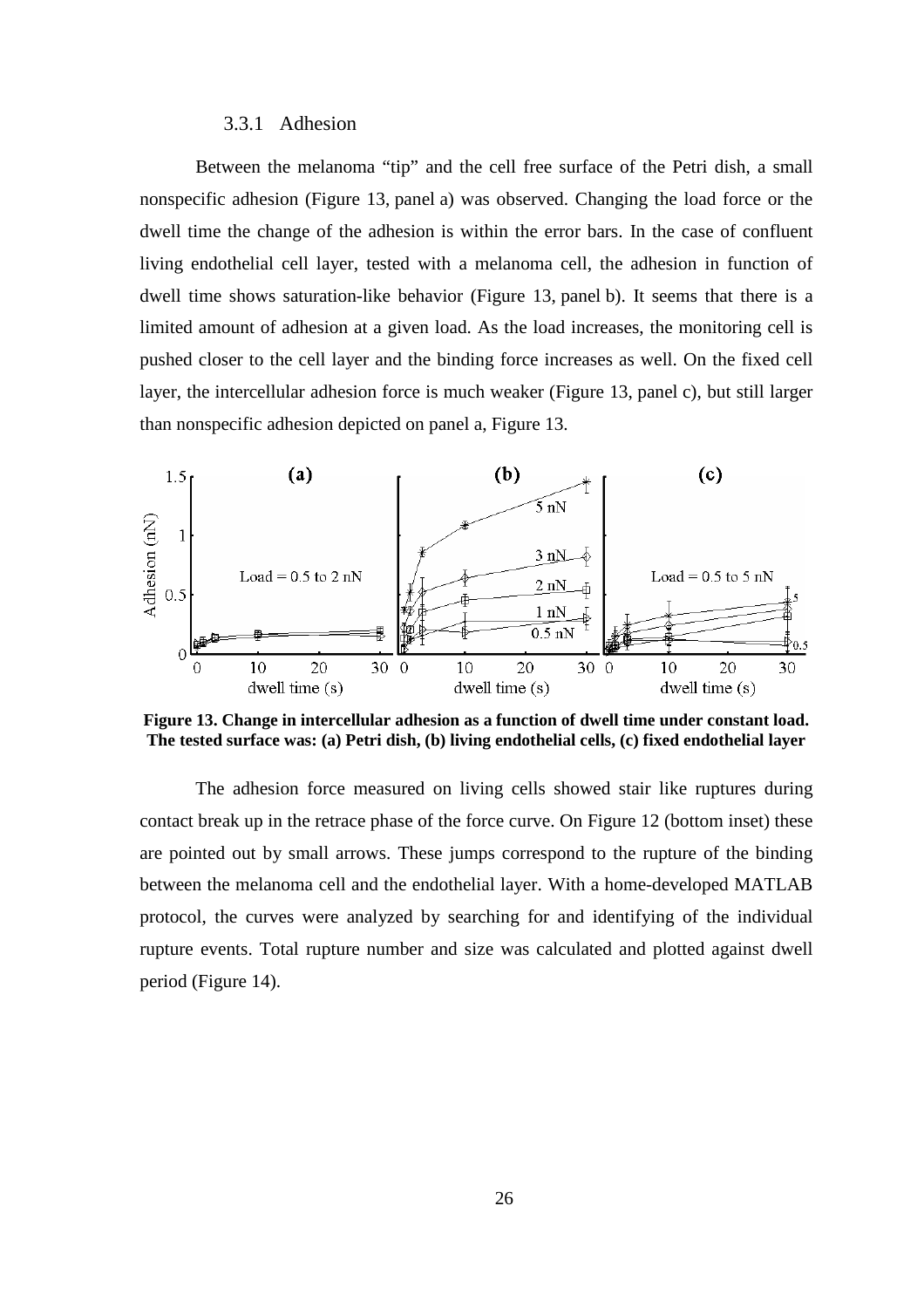

**Figure 14. Number of individual adhesion jumps (a) and their size (b) in function of applied load.** 

 The number of jumps showed saturation-like increase in function of dwell time (Figure 14 a). The jump size distribution showed almost no variance giving the minimal jump size an average of about  $20 \pm 5$  pN (Figure 14, panel b). The correlation of these data with total adhesion force is remarkable.



**Figure 15. Histogram of jump (rupture) size distribution: between living melanoma and fixed endothelial layer (a); between living melanoma and living endothelial cells (b).** 

A histogram the individual stair-like rupture occurrences of living endothelial cells probed with melanoma cell, show a clear maximum at 20 pN (Figure 15, panel b). Moreover, higher values appear at 40 pN. The jump frequency on fixed endothelial layer is shifted towards 10 pN (Figure 15, panel b), which is close to the defined calculation threshold (see section 2.3.3 for details). The adhesion between the two cells is altered, but the origin of adhesion is still blurred.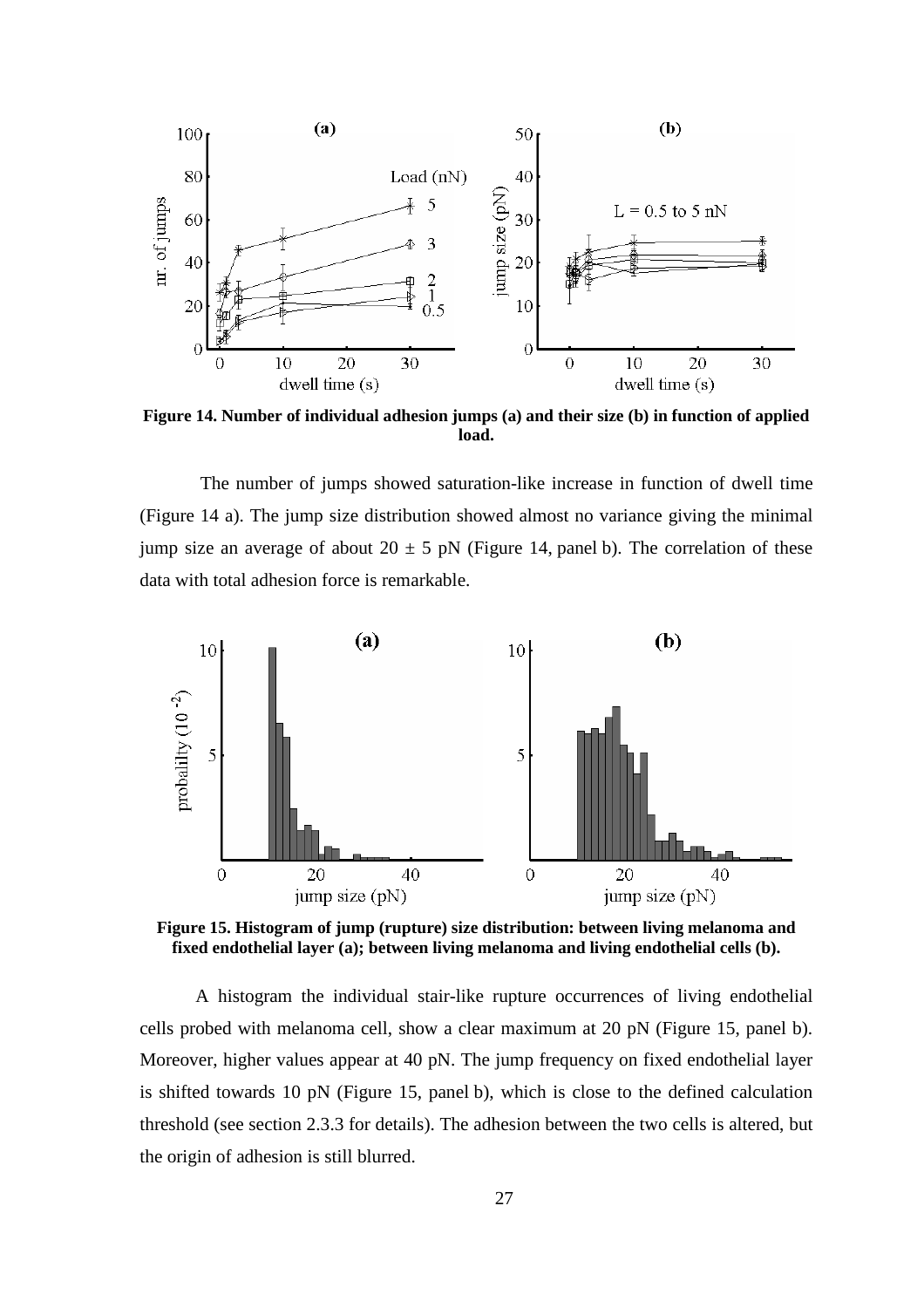#### 3.3.2 Stress relaxation

Upon mechanical stimulation, cellular components need to withstand and adapt. This kind of flexibility is the result of both membrane and cytoskeletal reorganization, ruled by viscoelastic properties. Stress relaxation, the rearrangement of the sample at constant load arises if the indenter holds still some time before retraction.

By holding still the position of the vertical actuator after the preset load is reached, equilibrium of the system occurs, which is the decay in time of the applied stress. Relaxation of a single cell upon mechanical stress can be described by a twocomponent viscoelastic model applied for cells. Our data, recorded with a cell "probe", shows similar decay. Two different but simultaneous processes can be clearly distinguished by fitting the relaxation data with the sum of two exponents. In case of tip-cell stress relaxation these two processes are thought to be the results of membrane dislocation, and cytoskeletal reorganization. However, in our case only a presumptionlike assignment can be made to each participating cell.



**Figure 16. Change in stress relaxation as a function of dwell time under constant load. The supported surface was: (a) Petri dish, (b) living endothelial cells, (c) fixed endothelial layers** 

During the measurements a bare tip examines living endothelial cell layer at first. Small rearrangement of the sample occurs which manifests in the fact that the trace and retrace curves presented in function of distance do not overlap (Figure 11, panel a). Representing the force against elapsed time the effect of plastic deformation is clearly visible (Figure 11, panel b). The stress applied on the cell by the load force is partially relaxed by rearrangement of the contacting surface and cytoplasmic components of the cell.

Next, a melanoma cell was bound to a tipless cantilever and used as the probe. By comparing 'Figure 16 a' and 'Figure 16 b' it can be seen that the interaction between the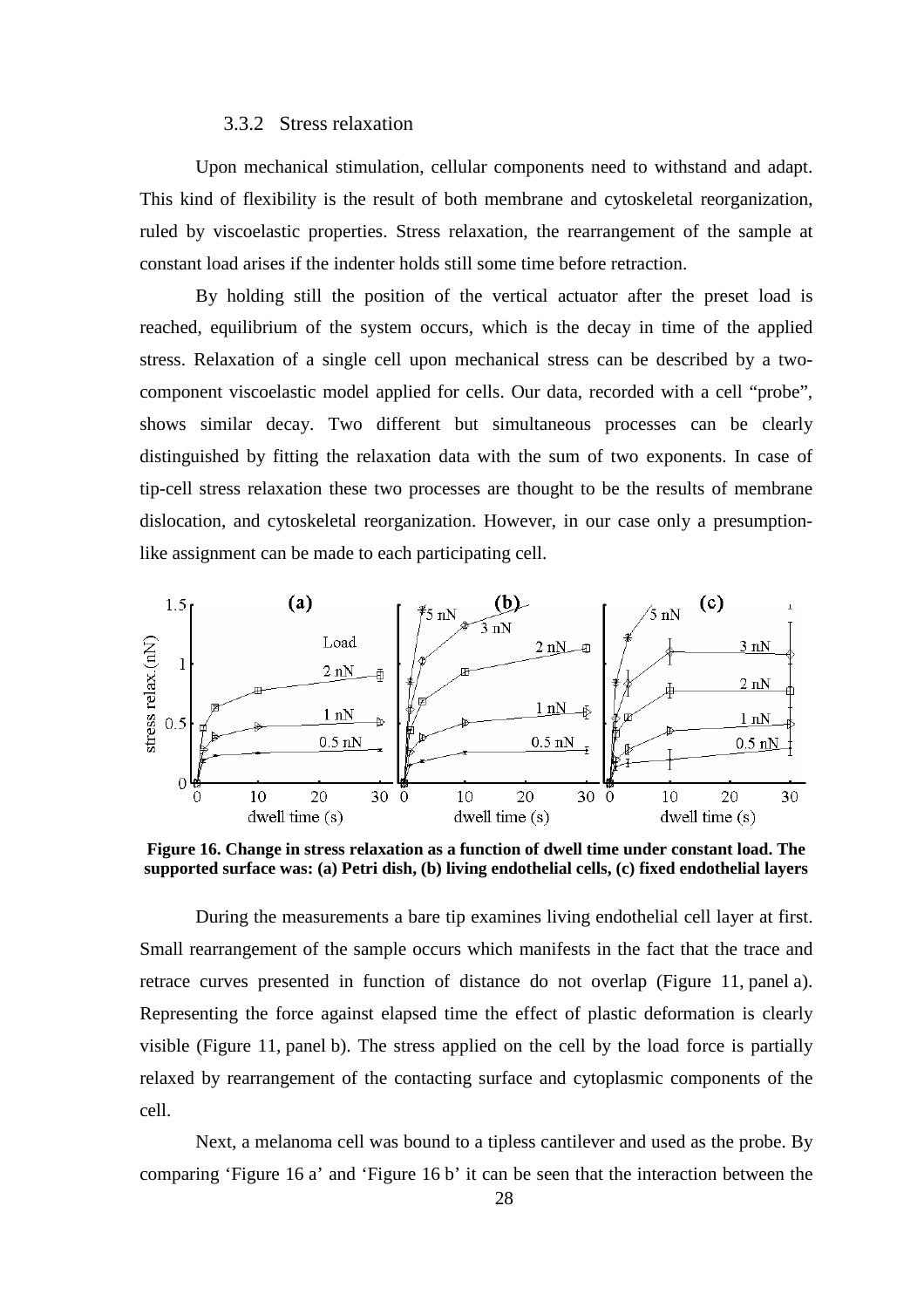cells produces large stress relaxation. The living and paraformaldehyde fixed cells measured in the same condition (Figure 16 b, c) showed larger relaxation boundaries but qualitatively a same pattern. Data was extracted with the routine described at chapter 2.3.4.



**Figure 17. Lifetime and amplitude of stress relaxation measured between living melanoma and endothelial cells. (a) and (c) show the components of the fast while (b) and (d) shows the components of slow exponentials.** 

Figure 17 Shows the lifetime and amplitude of stress relaxation plotted against dwell time, for different loading forces. Indices show the distinction between slow (s) on panel a and c. Fast (f) components on panel b and d. Lifetime does not reach saturation, while amplitude clearly show this pattern. Amplitude of slow exponential is practically independent of dwell time, while the lifetimes are independent of applied load.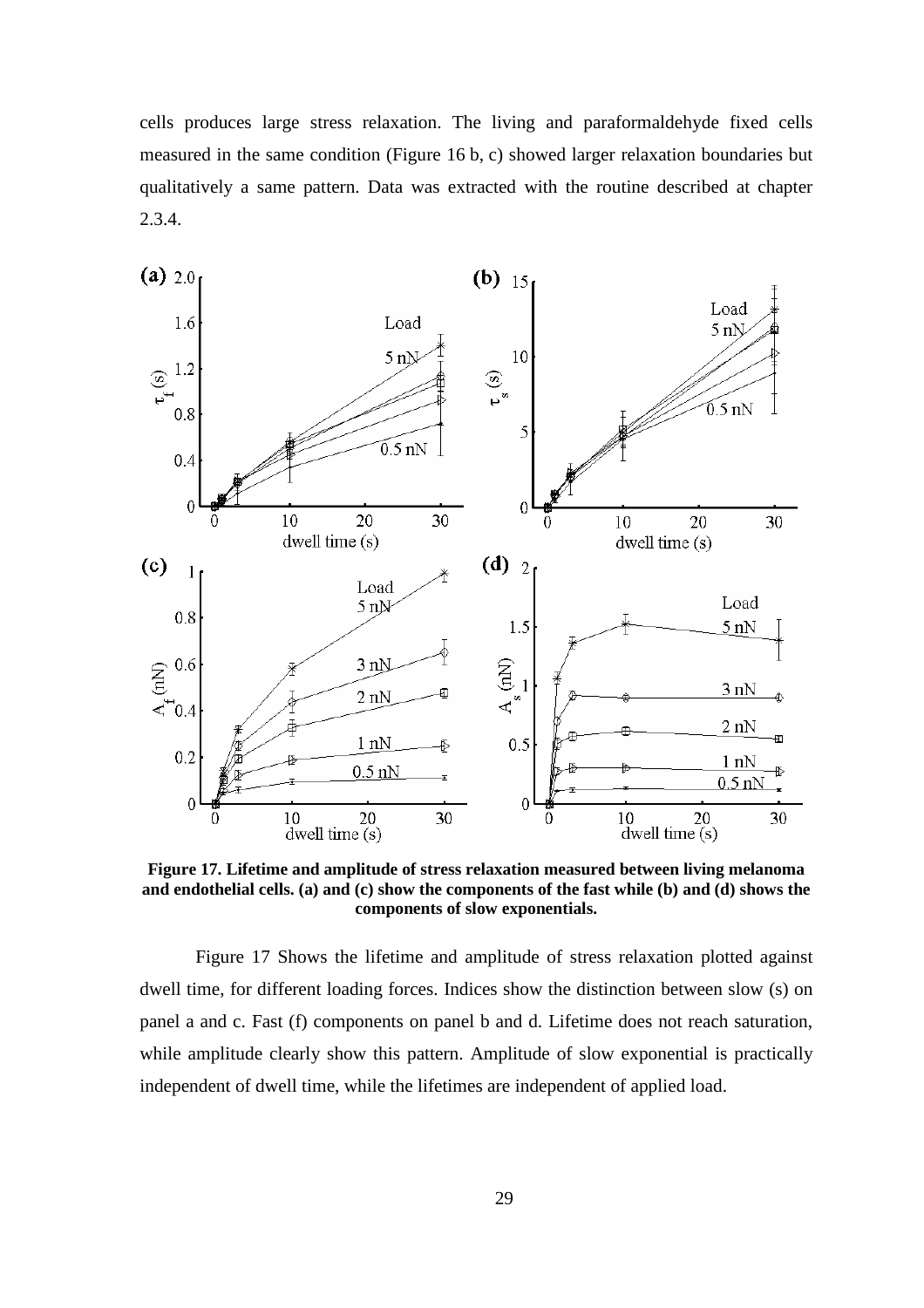# **4 Discussion**

# **4.1 Heterogeneities in spatio-temporal elasticity of cerebral endothelial cells**

Cellular elasticity has been under constant debate during the last few decades. Aiding this debate, biomechanics has become a still enlarging multidisciplinary and complementary field for medicine and life sciences. Development of technical and instrumental support has led to better understanding and description of cell biology. Hence, cellular biomechanics is an important and promising field not only for broadening our knowledge, but also for counteracting many pathological processes.

As it becomes widely accepted that living cells are not water filled balloons, more and more aspects of cell biology, cell mechanics get scientific attention. Living cells do maintain active molecular traffic with their environment, which implies continuous adaptation and changes in time and space.

Endothelial cells have to continuously withstand mechanical forces upon blood shear (Butler et al. 2001) and red blood cell pressure. Their biomechanical investigation could lead to promising solutions for several disorders.

Studying the spatial and temporal elasticity of living cerebral endothelial cells, three different culture types were monitored and presented: sub-confluent, confluent and fixed confluent. These stages might be considered as stages of wound healing models, except the last one, which was introduced as an internal control. Wound healing related studies report changes in epithelial cell elasticity during their migration, showing an elasticity increase with wound edge distance (Wagh et al. 2008). Comparing panels a and b on Figure 8, confluent cells appear a bit harder at perinuclei regions what is not contradictory with previously cited results, however, those were epithelial cells. Paraformaldehyde fixation induces remarkable hardening as is plotted on panel c, Figure 8. At least one order of magnitude increase in YM occurs upon fixation, not to mention the spatial inhomogeneities from point to point.

Cell shape and elasticity depend on cytoskeletal networks and contractile systems (Levayer and Lecuit 2012), and external factors surely influence cell stiffness as well (Yang et al. 2012). Water soluble salts do have considerable influence on endothelial cell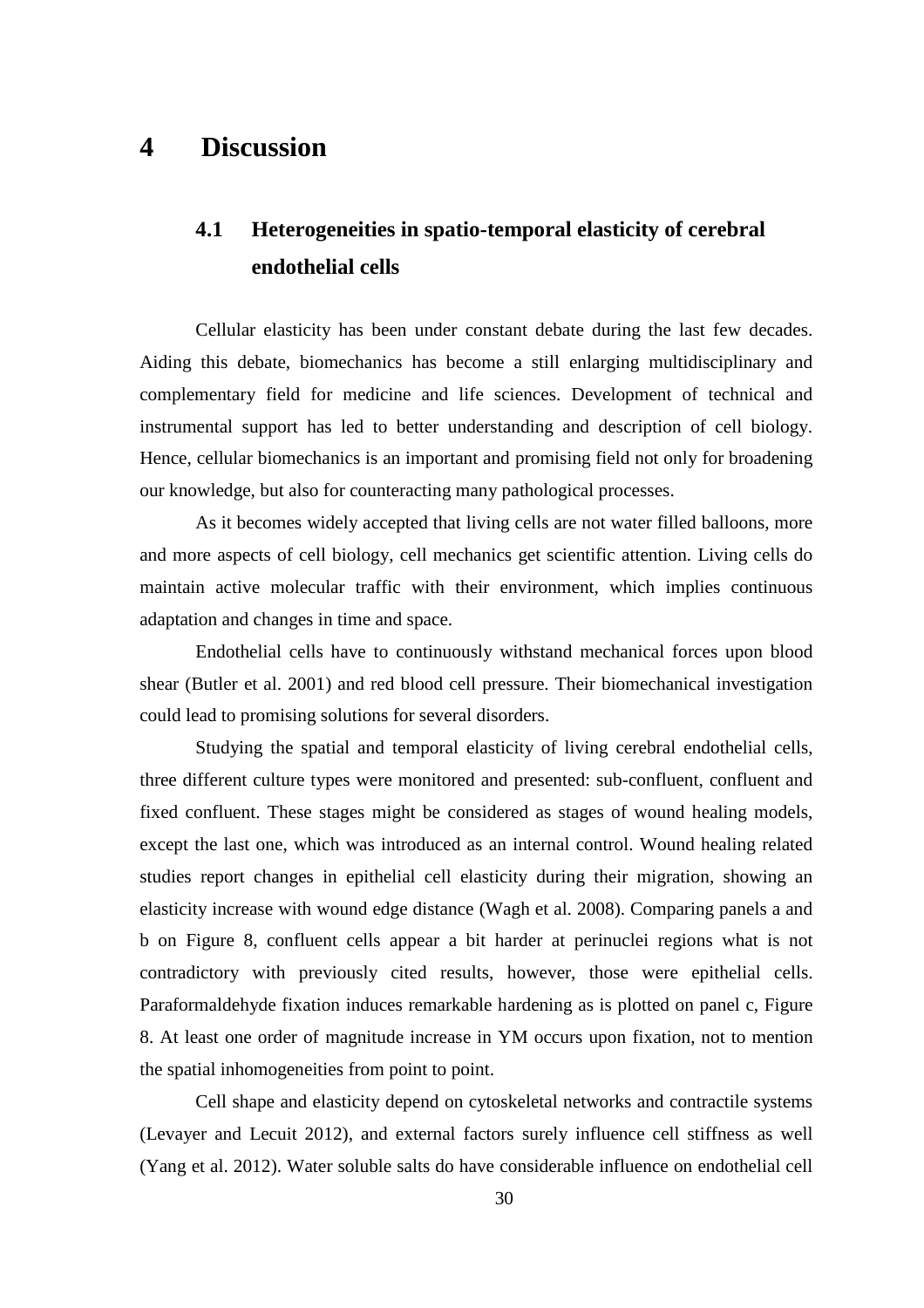stiffness (Oberleithner et al. 2009; Oberleithner et al. 2007), not to speak of osmotic parameters (Bálint et al. 2007a). As our experiments were carried out in Leibovitz medium, pH and concentration shifts can be excluded. Medium change and addition of external factors were not applied.

Analyzing temporal elasticity of CECs one common thing occurred during measurements: fixation causes hardening as plotted on panel c, Figure 10. As the panel a and b show on the same figure, elasticity of sub-confluent and totally confluent CECs, are far not constant in time. Moreover, under certain conditions it shows periodic oscillations, which in case of the confluent culture appears to be the most straightforward (Figure 10, panel b). The correlation between the attenuated oscillation (solid line) and measured values (dots) is remarkable.

Unfortunately the exact triggers of these oscillation-like alterations is still blurred, but some parameters can be excluded definitively. Apoptotic properties need to be taken into consideration (Pelling et al. 2009), however, different images were made prior and after time laps force measurements, and no changes were detected neither in morphology, nor in spatial manner. In addition to this, the cells were selected randomly and it is very unlikely that most of them were in apoptotic phase. Temporal dependence might be temperature dependent (Sunyer et al. 2009), but, the temperature change during experiments was under half a degree Celsius. This would not induce the level of changes observed. It might be age dependent (Lieber et al. 2004), nevertheless, on this time scale, direct connections cannot be made. Spreading HUVEC cells were reported to have morphology correlated stiffness (Stroka and Aranda-Espinoza 2011). Unfortunately, based on this study, it is difficult to draw valuable conclusions regarding our case, as in their experiments the cells were gently fixed. Additionally, depth dependence of elastic modulus might induce few fold changes (Pogoda et al. 2012), but here is not the case, as experiments were made with constant indentation depth.

Applied forces induce mechanotransduction, which propagates through stress fibers (Lu et al. 2008; Rosenbluth et al. 2008). Involvement of contractile systems and cytoskeletal reorganization is inevitable. Oscillating elasticity in correlation with myosin activity was reported, with one order of magnitude shorter time period (Schillers et al. 2010), however, due to lack of additional chemical agents at this time point either direct, or indirect connections would be only speculative.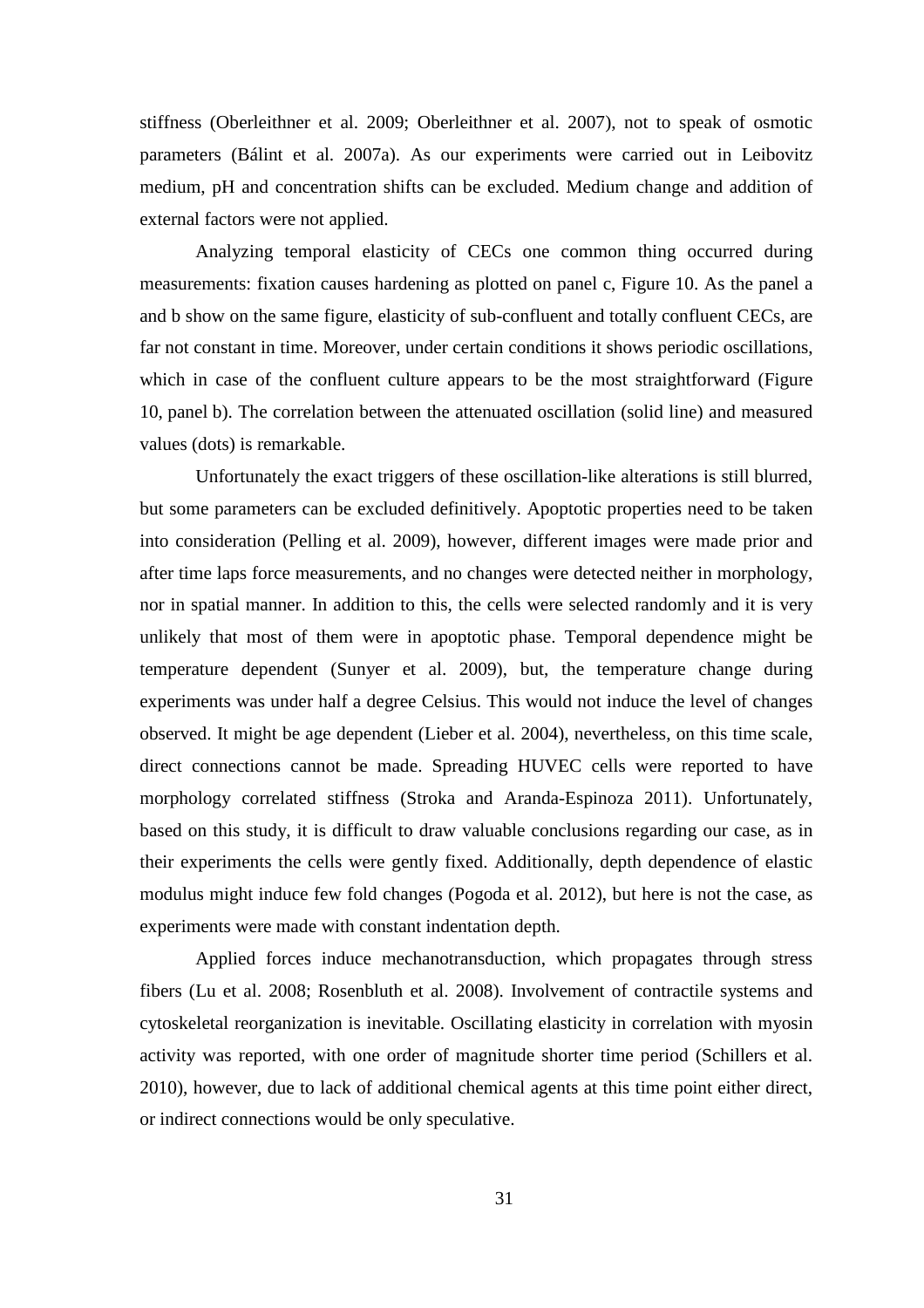# **4.2 Insights into intercellular mechanics of endothelial cell layer tested with melanoma cell as a probe**

Living cells not only sense but actively exert forces on both intra and extracellular environment (Discher et al. 2005; Tan et al. 2003). Intercellular adhesion is involved in many inflammatory and pathologic processes (Abu-Lail and Camesano 2003; Almqvist et al. 2004; Liu et al. 2010; McGettrick et al. 2009; McNamee et al. 2006), and represents an important aspects in many other phenomena (Sheng et al. 2007). AFMs are outstanding at monitoring these forces between cell and substrate or arbitrary cells.

Similar to leukocyte-endothelial binding (Zhang et al. 2003), SCFS was applied to measure total adhesion force between a single living malign cell and living endothelial layer. Dependence of adhesion and stress relaxation on dwell time at different load forces was measured. A small nonspecific adhesion exists between the melanoma "tip" and the Petri dish surface practically independent of load strength and time lapsed (Figure 13, panel a). In the case of confluent living endothelial cell layer, tested with a melanoma cell, the adhesion in function of dwell time shows saturation-like behavior (Figure 13, panel b). It seems that there is a limited number of binding at a given load force. With the increase of the load the binding force increases too, while the monitoring cell is pushed closer to the cell layer. This might be the effect of increase in the number of binding elements or in the individual binding forces. In case of the fixed cell layer the adhesion force is much weaker (Figure 13, panel c).

Many ligand-receptor studies have successfully reported intercellular, or intermolecular characterizations (Robert et al. 2008). Valuable data can be obtained from retraction of the two sides regarding size and number of occurred individual rupture events. In our study, the intercellular adhesion showed stair-like ruptures (jumps) during the retraction (retrace) phase of the force curve. These correspond to the rupture of the binding between the melanoma cell and the endothelial cell covered surface, since in other cases they practically do not occurred (Figure 12, bottom inset).

By enumerating the individual de-adhesion events, a low-end estimation of the number of active intercellular adhesion molecules can be made. Load dependent rupture number showed saturation like increase in function of dwell time (Figure 13, panel a). Average rupture size was blurred by seldomly occurring large values which leaded to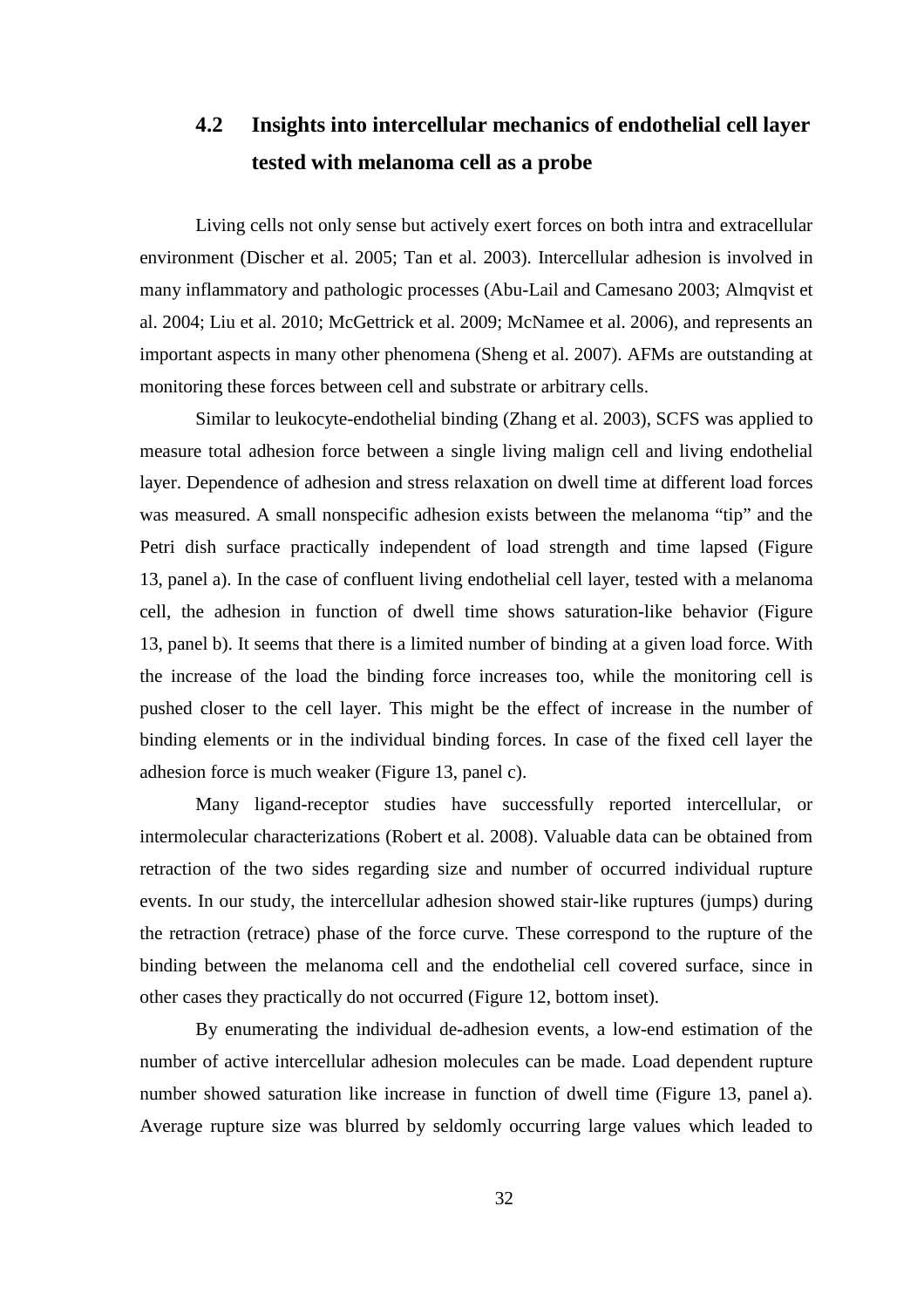deviation increase, shown on Figure 13, panel b. Blocking one side by fixation of the endothelial layer the total adhesion is almost inhibited (Figure 13, panel c).

Both, the number and size of ruptures decreased. Showing the total rupture frequency on a histogram, the minimal rupture size value resulted in 20 pN (Figure 15, panel b). Cadherin mediated adhesion on chinese hamster ovary cell (CHO) (Panorchan et al. 2006; Zhang et al. 2009) and in single molecule spectroscopy (Zhang et al. 2009) was reported to have similar results. Slightly higher values were reported for α-Catenin mediated E-cadherin-dependent adhesion on wild type CHO cells (Bajpai et al. 2008). It is hard to determine the exact type of molecules involved, as multiple simultaneous event occurrences and low specificity may alter the results.

The presented cell adhesion measurements monitor quick individual processes of initial adhesion at single molecule level. Therefore, it can be regarded as a model for first step of cellular transmigration. After the established contact, almost Hookean cell stretching takes place until the maximum load is reached. This induces several accommodation processes involving membrane and cytoskeletal reorganization in order to regain the equilibrium. Mechanical relaxation upon applied load (stress) was monitored between living melanoma and endothelial layer. Stress relaxation parameters could have important aspects reflecting metastatic potential of malignant cells (Darling et al. 2007; Moreno-Flores et al. 2010a).

Total stress relaxation force in function of dwell time showed very similar behavior (Figure 16 a-c) to maximal adhesion. It cannot be distinguished the cell free surface from the living cell or fixed cell covered surfaces. As two individual cells are involved in this process, based on viscoelastic theory (Moreno-Flores et al. 2010b), four different relaxation process would contribute to overall response. Surprisingly, a biexponential fit satisfies the measured data. Apparently the tip-bonded cell has the dominant role in mechanical relaxation.

The stress relaxation curves were fitted with a biexponential curve. The lifetime of the exponents were roughly independent from the load force, as it was found in case of breast cancer cells (Moreno-Flores et al. 2010a) too. Presented in function of dwell time the lifetimes of both the fast and slow components showed a weak linear dependency (Figure 17, panel a, b). The amplitude in both cases showed saturation like behavior (Figure 17, panel c, d).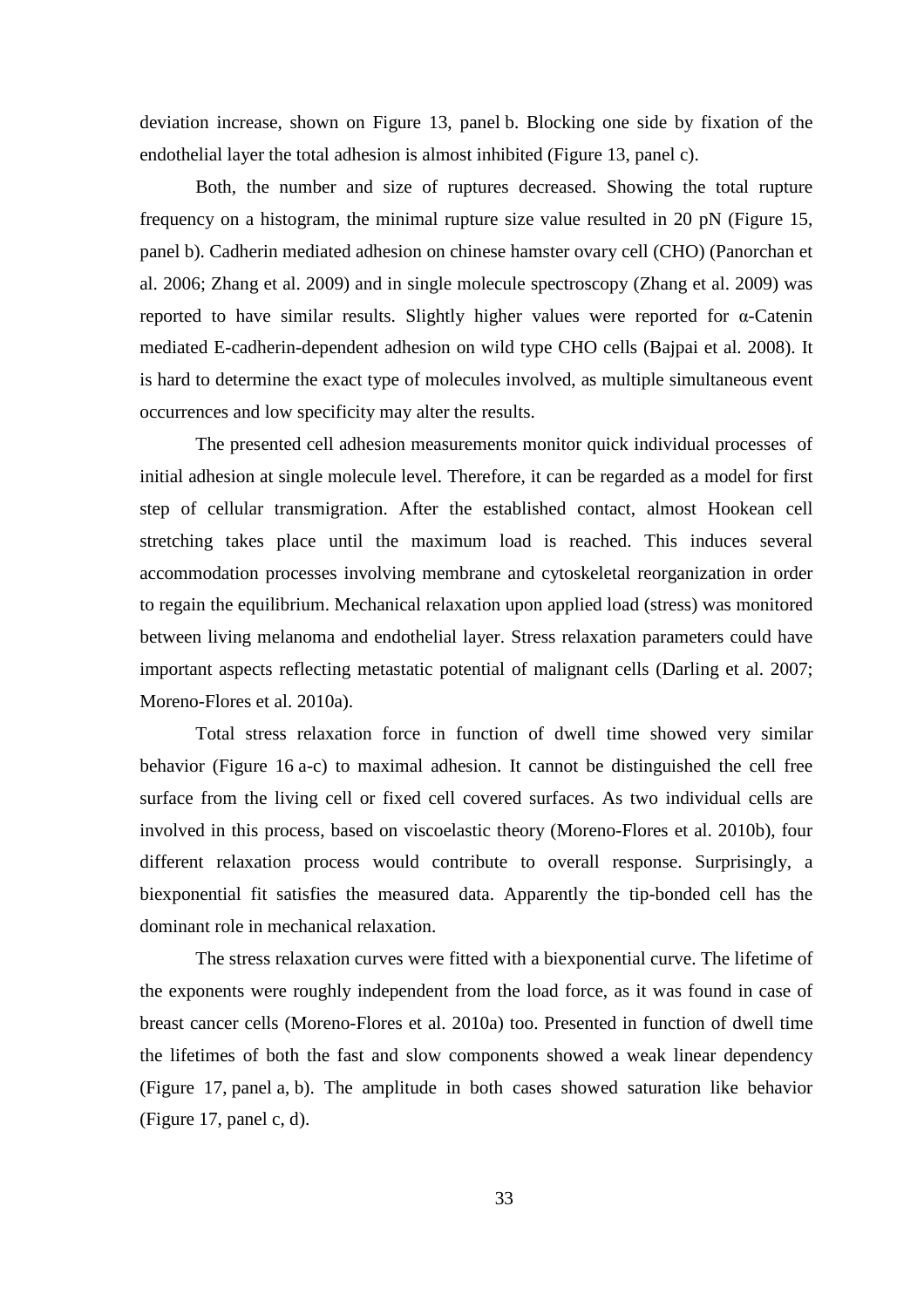Three different surfaces were compared: cell free, confluent CEC layer, and fixed CEC layer. The three different surfaces showed no remarkable difference at the level of individual relaxation components, just as in case of the total relaxation amplitude. The dominance of the probe cell is obvious (Figure 16), however influence of the opposite side might be important in some cases.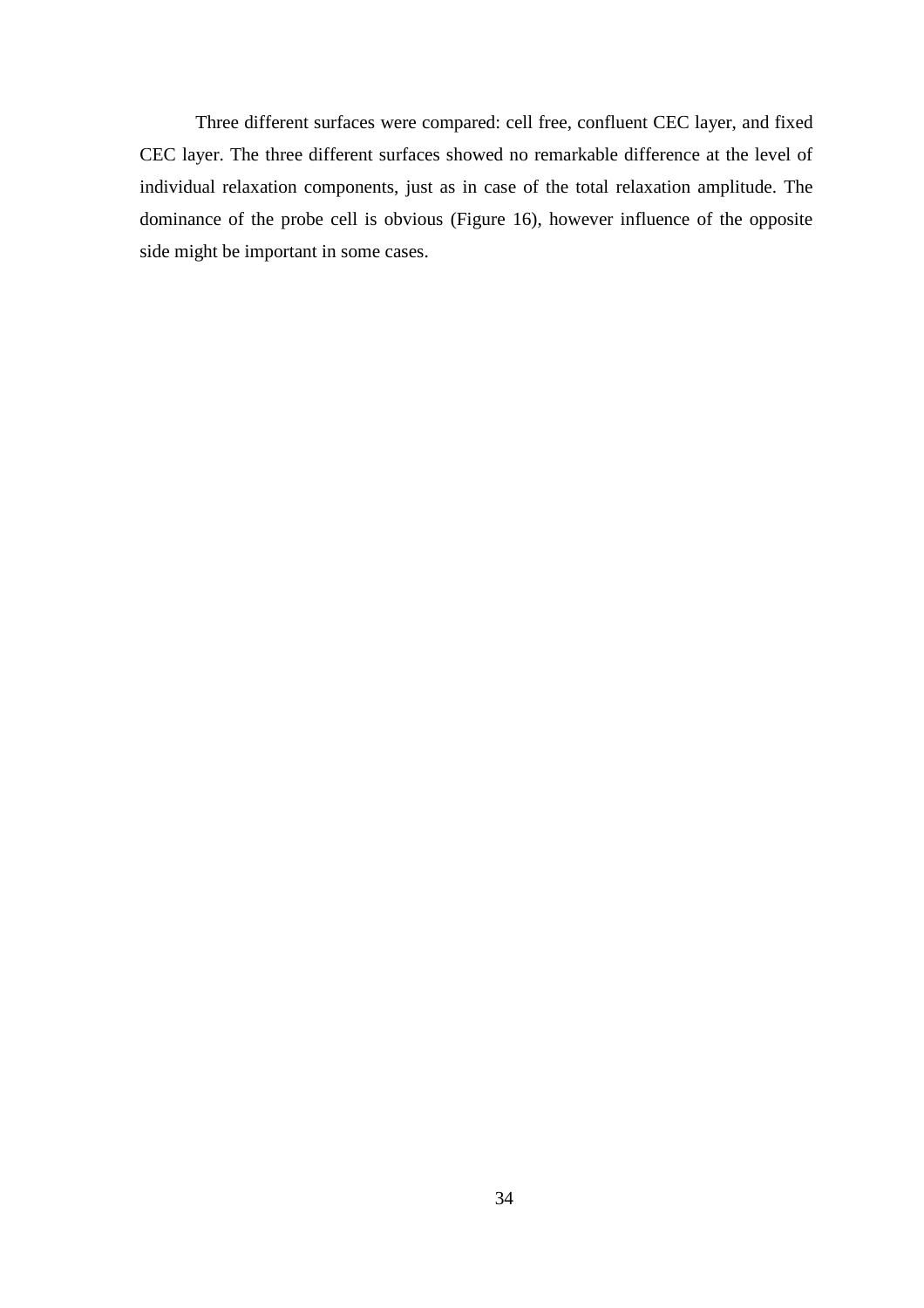# **5 Summary**

This study presents insights into mechanobiology of cerebral endothelial cells, which form the morphological basis of the BBB.

First, morphological and elastic characterizations of three different endothelial cell stages are presented. Sub-confluent, totally confluent and fixed confluent cultures were compared. High-resolution images revealed highly organized cytoskeletal network of confluent layer, extruding lamellipodia of sub-confluent cells and rougher membrane rheology of fixed confluent layer.

Distribution of elastic modulus was measured over different cellular components, followed by a time-lapse monitoring of the nuclei's YM. The nuclear region appeared to be softer and less sensitive on testing positions, while towards the periphery a considerable increase of the elastic modulus was registered. Additionally, sub-confluent cells tend to be overall softer, even at peripheral regions. Fixed cell culture showed elevated YM values, over one order of magnitude, regardless of testing position. The time-lapse elasticity showed attenuated oscillations both on sub-confluent and totally confluent cultures. This is characteristic of living cells since fixed cultures were not showing this feature. Orchestrated cytoskeletal dynamics can produce similar oscillations. Its exact origin is still under debate, however the possibility that it is a response of the cell to the external stimuli, cannot be excluded.

To model the first step of cellular transmigration, living monolayer of endothelial cells was tested with a living melanoma cell as a probe. These results are presented in second part. Two features of force spectroscopy were studied, the intercellular adhesion force and relaxation upon mechanical stress. Their dependence on load and dwell time characterized the interaction between the monitored surfaces. The adhesion force was decomposed to small stair-like ruptures, having the elementary size of about 20 pN. Saturation on load and dwell time suggests that the adhesion force builds up as the sum of many elementary bindings.

Mechanical relaxation during sudden cell-cell contact was measured too. Total relaxation force recorded for different load saturated within seconds. Surprisingly, relaxation curves showed biexponential viscoelastic decay. Individual elements were calculated and compared on different combinations of cell-cell contact. The independence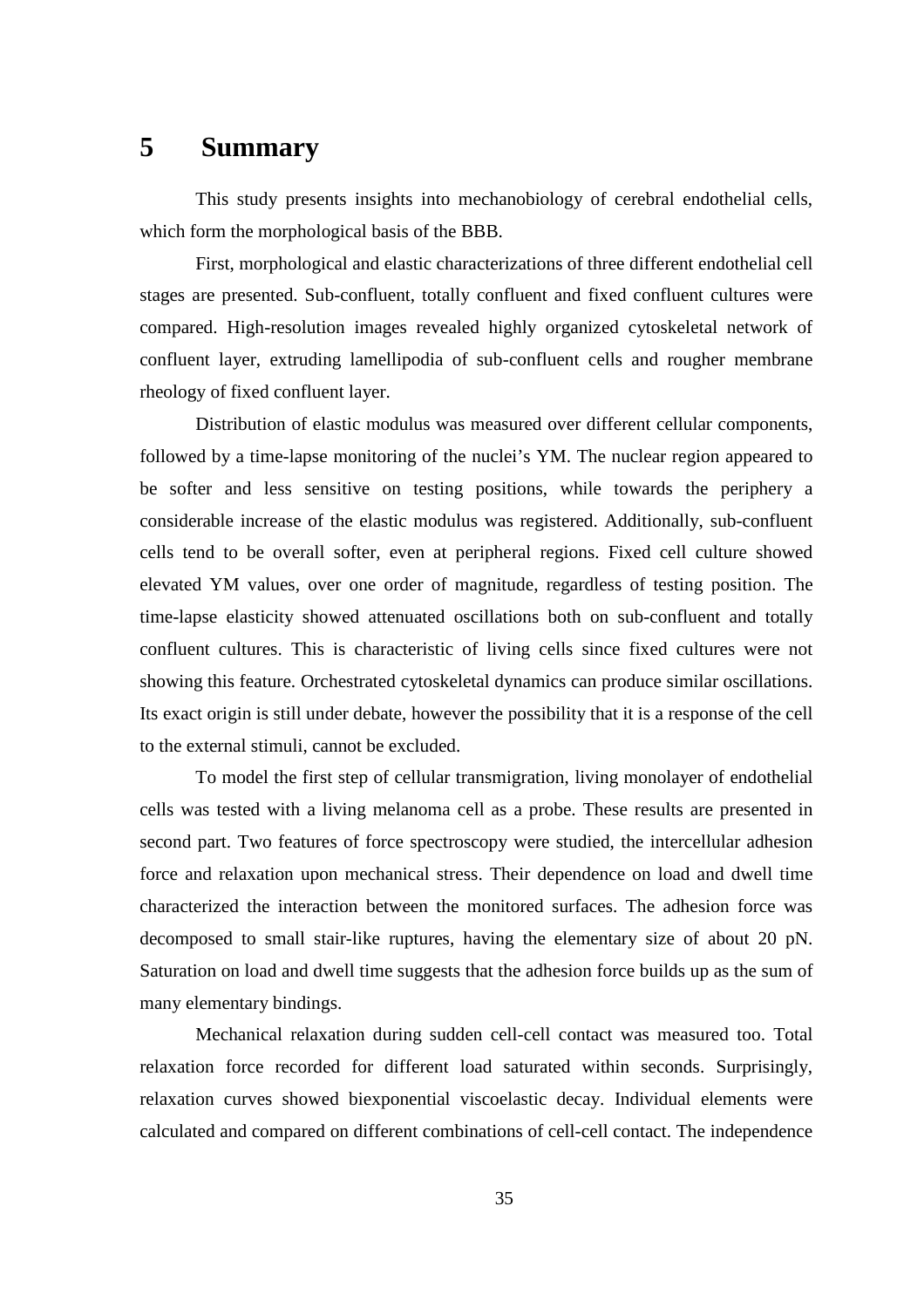of relaxation amplitude on the different tested surfaces suggests the dominance of the probe cell in this phenomena.

In this work we presented possibilities and advantages of AFM in live cell imaging and single cell force spectroscopy. The ability to work in liquid environment at human body temperature, offers the favor to record accurate and nanoscale precision data on mechanical properties of different biomaterials.

From the above-mentioned observations, we conclude that with help of these parameters, insights can be gained into biomechanics of BBB-forming brain endothelial cells. These findings might contribute to better characterization and description of live cell responses on mechanical stimuli, what is important component e.g. in angiogenesis. Analysis on cell-cell adhesion and mechanical relaxation might provide valuable data for cell adhesion related pathologies or research of metastatic cell migration.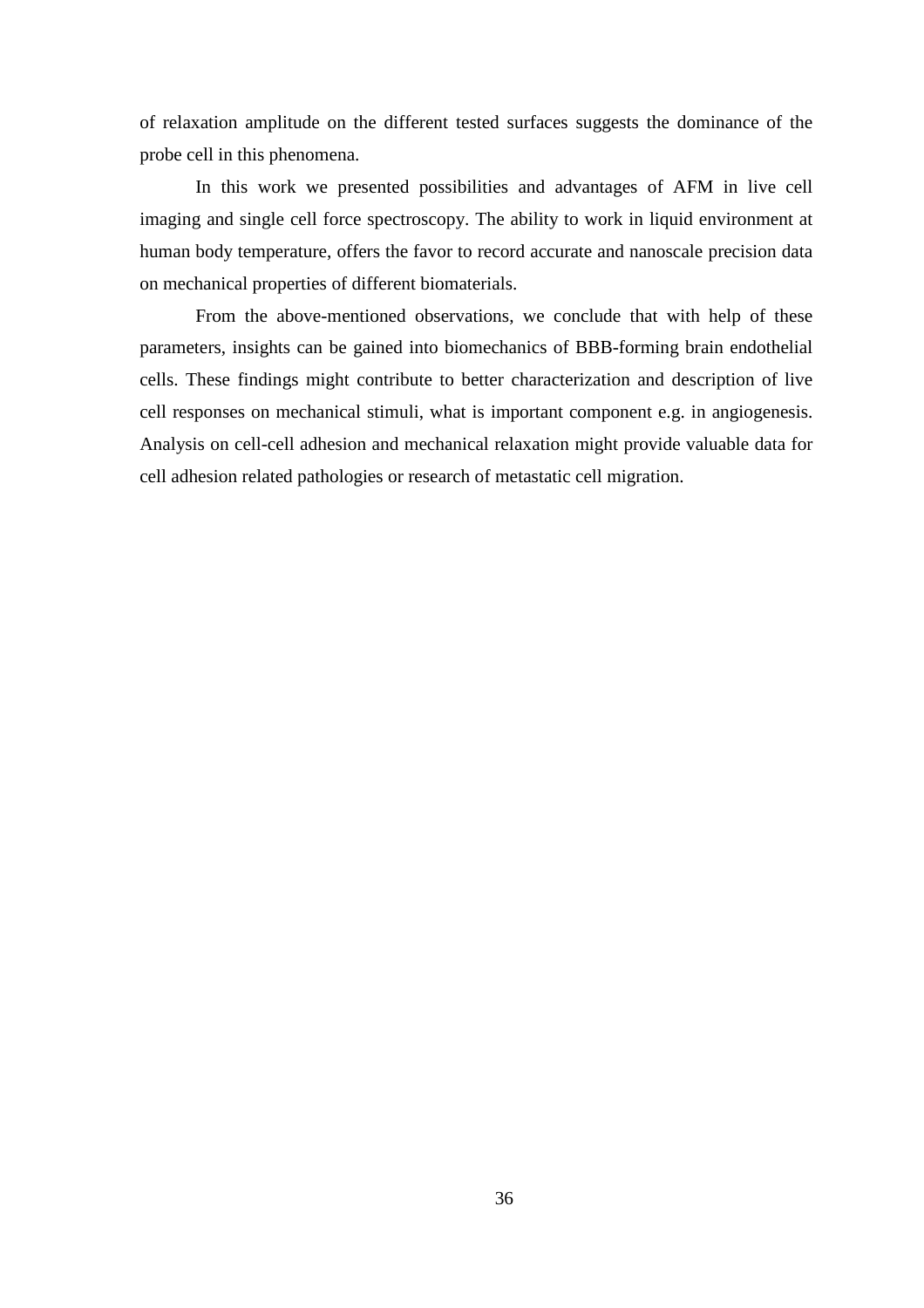# **6 References**

 Abu-Lail NI, Camesano TA (2003) Role of ionic strength on the relationship of biopolymer conformation, DLVO contributions, and steric interactions to bioadhesion of Pseudomonas putida KT2442. Biomacromolecules 4:1000-1012. doi: 10.1021/bm034055f

Albuquerque ML, Waters CM, Savla U, Schnaper HW, Flozak AS (2000) Shear stress enhances human endothelial cell wound closure in vitro. Am J Physiol Heart Circ Physiol 279:H293-302.

Almqvist N, Bhatia R, Primbs G, Desai N, Banerjee S, Lal R (2004) Elasticity and adhesion force mapping reveals real-time clustering of growth factor receptors and associated changes in local cellular rheological properties. Biophys J 86:1753-1762. doi: 10.1016/S0006-3495(04)74243-5

Ando T, Uchihashi T, Kodera N, Yamamoto D, Miyagi A, Taniguchi M, Yamashita H (2008) High-speed AFM and nano-visualization of biomolecular processes. Pflugers Arch 456:211-225. doi: 10.1007/s00424-007-0406-0

Anor T, Grinberg L, Baek H, Madsen JR, Jayaraman MV, Karniadakis GE (2010) Modeling of blood flow in arterial trees. Wiley Interdiscip Rev Syst Biol Med 2:612-623. doi: 10.1002/wsbm.90

Azeloglu EU, Costa KD, 2011. Atomic Force Microscopy in Mechanobiology: Measuring Microelastic Heterogeneity of Living Cells. In: Braga, P.C., Ricci, D. (Eds.)Atomic Force Microscopy in Biomedical Research: Methods and Protocols. Springer, Springer Protocols, pp. 303-329

Bajpai S, Correia J, Feng Y, Figueiredo J, Sun SX, Longmore GD, Suriano G, Wirtz D (2008) {alpha}-Catenin mediates initial E-cadherin-dependent cell-cell recognition and subsequent bond strengthening. Proc Natl Acad Sci U S A 105:18331-18336. doi: 10.1073/pnas.0806783105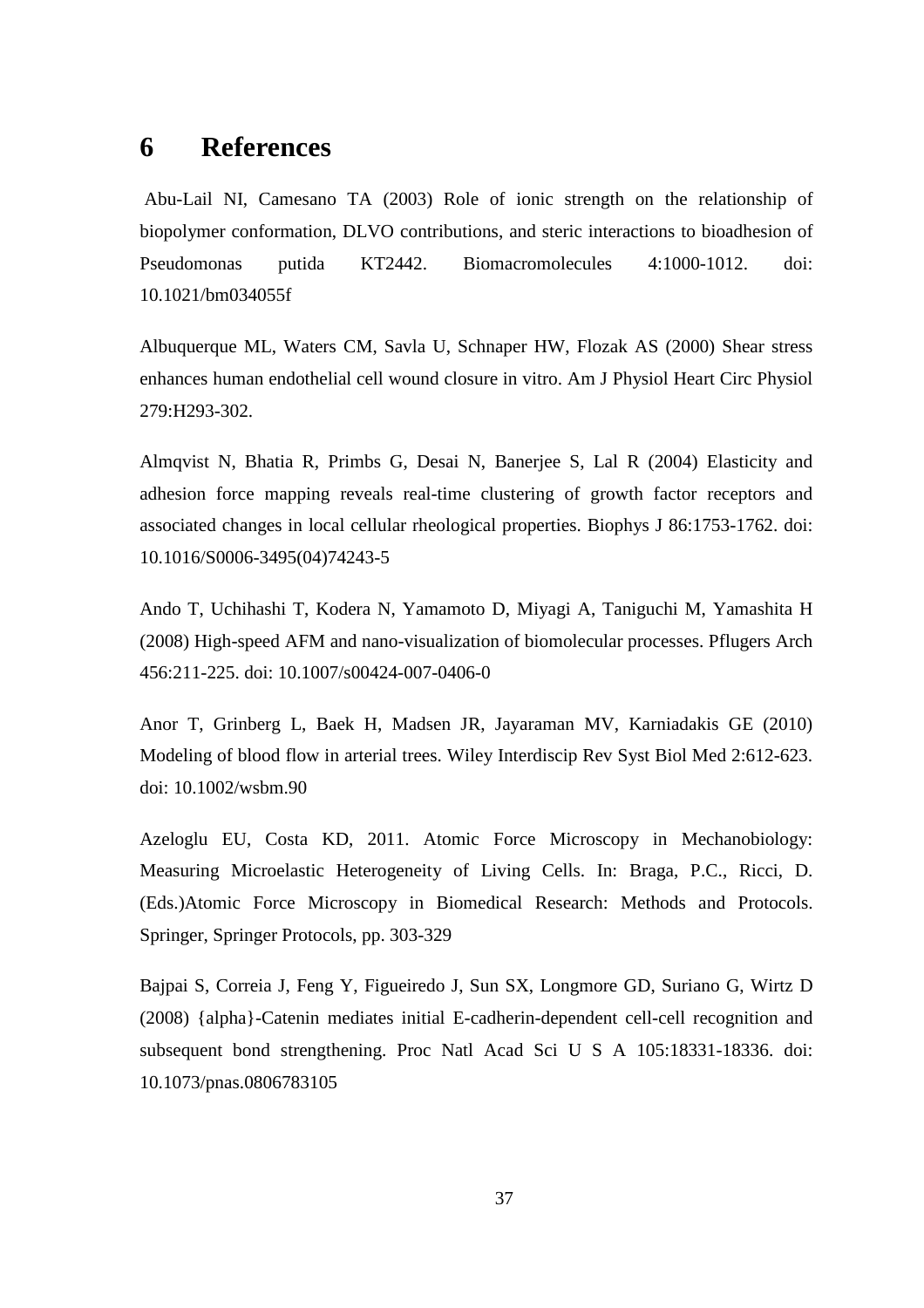Bálint Z, Krizbai IA, Wilhelm I, Farkas EA, Párducz Á, Szegletes Z, Váró G (2007a) Changes induced by hyperosmotic mannitol in cerebral endothelial cells: an atomic force microscopic study. European Biophysical Journal 36:113-120.

Bálint Z, Nagy K, Laczkó I, Bottka S, Végh GA, Szegletes Z, Váró G (2007b) Adsorption and Self-Assembly of Oligodeoxynucleotides onto a Mica Surface. Journal of Physical Chemistry C 111:17032-17037.

Bálint Z, Végh AG, Popescu A, Dima M, Ganea C, Váró G (2007c) Direct Observation of Protein Motion during the Photochemical Reaction Cycle of Bacteriorhodopsin. Langmuir 23:7225-7228.

Benoit M, Selhuber-Unkel C, 2011. Measuring Cell Adhesion Forces: Theory and Principles. In: Braga, P.C., Ricci, D. (Eds.)Atomic Force Microscopy in Biomedical Research. , Springer Protocols, pp. 355-377

Binnig G, Quate CF, Gerber C (1986) Atomic force microscope. Phys Rev Lett 56:930- 933.

Bozic KJ, Browne J, Dangles CJ, Manner PA, Yates AJ,Jr, Weber KL, Boyer KM, Zemaitis P, Woznica A, Turkelson CM, Wies JL (2012) Modern metal-on-metal hip implants. J Am Acad Orthop Surg 20:402-406. doi: 10.5435/JAAOS-20-06-402

Buckley CD, Rainger GE, Bradfield PF, Nash GB, Simmons DL (1998) Cell adhesion: more than just glue (review). Mol Membr Biol 15:167-176.

Burr DB (2011) Why bones bend but don't break. J Musculoskelet Neuronal Interact 11:270-285.

Butler PJ, Norwich G, Weinbaum S, Chien S (2001) Shear stress induces a time- and position-dependent increase in endothelial cell membrane fluidity. Am J Physiol Cell Physiol 280:C962-9.

Carl P, Schillers H (2008) Elasticity measurement of living cells with an atomic force microscope: data acquisition and processing. Pflugers Arch 457:551-559. doi: 10.1007/s00424-008-0524-3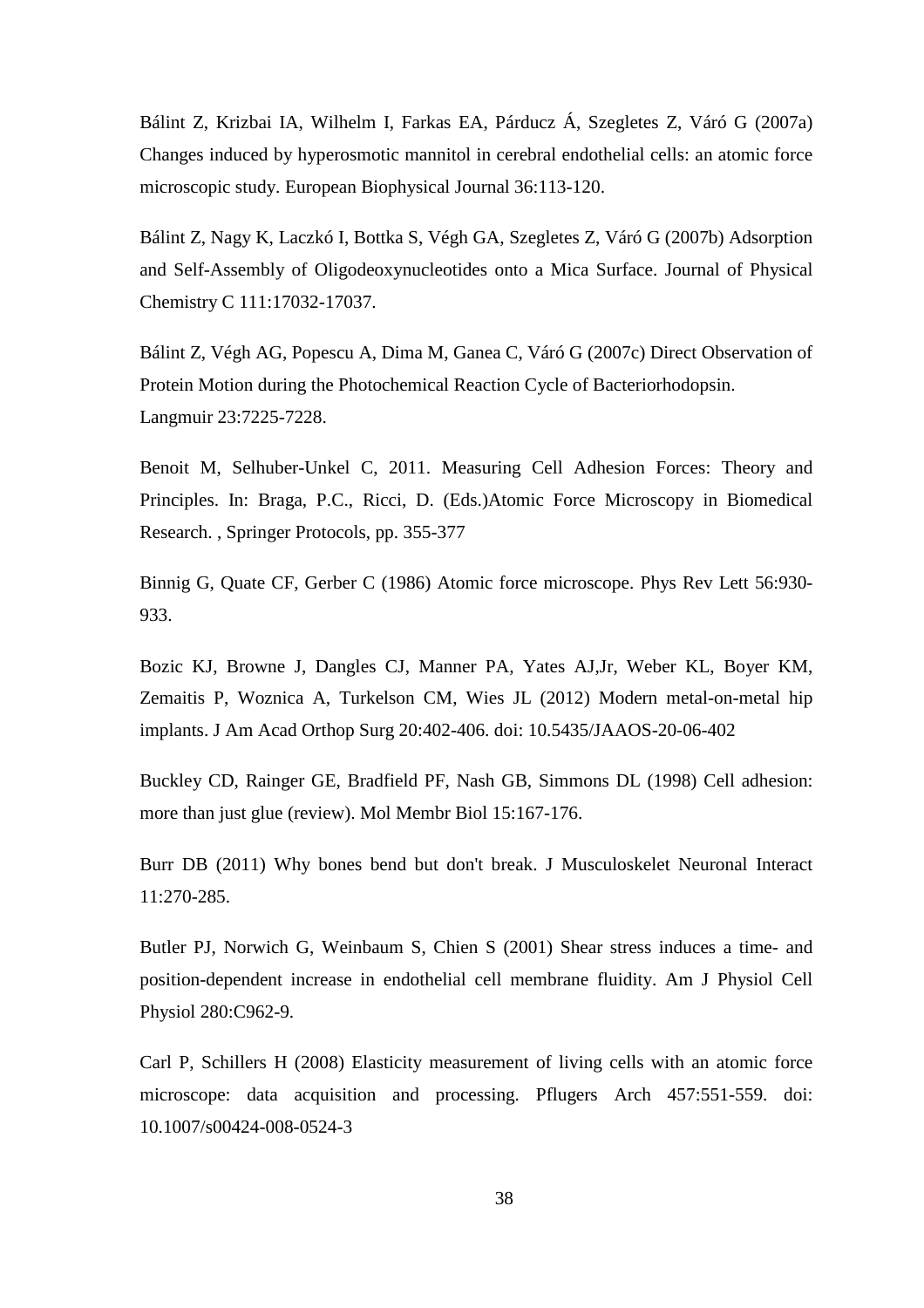Coles JM, Blum JJ, Jay GD, Darling EM, Guilak F, Zauscher S (2008) In situ friction measurement on murine cartilage by atomic force microscopy. J Biomech 41:541-548. doi: 10.1016/j.jbiomech.2007.10.013

Cross SE, Jin YS, Rao J, Gimzewski JK (2007) Nanomechanical analysis of cells from cancer patients. Nat Nanotechnol 2:780-783. doi: 10.1038/nnano.2007.388

Darling EM, Zauscher S, Block JA, Guilak F (2007) A thin-layer model for viscoelastic, stress-relaxation testing of cells using atomic force microscopy: do cell properties reflect metastatic potential? Biophys J 92:1784-1791. doi: 10.1529/biophysj.106.083097

Darling EM, Zauscher S, Guilak F (2006) Viscoelastic properties of zonal articular chondrocytes measured by atomic force microscopy. Osteoarthritis Cartilage 14:571-579. doi: 10.1016/j.joca.2005.12.003

Davis ZJ, Abadal G, Hansen O, Borise X, Barniol N, Perez-Murano F, Boisen A (2003) AFM lithography of aluminum for fabrication of nanomechanical systems. Ultramicroscopy 97:467-472. doi: 10.1016/S0304-3991(03)00075-5

Deckert-Gaudig T, Deckert V (2011) Nanoscale structural analysis using tip-enhanced Raman spectroscopy. Curr Opin Chem Biol 15:719-724. doi: 10.1016/j.cbpa.2011.06.020

Discher DE, Janmey P, Wang YL (2005) Tissue cells feel and respond to the stiffness of their substrate. Science 310:1139-1143. doi: 10.1126/science.1116995

Docheva D, Padula D, Popov C, Mutschler W, Clausen-Schaumann H, Schieker M (2008) Researching into the cellular shape, volume and elasticity of mesenchymal stem cells, osteoblasts and osteosarcoma cells by atomic force microscopy. J Cell Mol Med 12:537-552. doi: 10.1111/j.1582-4934.2007.00138.x

Dulinska I, Targosz M, Strojny W, Lekka M, Czuba P, Balwierz W, Szymonski M (2006) Stiffness of normal and pathological erythrocytes studied by means of atomic force microscopy. J Biochem Biophys Methods 66:1-11. doi: 10.1016/j.jbbm.2005.11.003

Fels J, Callies C, Kusche-Vihrog K, Oberleithner H (2010) Nitric oxide release follows endothelial nanomechanics and not vice versa. Pflugers Arch 460:915-923. doi: 10.1007/s00424-010-0871-8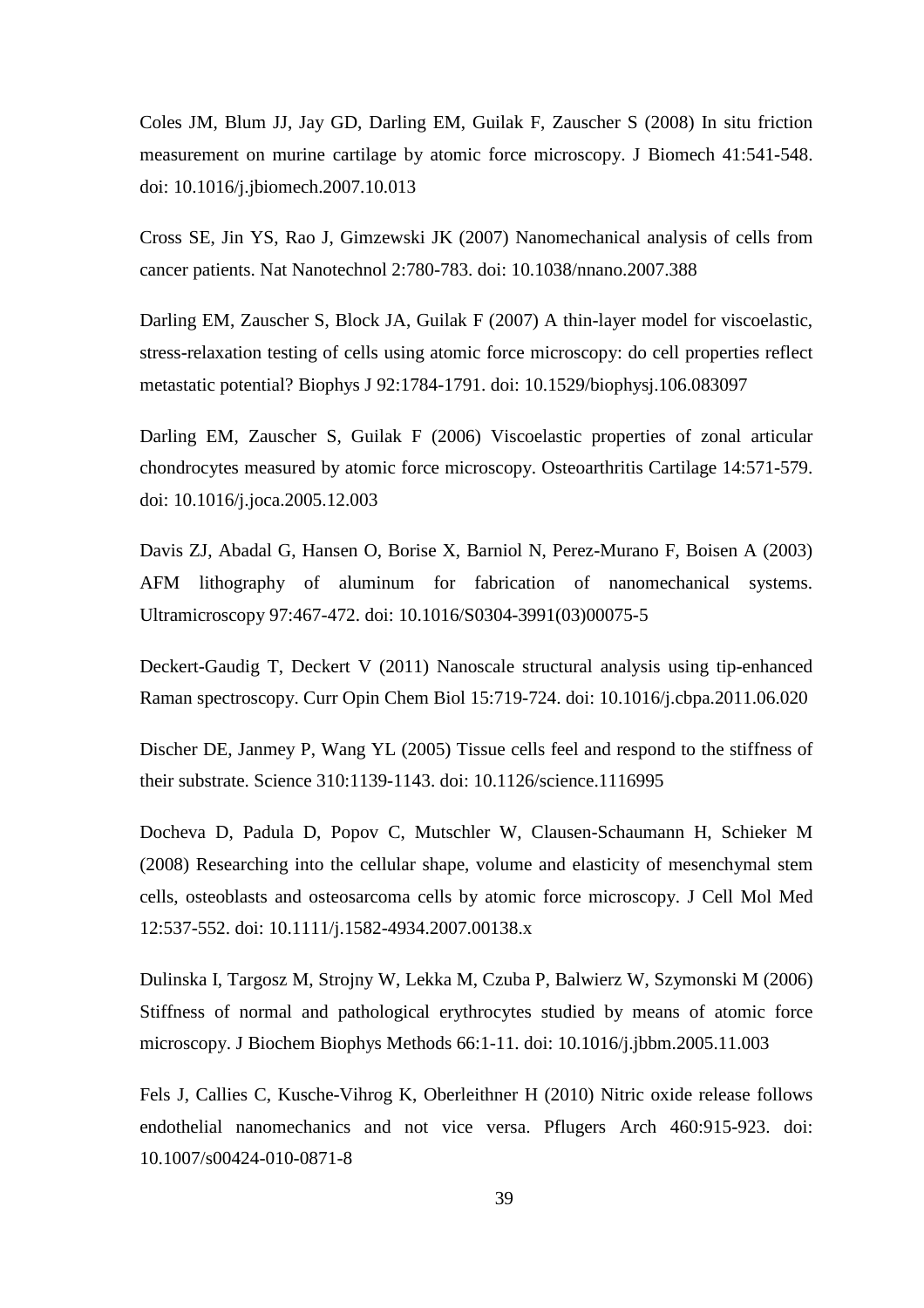Fletcher DA, Mullins RD (2010) Cell mechanics and the cytoskeleton. Nature 463:485- 492. doi: 10.1038/nature08908

Franz CM, Puech P- (2008) Atomic Force Microscopy: A Versatile Tool for Studying Cell Morphology, Adhesion and Mechanics. Cell Mol Bioeng 1:289-300. doi: 10.1007/s12195-008-0037-3

Gad M, Itoh A, Ikai A (1997) Mapping cell wall polysaccharides of living microbial cells using atomic force microscopy. Cell Biol Int 21:697-706. doi: 10.1006/cbir.1997.0214

Greenwood J, Heasman SJ, Alvarez JI, Prat A, Lyck R, Engelhardt B (2011) Review: leucocyte-endothelial cell crosstalk at the blood-brain barrier: a prerequisite for successful immune cell entry to the brain. Neuropathol Appl Neurobiol 37:24-39. doi: 10.1111/j.1365-2990.2010.01140.x; 10.1111/j.1365-2990.2010.01140.x

Hanna S, Etzioni A (2012) Leukocyte adhesion deficiencies. Ann N Y Acad Sci 1250:50- 55. doi: 10.1111/j.1749-6632.2011.06389.x; 10.1111/j.1749-6632.2011.06389.x

Hertz H (1882) Ueber die Berührung fester elasticher Körper. Journal Für Die Reine Und Angewandte Mathematik 1882:156-171.

Hochmuth RM (2000) Micropipette aspiration of living cells. J Biomech 33:15-22.

Hutter JL, Benchhoefer J (1993) Calibration of atomic-force microscope tips. Review of Scientific Instruments 64:1868-1873. doi: 10.1063/1.1143970

Iyer S, Gaikwad RM, Subba-Rao V, Woodworth CD, Sokolov I (2009) Atomic force microscopy detects differences in the surface brush of normal and cancerous cells. Nat Nanotechnol 4:389-393. doi: 10.1038/nnano.2009.77

Janmey PA, Euteneuer U, Traub P, Schliwa M (1991) Viscoelastic properties of vimentin compared with other filamentous biopolymer networks. J Cell Biol 113:155-160.

Jazayeri R, Kwon YW (2011) Evolution of the reverse total shoulder prosthesis. Bull NYU Hosp Jt Dis 69:50-55.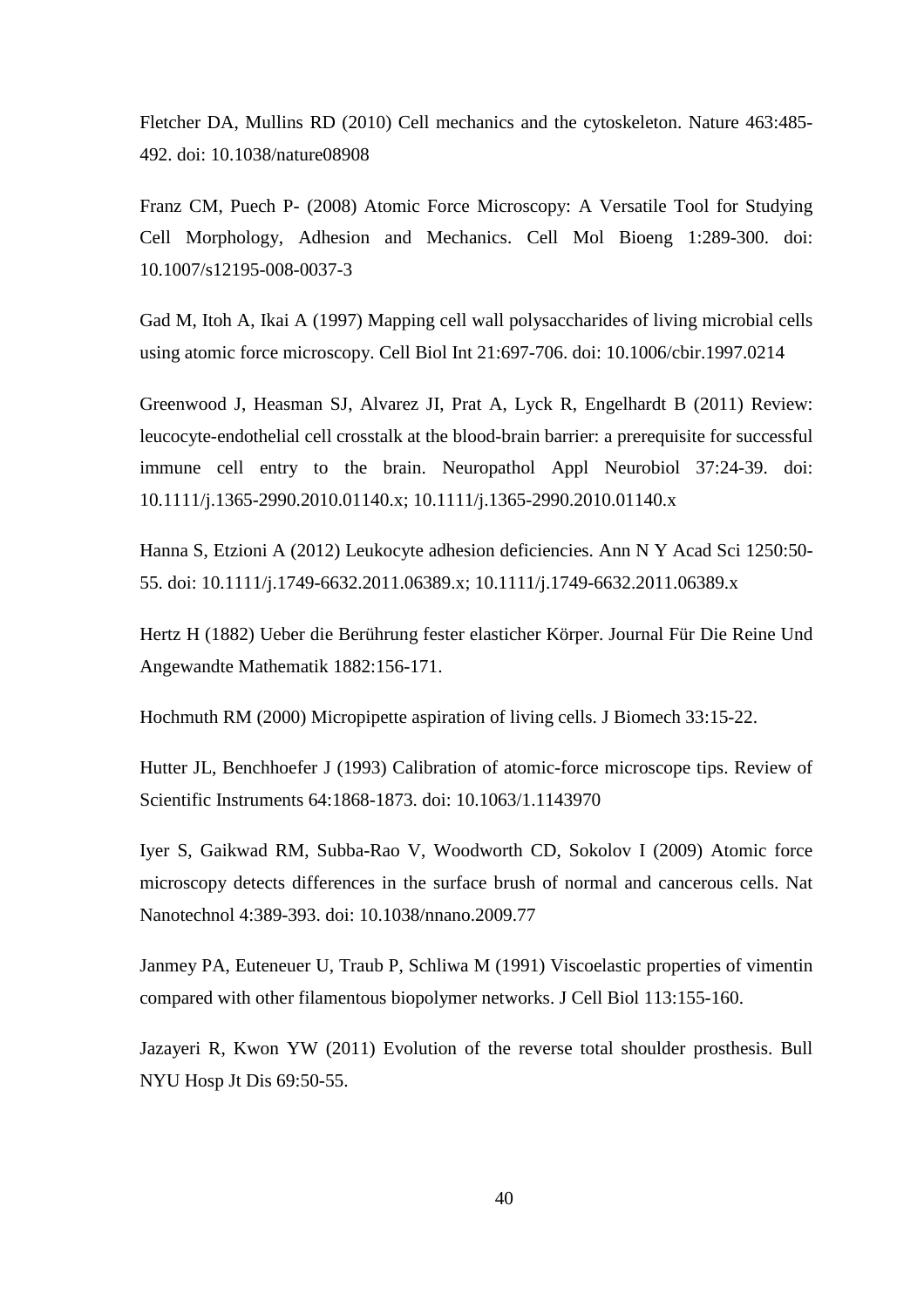Karsai A, Martonfalvi Z, Nagy A, Grama L, Penke B, Kellermayer MS (2006) Mechanical manipulation of Alzheimer's amyloid beta1-42 fibrils. J Struct Biol 155:316- 326. doi: 10.1016/j.jsb.2005.12.015

Kellermayer MS (2011) Combined atomic force microscopy and fluorescence microscopy. Methods Mol Biol 736:439-456. doi: 10.1007/978-1-61779-105-5\_27

Kim KS, Cho CH, Park EK, Jung MH, Yoon KS, Park HK (2012) AFM-detected apoptotic changes in morphology and biophysical property caused by paclitaxel in Ishikawa and HeLa cells. PLoS One 7:e30066. doi: 10.1371/journal.pone.0030066

Kumar S, LeDuc PR (2009) Dissecting the Molecular Basis of the Mechanics of Living Cells. Experimental Mechanics 49:11-23. doi: 10.1007/s11340-007-9063-7

Kumar S, Weaver VM (2009) Mechanics, malignancy, and metastasis: The force journey of a tumor cell . Cancer and Metastasis Reviews 20:113-127. doi: 10.1007/s10555-008-9173-4

Lee SY, Zaske AM, Novellino T, Danila D, Ferrari M, Conyers J, Decuzzi P (2011) Probing the mechanical properties of TNF-alpha stimulated endothelial cell with atomic force microscopy. Int J Nanomedicine 6:179-195. doi: 10.2147/IJN.S12760

Levayer R, Lecuit T (2012) Biomechanical regulation of contractility: spatial control and dynamics. Trends Cell Biol 22:61-81. doi: 10.1016/j.tcb.2011.10.001

Li QS, Lee GY, Ong CN, Lim CT (2008) AFM indentation study of breast cancer cells. Biochem Biophys Res Commun 374:609-613. doi: 10.1016/j.bbrc.2008.07.078

Lichtman M, Gregory A, Kearney E (1973) Rheology of Leukocytes, Leukocyte Suspensions and Blood in Leukemia. J Clin Invest 52:350-358. doi: 10.1172/JCI107191

Lieber SC, Aubry N, Pain J, Diaz G, Kim SJ, Vatner SF (2004) Aging increases stiffness of cardiac myocytes measured by atomic force microscopy nanoindentation. Am J Physiol Heart Circ Physiol 287:H645-51. doi: 10.1152/ajpheart.00564.2003

Liu Y, Pinzon-Arango PA, Gallardo-Moreno AM, Camesano TA (2010) Direct adhesion force measurements between E. coli and human uroepithelial cells in cranberry juice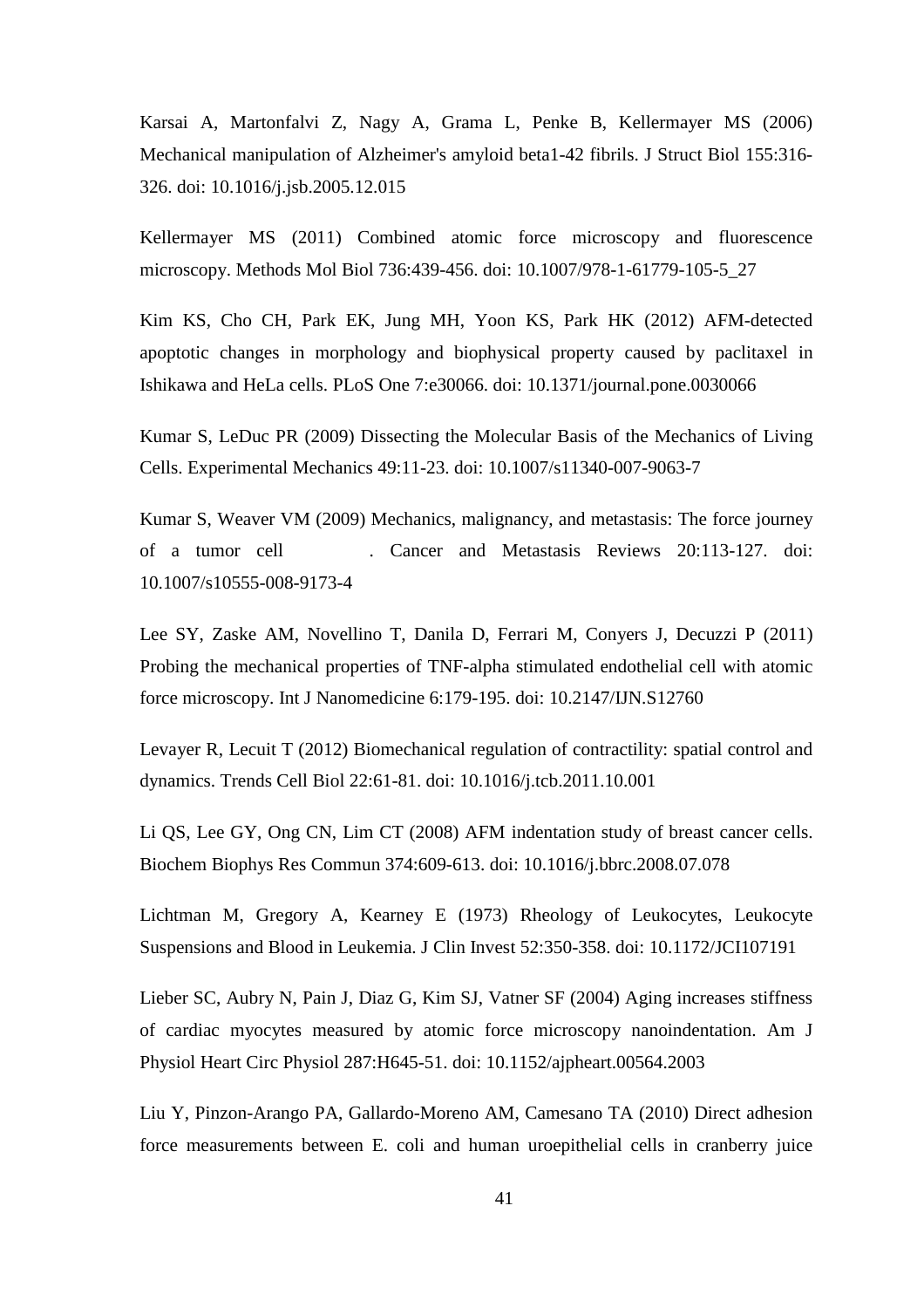cocktail. Mol Nutr Food Res 54:1744-1752. doi: 10.1002/mnfr.200900535; 10.1002/mnfr.200900535

Lu L, Oswald SJ, Ngu H, Yin FC (2008) Mechanical Properties of Actin Stress Fibers in Living Cells. Biophysical Journal 95:6060-6071. doi: 10.1529/biophysj.108.133462

Mathur AB, Collinsworth AM, Reichert WM, Kraus WE, Truskey GA (2001) Endothelial, cardiac muscle and skeletal muscle exhibit different viscous and elastic properties as determined by atomic force microscopy. Journal of Biomechanics 34:1545- 1553.

McGettrick HM, Hunter K, Moss PA, Buckley CD, Rainger GE, Nash GB (2009) Direct observations of the kinetics of migrating T cells suggest active retention by endothelial cells with continual bidirectional migration Journal of Leukocyte Biology 85:98-107.

McNamee CE, Pyo N, Higashitani K (2006) Atomic force microscopy study of the specific adhesion between a colloid particle and a living melanoma cell: Effect of the charge and the hydrophobicity of the particle surface. Biophysical Journal 91:1960-1969. doi: 10.1529/biophysj.106.082420

McNamee CE, Aso Y, Yamamoto S, Fukumori Y, Ichikawa H, Higashitani K (2007) Chemical groups that adhere to the surfaces of living malignant cells. Pharm Res 24:2370-2380. doi: 10.1007/s11095-007-9436-8

McNamee CE, Pyo N, Tanaka S, Vakarelski IU, Kanda Y, Higashitani K (2006) Parameters affecting the adhesion strength between a living cell and a colloid probe when measured by the atomic force microscope. Colloids Surf B Biointerfaces 48:176-182. doi: 10.1016/j.colsurfb.2006.01.014

Moreno-Flores S, Benitez R, Vivanco M, Toca-Herrera JL (2010a) Stress relaxation and creep on living cells with the atomic force microscope: a means to calculate elastic moduli and viscosities of cell components. Nanotechnology 21:445101. doi: 10.1088/0957-4484/21/44/445101

Moreno-Flores S, Benitez R, Vivanco MD, Toca-Herrera JL (2010b) Stress relaxation microscopy: imaging local stress in cells. J Biomech 43:349-354. doi: 10.1016/j.jbiomech.2009.07.037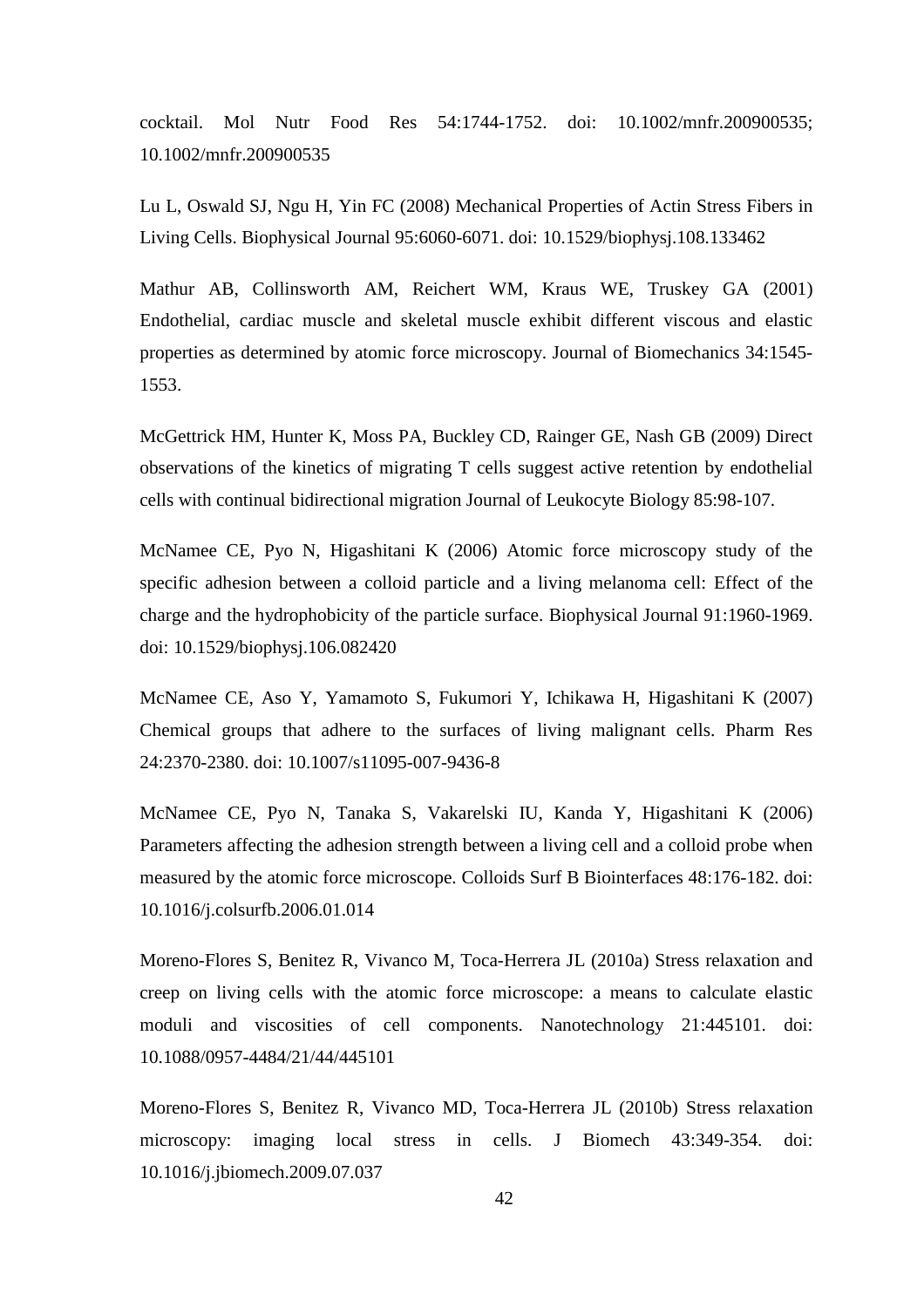Muller WA (2011) Mechanisms of leukocyte transendothelial migration. Annu Rev Pathol 6:323-344. doi: 10.1146/annurev-pathol-011110-130224

Oberleithner H, Callies C, Kusche-Vihrog K, Schillers H, Shahin V, Riethmuller C, Macgregor GA, de Wardener HE (2009) Potassium softens vascular endothelium and increases nitric oxide release. Proc Natl Acad Sci U S A 106:2829-2834. doi: 10.1073/pnas.0813069106

Oberleithner H, Riethmuller C, Schillers H, MacGregor GA, de Wardener HE, Hausberg M (2007) Plasma sodium stiffens vascular endothelium and reduces nitric oxide release. Proceeding of the National Academy of Sciences 104:16281-16286. doi: 10.1073/pnas.0707791104

O'Callaghan R, Job KM, Dull RO, Hlady V (2011) Stiffness and heterogeneity of the pulmonary endothelial glycocalyx measured by atomic force microscopy. Am J Physiol Lung Cell Mol Physiol 301:L353-60. doi: 10.1152/ajplung.00342.2010

Panorchan P, Thompson MS, Davis KJ, Tseng Y, Konstantopoulos K, Wirtz D (2006) Single-molecule analysis of cadherin-mediated cell-cell adhesion. Journal of Cell Science 119:66-74. doi: 10.1242/jcs.02719

Pelling AE, Veraitch FS, Chu CP, Mason C, Horton MA (2009) Mechanical dynamics of single cells during early apoptosis. Cell Motil Cytoskeleton 66:409-422. doi: 10.1002/cm.20391

Perrault CM, Bray EJ, Didier N, Ozaki CK, Tran-Son-Tay R (2004) Altered rheology of lymphocytes in the diabetic mouse. Diabetologia 47:1722-1726. doi: 10.1007/s00125- 004-1524-2

Picco LM, Bozec L, Ulcinas A, Engledew DJ, Antognozzi M, Horton MA, Miles MJ (2007) Breaking the speed limit with atomic force microscopy. Nanotech 18:doi: 10.1088/0957-4484/18/4/044030

Pogoda K, Jaczewska J, Wiltowska-Zuber J, Klymenko O, Zuber K, Fornal M, Lekka M (2012) Depth-sensing analysis of cytoskeleton organization based on AFM data. Eur Biophys J 41:79-87. doi: 10.1007/s00249-011-0761-9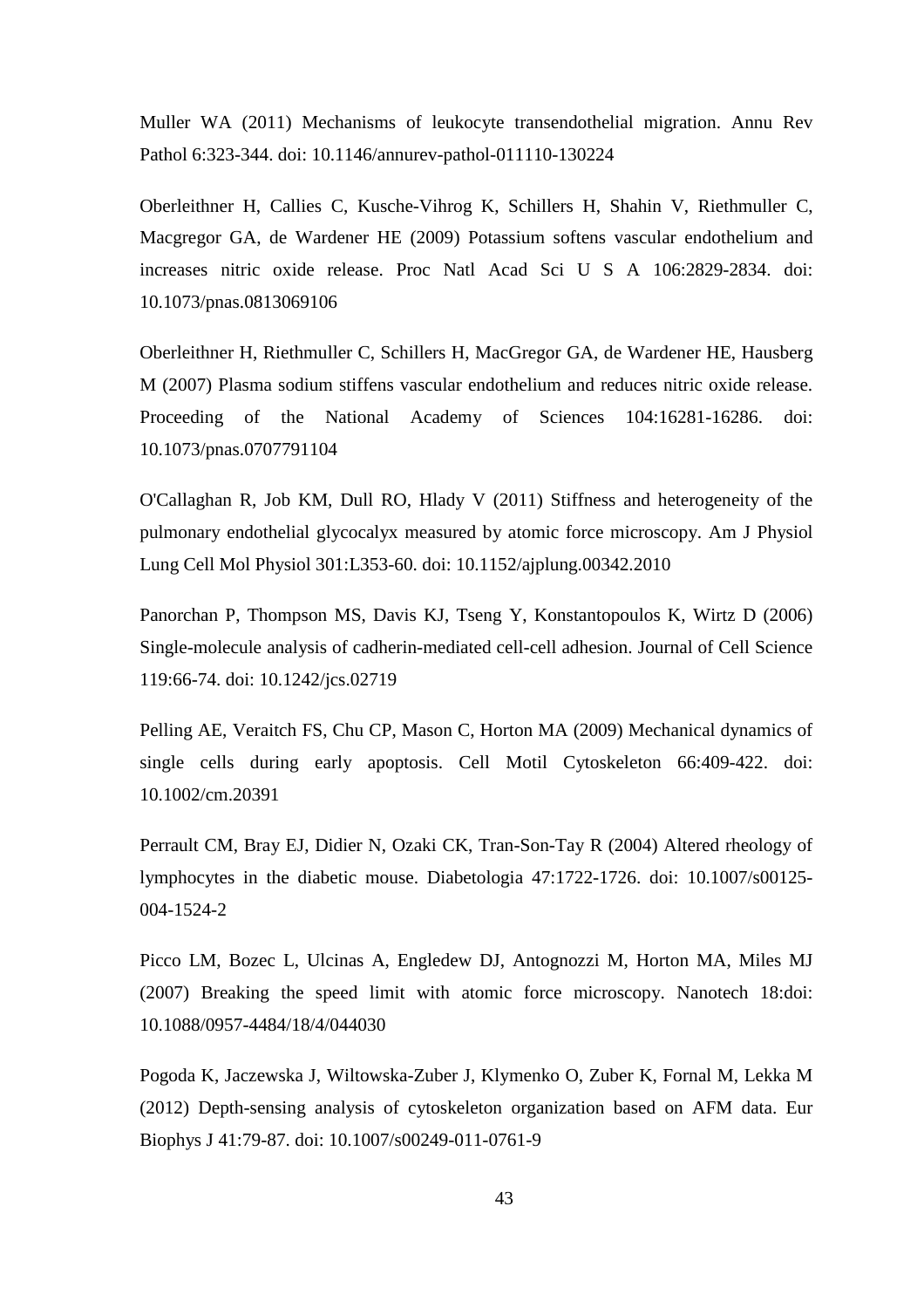Robert P, Sengupta K, Puech PH, Bongrand P, Limozin L (2008) Tuning the formation and rupture of single ligand-receptor bonds by hyaluronan-induced repulsion. Biophys J 95:3999-4012. doi: 10.1529/biophysj.108.135947

Rosenberg GA (2012) Neurological diseases in relation to the blood-brain barrier. J Cereb Blood Flow Metab 32:1139-1151. doi: 10.1038/jcbfm.2011.197; 10.1038/jcbfm.2011.197

Rosenbluth MJ, Crow A, Shaevitz JW, Fletcher DA (2008) Slow stress propagation in adherent cells. Biophys J 95:6052-6059. doi: 10.1529/biophysj.108.139139

Rosenbluth MJ, Lam WA, Fletcher DA (2006) Force microscopy of nonadherent cells: a comparison of leukemia cell deformability. Biophys J 90:2994-3003. doi: 10.1529/biophysj.105.067496

Schillers H, Walte M, Urbanova K, Oberleithner H (2010) Real-time monitoring of cell elasticity reveals oscillating myosin activity. Biophys J 99:3639-3646. doi: 10.1016/j.bpj.2010.09.048

Shelby JP, White J, Ganesan K, Rathod PK, Chiu DT (2003) A microfluidic model for single-cell capillary obstruction by Plasmodium falciparum-infected erythrocytes. Proc Natl Acad Sci U S A 100:14618-14622. doi: 10.1073/pnas.2433968100

Sheng X, Ting YP, Pehkonen SO (2007) Force measurements of bacterial adhesion on metals using a cell probe atomic force microscope. J Colloid Interface Sci 310:661-669. doi: 10.1016/j.jcis.2007.01.084

Sneddon IN (1965) The relation between load and penetration in the axisymmetric boussinesq problem for a punch of arbitrary profile. International Journal of Engineering Science 3:47-57.

Stroka KM, Aranda-Espinoza H (2011) Effects of Morphology vs. Cell-Cell Interactions on Endothelial Cell Stiffness. Cell Mol Bioeng 4:9-27. doi: 10.1007/s12195-010-0142-y

Sunyer R, Trepat X, Fredberg JJ, Farre R, Navajas D (2009) The temperature dependence of cell mechanics measured by atomic force microscopy. Phys Biol 6:025009. doi: 10.1088/1478-3975/6/2/025009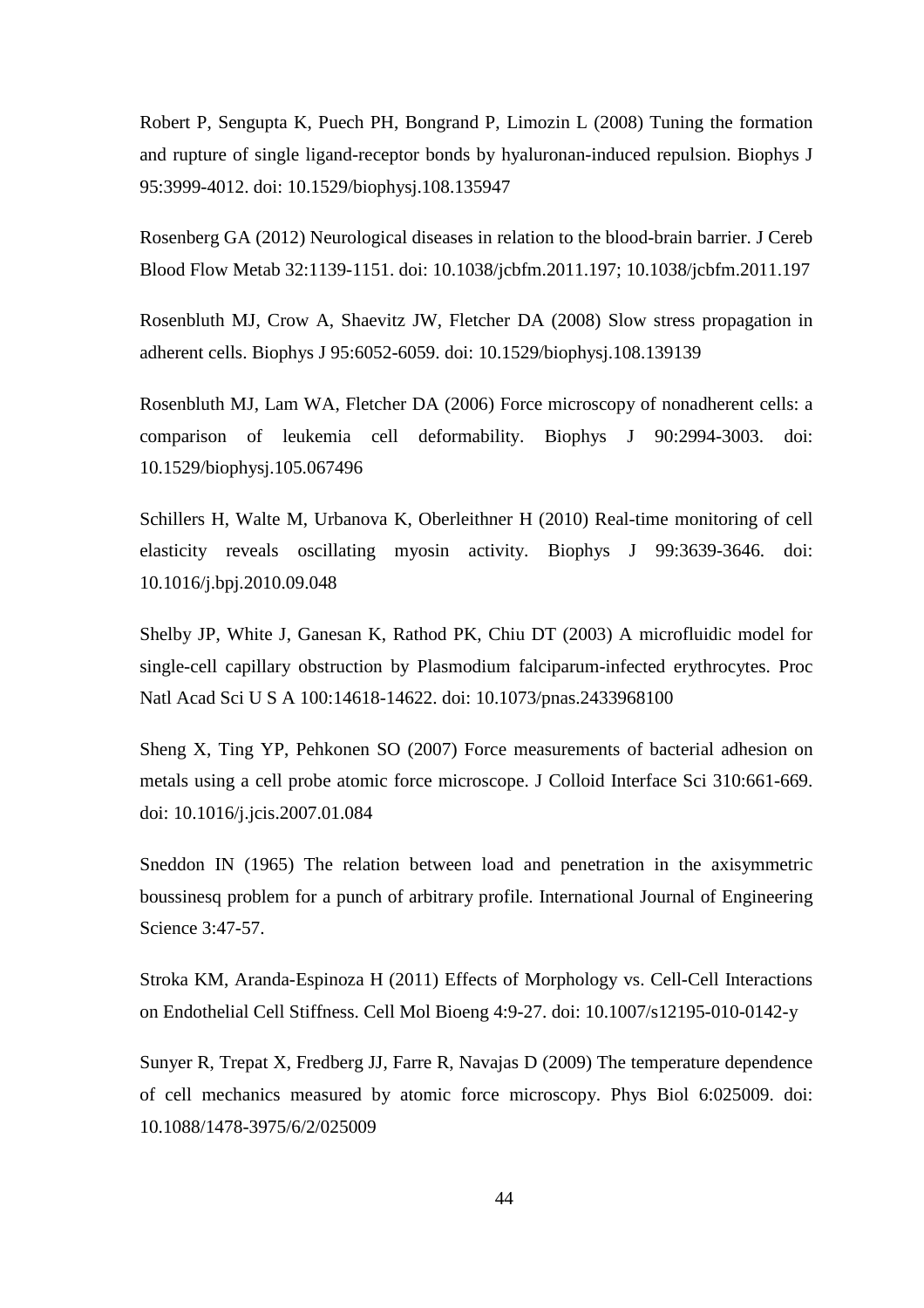Suresh S (2007) Biomechanics and biophysics of cancer cells. Acta Biomater 3:413-438. doi: 10.1016/j.actbio.2007.04.002

Tan JL, Tien J, Pirone DM, Gray DS, Bhadriraju K, Chen CS (2003) Cells lying on a bed of microneedles: an approach to isolate mechanical force. Proc Natl Acad Sci U S A 100:1484-1489. doi: 10.1073/pnas.0235407100

Trepat X, Fredberg JJ (2011) Plithotaxis and emergent dynamics in collective cellular migration. Trends Cell Biol 21:638-646. doi: 10.1016/j.tcb.2011.06.006

Ubbink J, Schar-Zammaretti P (2005) Probing bacterial interactions: integrated approaches combining atomic force microscopy, electron microscopy and biophysical techniques. Micron 36:293-320. doi: 10.1016/j.micron.2004.11.005

van der Meer AD, Vermeul K, Poot AA, Feijen J, Vermes I (2010) A microfluidic wound-healing assay for quantifying endothelial cell migration. Am J Physiol Heart Circ Physiol 298:H719-25. doi: 10.1152/ajpheart.00933.2009

van Mameren J, Wuite GJ, Heller I (2011) Introduction to optical tweezers: background, system designs, and commercial solutions. Methods Mol Biol 783:1-20. doi: 10.1007/978-1-61779-282-3\_1

Végh AG, Nagy K, Bálint Z, Kerényi A, Rákhely G, Váró G, Szegletes Z (2011) Effect of antimicrobial Peptide-amide: indolicidin on biological membranes. J Biomed Biotechnol 2011:670589. doi: 10.1155/2011/670589

Vinckier A, Semenza G (1998) Measuring elasticity of biological materials by atomic force microscopy. FEBS Letters 430:12-16.

Wagh AA, Roan E, Chapman KE, Desai LP, Rendon DA, Eckstein EC, Waters CM (2008) Localized elasticity measured in epithelial cells migrating at a wound edge using atomic force microscopy. Am J Physiol Lung Cell Mol Physiol 295:L54-60. doi: 10.1152/ajplung.00475.2007

Wang N, Butler JP, Ingber DE (1993) Mechanotransduction across the cell surface and through the cytoskeleton. Science 260:1124-1127.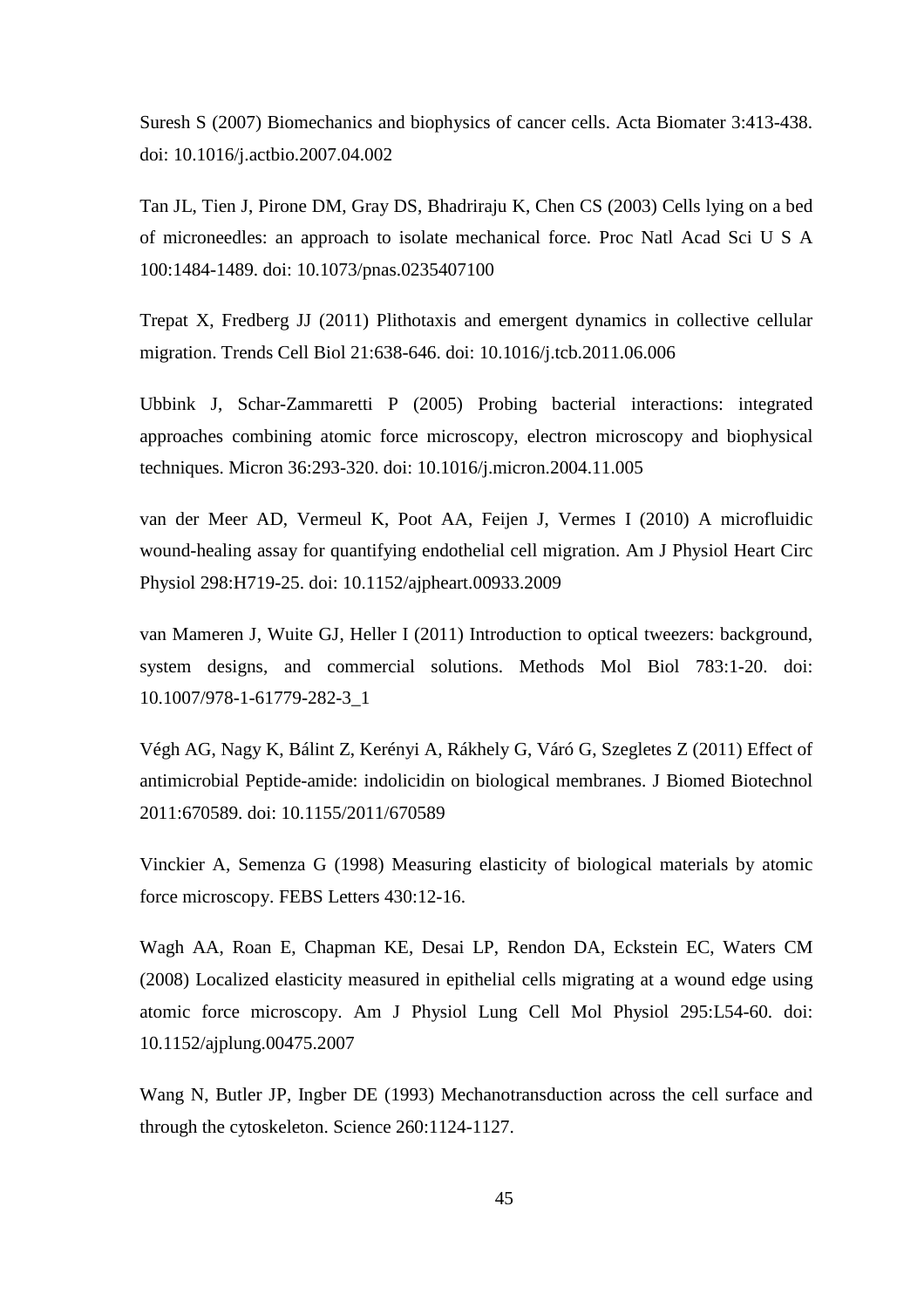Wilhelm I, Fazakas C, Krizbai IA (2011) In vitro models of the blood-brain barrier. Acta Neurobiol Exp (Wars) 71:113-128.

Wilhelm I, Nagyoszi P, Farkas AE, Couraud PO, Romero IA, Weksler B, Fazakas C, Dung NT, Bottka S, Bauer H, Bauer HC, Krizbai IA (2008) Hyperosmotic stress induces Axl activation and cleavage in cerebral endothelial cells. J Neurochem 107:116-126. doi: 10.1111/j.1471-4159.2008.05590.x

Wilhelm I, Farkas EA, Nagyőszi P, Váró G, Végh AG, Couraud P, Bálint Z, Weksler B, Krizbai IA, Romero AI (2007) Regulation of cerebral endothelial cell morphology by extracellular calcium. Physics in Medicine and Biology 52:6261-6274.

Wojcikiewicz EP, Abdulreda MH, Zhang X, Moy VT (2006) Force spectroscopy of LFA-1 and its ligands, ICAM-1 and ICAM-2. Biomacromolecules 7:3188-3195. doi: 10.1021/bm060559c

Wu HW, Kuhn T, Moy VT (1998) Mechanical properties of L929 cells measured by atomic force microscopy: effects of anticytoskeletal drugs and membrane crosslinking. Scanning 20:389-397.

Wu Y, Yu T, Gilbertson TA, Zhou A, Xu H, Nguyen KT (2012) Biophysical assessment of single cell cytotoxicity: diesel exhaust particle-treated human aortic endothelial cells. PLoS One 7:e36885. doi: 10.1371/journal.pone.0036885

Yang R, Chen JY, Xi N, Lai KW, Qu C, Fung CK, Penn LS, Xi J (2012) Characterization of mechanical behavior of an epithelial monolayer in response to epidermal growth factor stimulation. Exp Cell Res 318:521-526. doi: 10.1016/j.yexcr.2011.12.003

Yuan C, Chen A, Kolb P, Moy VT (2000) Energy landscape of streptavidin-biotin complexes measured by atomic force microscopy. Biochemistry 39:10219-10223.

Zhang T, Chao Y, Shih K, Li XY, Fang HH (2011) Quantification of the lateral detachment force for bacterial cells using atomic force microscope and centrifugation. Ultramicroscopy 111:131-139. doi: 10.1016/j.ultramic.2010.10.005

Zhang X, Chen A, De Leon D, Li H, Noiri E, Moy VT, Goligorsky MS (2003) Atomic force microscopy measurement of leukocyte-endothelial interaction. American Journal of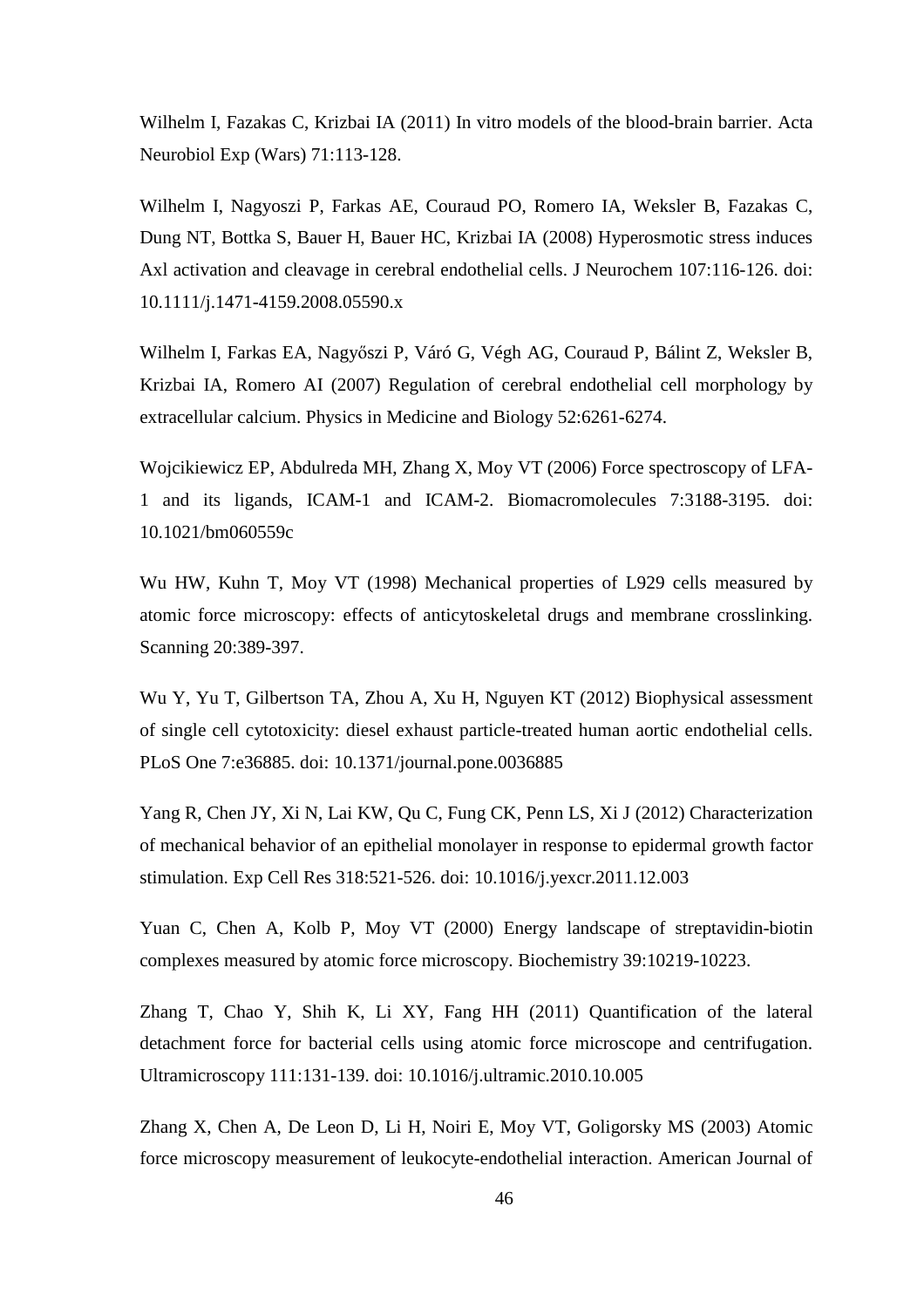Physiology - Heart and Circular Physiology 286:H359-H367. doi: 10.1152/ajpheart.00491.2003

Zhang X, Wojcikiewicz EP, Moy VT (2006) Dynamic Adhesion of T Lymphocytes to Endothelial Cells Revealed by Atomic Force Microscopy. Experimental Biology and Medicine 231:1306-1312.

Zhang Y, Sivasankar S, Nelson JW, Chu S (2009) Resolving cadherin interactions and binding cooperativity at the single-molecule level. Proceeding of the National Academy of Sciences 106:109-114. doi: 10.1073/pnas.0811350106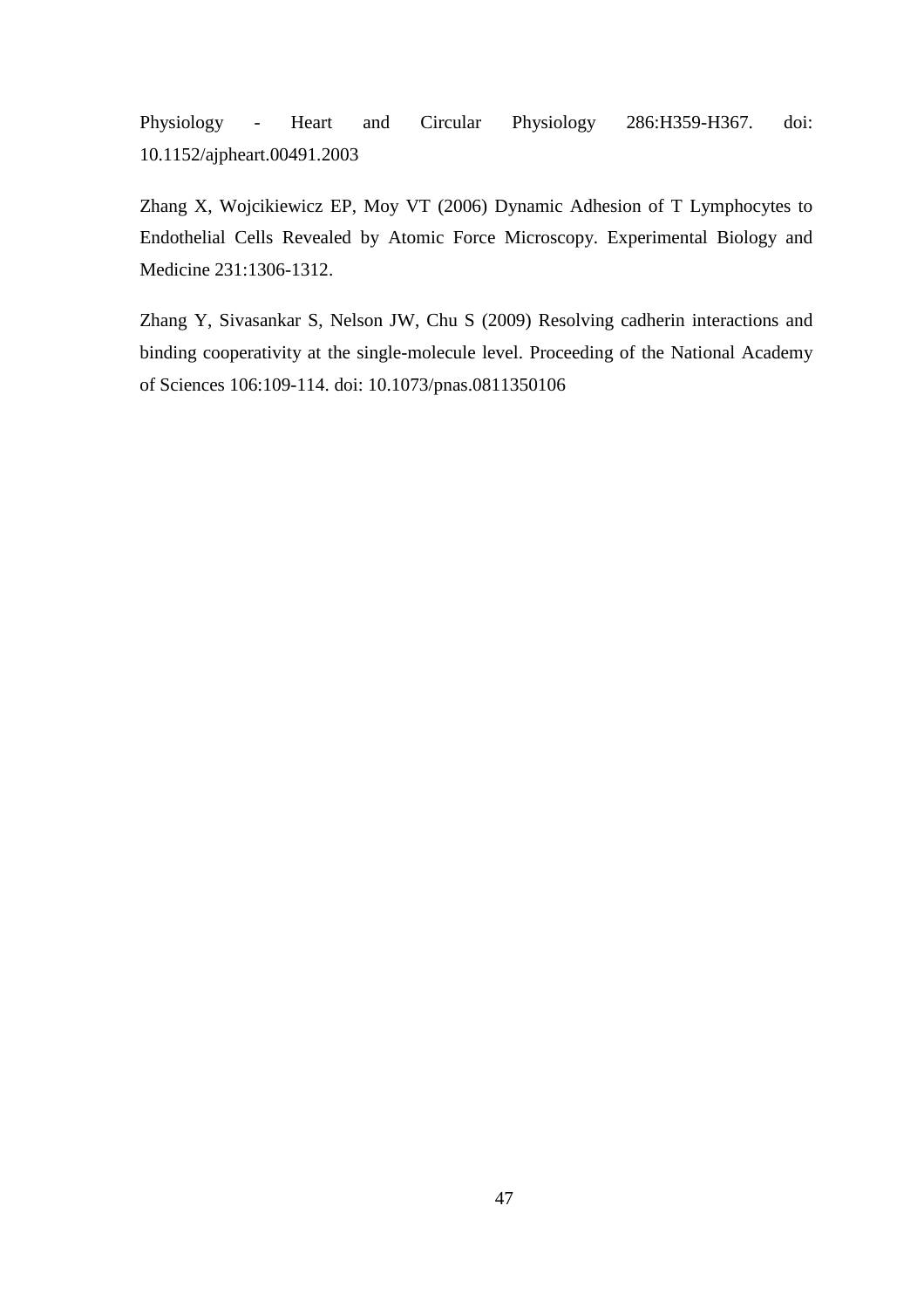# **Aknowledgement**

This thesis is the fruit of work of my studies in the Institute of Biophysics, Biological Research Centre of the Hungarian Academy of Sciences. I have got support, guidance and advices from many people to whom I am truly grateful.

First, I would like to express my deepest gratitude to my supervisor, Dr. György Váró, who introduced me to the field of biophysics. I was impressed and inspired by his way of thinking about science and life. His careful guidance developed my experimental skills and our everyday debates about the projects broadened my knowledge and made my work and life easier. I would like to thank Dr. Pál Ormos, the director of the Institute of Biophysics, and all members of the Institute for creating a stimulating atmosphere and giving interesting feedbacks and valuable discussions.

I wish to acknowledge my colleagues, Dr. Zoltán Bálint, Dr. Zsolt Szegletes and Krisztina Nagy for invaluable discussions we had and useful advices they gave me during my work. I am grateful to Dr. Imola Wilhelm and Dr. István A. Krizbai for the cell cultures, cell biology background and invaluable discussions.

 Particular appreciation regards the German representatives of the Asylum Research Company, especially Stefan Vinzelberg, Friedhelm Freiss and many others for the continuous assistance and technical help.

I have to express my grateful appreciation to my wife Csilla Fazakas. Her daily scientific and social support was absolutely necessary to fulfill this task. Special gratitude to all my family and friends, teachers and colleagues, for support and keeping me on the path during all my education, especially for my PhD thesis, with "show must go on"- like conversations and guidance.

This work was supported by thw following grants: OTKA-K 81180, OTKA-K 100807.